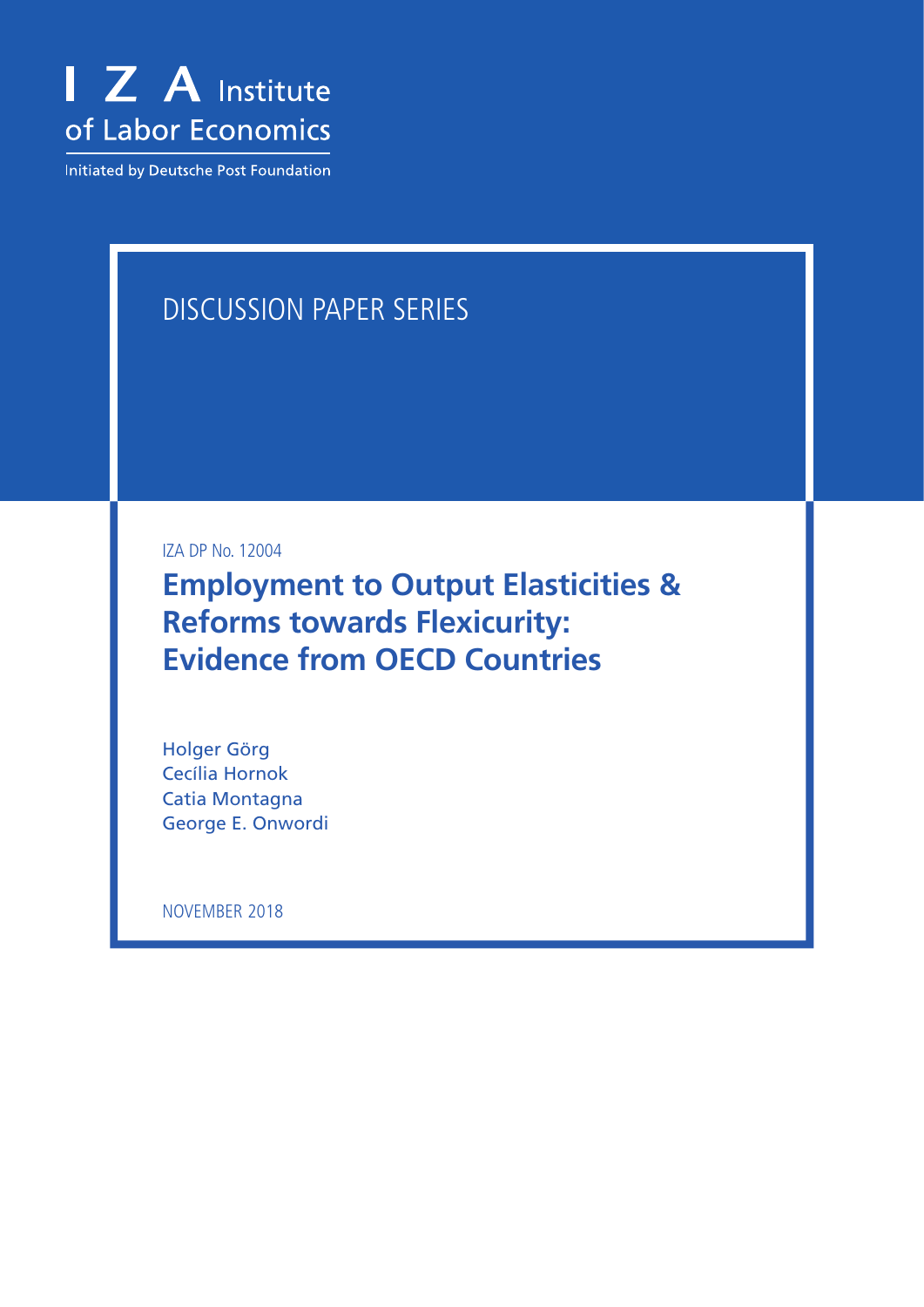

Initiated by Deutsche Post Foundation

# DISCUSSION PAPER SERIES

IZA DP No. 12004

# **Employment to Output Elasticities & Reforms towards Flexicurity: Evidence from OECD Countries**

#### **Holger Görg**

*Kiel Centre for Globalization, Kiel Institute for the World Economy, University of Kiel and IZA*

#### **Cecília Hornok**

*Kiel Centre for Globalization and Kiel Institute for the World Economy*

#### **Catia Montagna**

*University of Aberdeen and the Scottish Institute for Research in Economics*

#### NOVEMBER 2018 **George E. Onwordi** *University of Aberdeen*

Any opinions expressed in this paper are those of the author(s) and not those of IZA. Research published in this series may include views on policy, but IZA takes no institutional policy positions. The IZA research network is committed to the IZA Guiding Principles of Research Integrity.

The IZA Institute of Labor Economics is an independent economic research institute that conducts research in labor economics and offers evidence-based policy advice on labor market issues. Supported by the Deutsche Post Foundation, IZA runs the world's largest network of economists, whose research aims to provide answers to the global labor market challenges of our time. Our key objective is to build bridges between academic research, policymakers and society.

IZA Discussion Papers often represent preliminary work and are circulated to encourage discussion. Citation of such a paper should account for its provisional character. A revised version may be available directly from the author.

|                                                    | IZA – Institute of Labor Economics                   |             |
|----------------------------------------------------|------------------------------------------------------|-------------|
| Schaumburg-Lippe-Straße 5-9<br>53113 Bonn, Germany | Phone: +49-228-3894-0<br>Email: publications@iza.org | www.iza.org |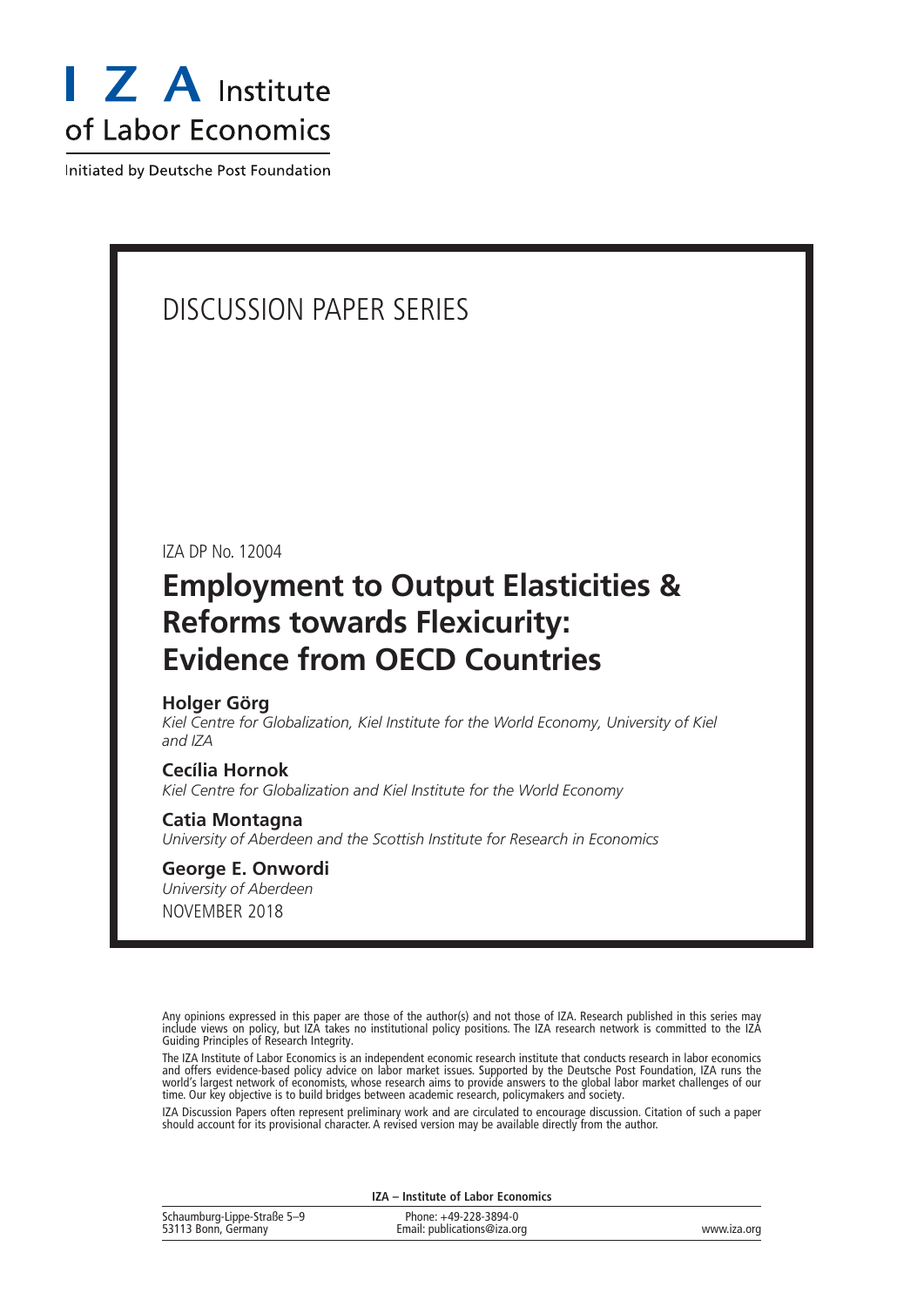# ABSTRACT

# **Employment to Output Elasticities & Reforms towards Flexicurity: Evidence from OECD Countries\***

How do labour market policies influence employment's responsiveness to output fluctuations (employment-output elasticity)? We revisit this question on a panel of OECD countries, which also incorporates the period of the Great Recession. We distinguish between passive and active labour market policies and allow for their interactions, i.e. the policy mix, to play a role. We find that the effects of any single policy change are shaped by the broader existing policy-mix within which it takes place. Finally, we evaluate the effect of a move to 'flexicurity' on the employment-output elasticity in each country.

| <b>JEL Classification:</b> | E24, E32, J21, J65                                                                |
|----------------------------|-----------------------------------------------------------------------------------|
| Keywords:                  | employment-output elasticity, labour market policy, welfare<br>state, flexicurity |

### **Corresponding author:**

Holger Görg Kiel Institute for the World Economy Kiellinie 66 24105 Kiel Germany E-mail: holger.goerg@ifw-kiel.de

<sup>\*</sup> This work was supported by the NORFACE ERA-NET (New Opportunities for Research Funding Agency Cooperation in Europe Network) Welfare State Futures Programme, Grant Number 462-14-120. We thank Nils Braakmann, Sebastian Könings, Steve Matusz, Fredrik Sjöoholm, John Skåtun, Allan Sørensen and participants of the NORFACE Welfare State Futures Programme "Globalisation, Labour Markets and the Welfare State" final workshop for their valuable comments.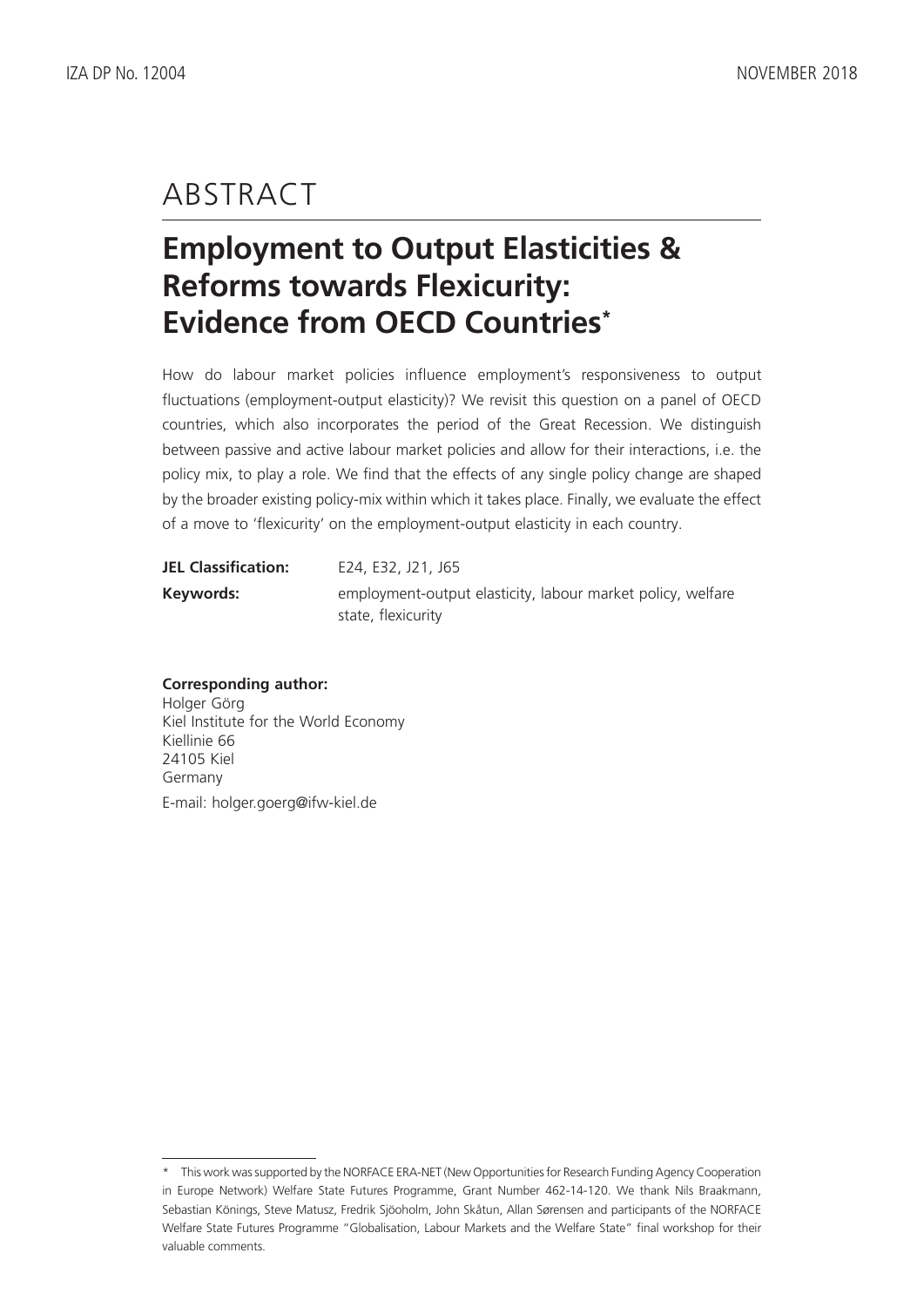### 1 Introduction

The response of employment to external shocks is a central concern to policy-makers. Crivelli et al. (2012), e.g., show that unemployment rose substantially in advanced countries after 2008, while this did not happen in Latin American or African economies. In particular, they find that the employment responses to output shocks (output elasticity of employment) differ significantly among advanced countries. Point estimates for the long-run elasticity range from 0.64 for Western Europe to 0.81 for North America. A number of papers looked at the role of institutional differences in determining this inter-country variation in the employment responsiveness to output shocks (Crivelli et al., 20[1](#page-3-0)2; Bassanini, 2012; Blanchard and Wolfers, 2000).<sup>1</sup>

A first objective of this paper is to offer more up-to-date evidence, including the time of the Great Recession, on the employment-output relationship. Secondly, and most importantly, we shall not only pay particular attention to the role of passive and active labour market policies (PLMP and ALMP, respectively) but also to their interactions in driving outcomes. This is important because the interaction of these two policy dimensions underpins an important debate about how labour market reforms in the direction of the *flexicurity* system, for instance as practised in Denmark, can affect aggregate labour market outcomes.

A high degree of inter-country heterogeneity in the types of institutions governing the labour market persists in the EU and indeed in the OECD. However, in recent years the flexicurity system – combining fairly generous unemployment support system with flexible hiring and firing rules and high levels of ALMPs to foster participation and employability – has been widely endorsed as a means to increasing an economy's ability to adjust to negative shocks while offering adequate social safety nets. Surprisingly, however, empirical research that sheds light on the aggregate impact of flexicurity on labour market outcomes is limited, with extant studies focusing either on qualititative assessments (e.g. Andersen and Svarer, 2007) or on the effect of specific aspects of the flexicurity package (e.g. Card et al., 2010; Faccini and Bondibene, 2012; Kluve, 2010). This is an important limitation since the relevance of the interaction between different policy instruments has been forcefully demonstrated theoretically – e.g. Davoine and Keuschnigg (2015), Dabusinskas *et al.* 

<span id="page-3-0"></span><sup>1</sup>At a theoretical level, the response of employment to output fluctuations may be driven by a number of factors including variations in the degree of capital mobility (Azariadis and Pissarides, 2007; Molana et al., 2018b), degree of openness to international trade (Cacciatore, 2014), the nature of the distribution of firm-size (Görg *et al.*, 2017), the structure of labour market institutions and active labour market policies characterising different economies (Molana et al., 2018a).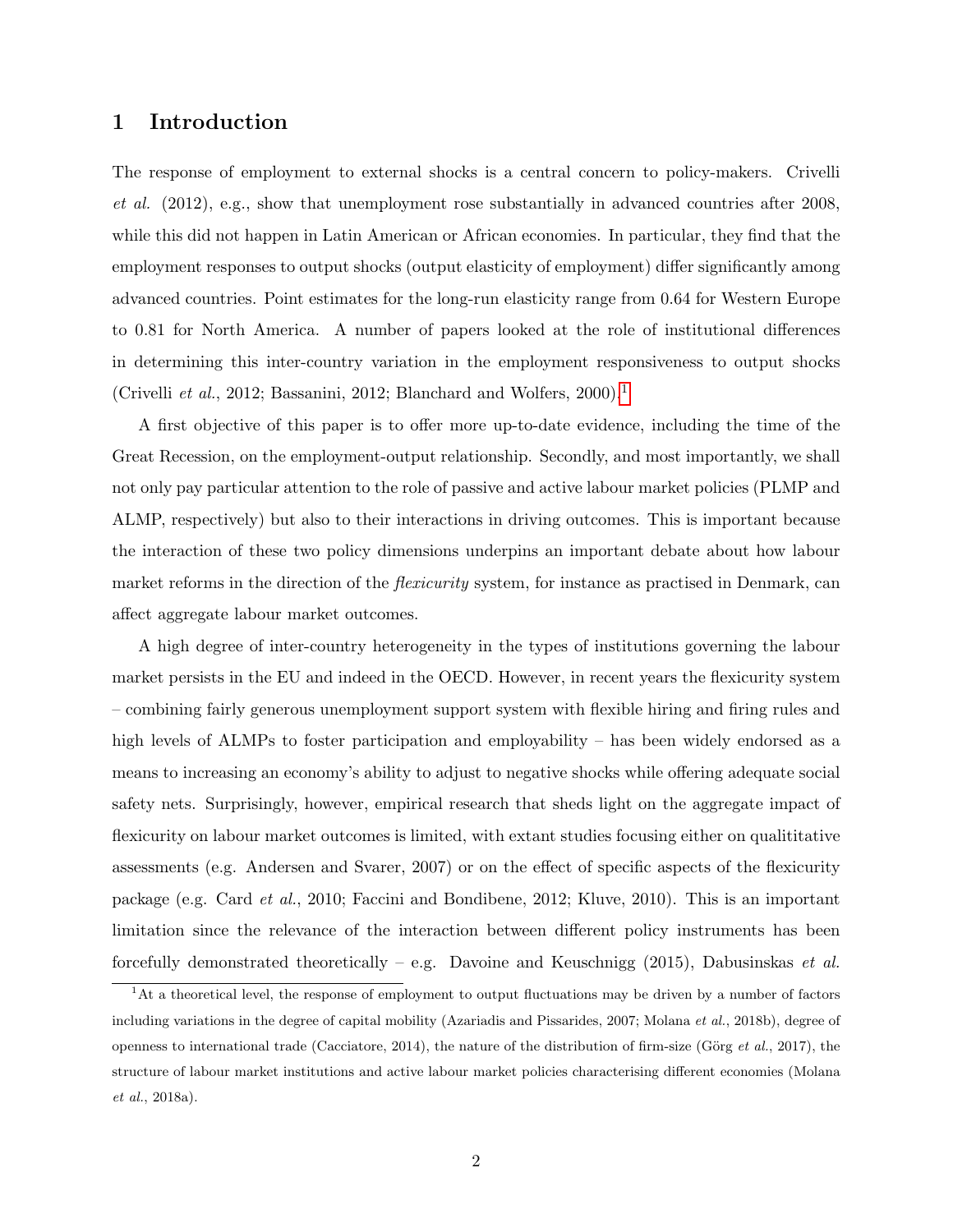(2016) and Molana et al. (2018b).

Our analysis covers both the Great Recession and the recovery period in a panel of 20 OECD countries. In particular, we consider two different time spans: from 1960 to 2014 and from 1986 to 2012; the latter enables us to explore the individual and combined effects of policy reforms. We first estimate the employment to output elasticity and find that on average the response of employment to output fluctuations in the short run has increased over recent decades, while the long-run elasticity remained stable.

We then characterise labour market regimes by three policy measures that capture two typical PLMPs (i.e. the generosity of unemployment protection and the flexibility of the labour market with respect to hiring and firing) and an ALMP such as the expenditure on training programmes to enhance employability. When examined individually, we find that specific policies have had substantial effects: both the generosity of unemployment benefit and higher degrees of flexibility in hiring and firing regulations induce greater short-run output elasticity of employment. The combined impact of these two policies is also found to have a sizeable offsetting effect on the responsiveness of employment to output fluctuations, implying the existence of complementarity of policy outcomes.

To further explore this complementarity effect, we consider three forms – *average*, *flexible* and generous – of labour market regimes. The former is a hypothetical system that we obtain by setting the policy variables to their sample average values. The *flexible* regime, such as that of a liberal welfare state, is characterised by a high flexibility index (at the 75th percentile of the sample distribution) and relatively low levels of the other two policy variables (unemployment benefit and training expenditure), set at their 25th percentiles. The generous regime, in contrast, is characterized by a relatively low flexibility index (at its 25th percentile) and relatively high values of the other two instruments (at their 75th percentiles). Our interest is to investigate the effects on the responsiveness of employment in the different regimes of implementing reforms in the direction of flexicurity. Consistent with the theoretical predictions of Molana *et al.* (2018a, 2018b), we find that policy complementarities matter when considering the impact of changes to individual policy instruments. For example, our estimations reveal that, ceteris paribus, raising the generosity of unemployment benefit in a flexible regime is not associated with higher short-run employmentoutput elasticity. In a generous regime, a reform towards more labour market flexibility is not accompanied by greater short-run employment responsiveness.

The above results suggest that reform 'packages' that shift the policy mix characterising each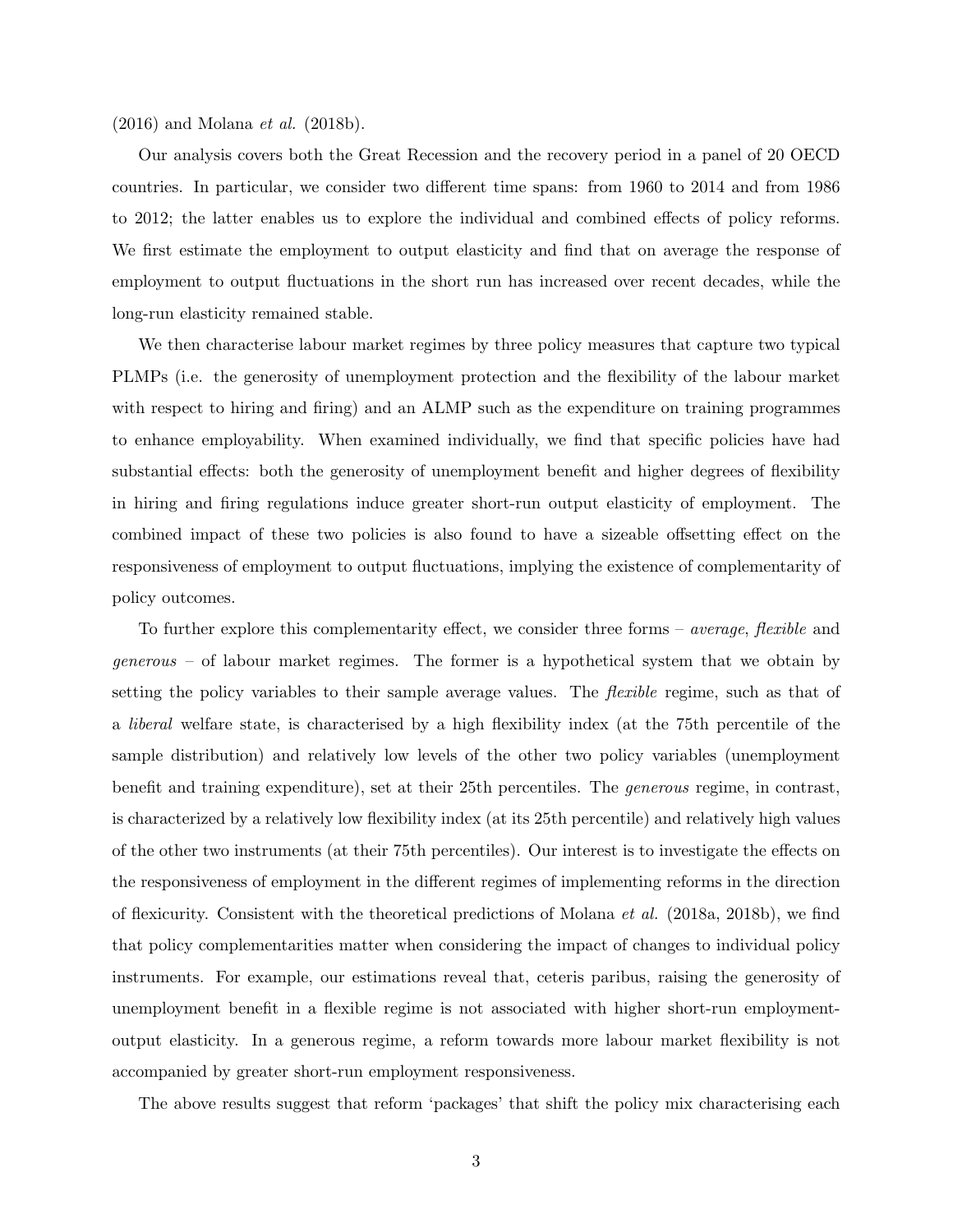regime towards the Danish *flexicurity* model are not likely to have the same impact on the responsiveness of employment to output variations across all benchmark systems. In particular, further estimations reveal that for countries such as the US and Canada with very flexible regimes, the effect of flexicurity reform on employment's responsiveness is not statistically significant. However, we find that labour market reforms toward flexicurity would imply greater short-run employmentoutput elasticity in, e.g., Great Britain and Germany in the order of approximately 0.25 percentage points. Interestingly, while Germany is both less generous and less flexible compared to Denmark (our benchmark) and have high levels of expenditure on training programmes, Great Britain is much less generous and more flexible, and has lower level of active labour market policies. A key message of this paper therefore is that a flexicurity reform, as widely advocated, may result in very different aggregate effects depending on the characteristics of the initial regimes, especially in the short-run, and may well lead to greater employment volatility by amplifying the magnitude of the response to output fluctuations.

This paper contributes to the empirical literature that investigates the role of labour market institutions and policies on labour market outcomes (Bassanini, 2012; Bertola et al., 2002; Blanchard and Wolfers, 2000; Crivelli et al., 2012; Faccini and Bondibene, 2012; Nickell et al., 2005). Some of these works only look at the long-run impact of these policies on the labour market – with the exception of Bassanini (2012), Crivelli et al. (2012) and Faccini and Bondibene (2012) who consider the short-run dynamic implications. We look at both the short-run and the long-run elasticities but, unlike all of these papers, we also examine the complementaries of PLMPs and ALMPs from the perspective of a flexicurity reform using recent data evidence.

This study is also related to papers evaluating the macroeconomic effects of labour market policies. Gnocchi et al. (2015) examine the effects of labour market institutions in driving business cycle fluctuations. Fonseca et al. (2010) also explore the relationship between labour market institutions and business cycle, focusing on international co-movements. The effects of institutions on the dynamic adjustment of inflation has been studied by Bowdler and Nunziata (2007), while Rumler and Scharler (2009) examine how institutions affect the volatility of output and inflation. We differ in our focus (and thus contribute to the debate) on the role of flexicurity reforms on aggregate labour market outcomes. From a broader context, a number of papers have assessed benefits (or the effectiveness) of flexicurity reforms, but these studies are mostly qualitative: e.g., Andersen and Svarer (2007) and Andersen (2015) provide an assessment of the Danish experience, focusing respectively on workfare policies and long-term unemployment. Qualitative assessments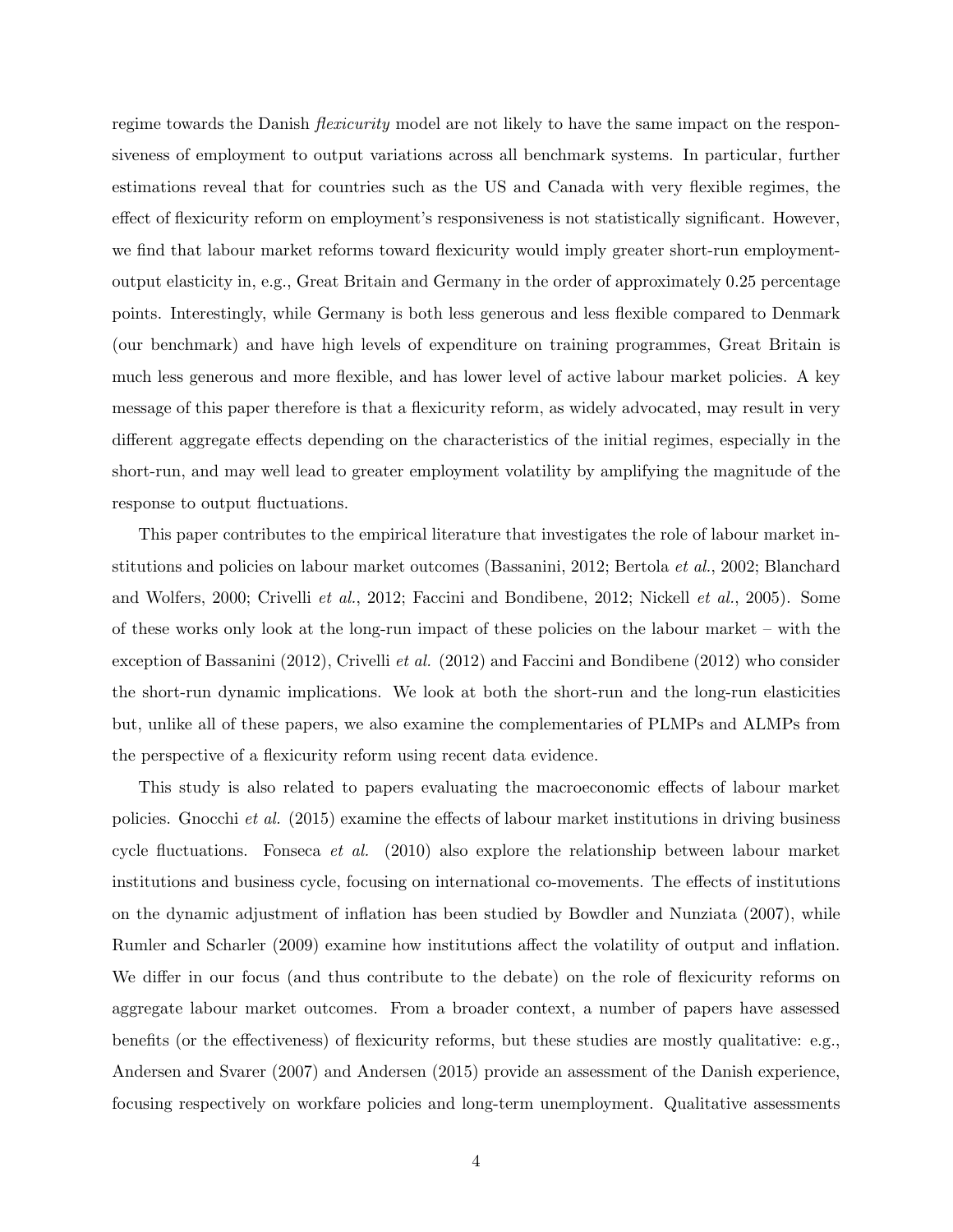of different welfare state reforms in a selected countries in the EU have also been documented by Eichhorst and Konle-Seidl (2006) and Räisänen *et al.* (2012). By contrast, Kluve (2010) provides quantitative assessment of the effectiveness of ALMP measures, concluding that training programmes have had mild effects on employment outcomes. Shahidi et al. (2016) assesses the health-related impact of temporary contracts that may result from the less stringent hiring and firing regulations associated with flexicurity reforms.

In the next section we present our empirical approach. Section 3 focuses on the description of the data and its time series properties, while Section 4 obtains the baseline elasticity estimates. Section 5 continues with a presentation of the selected labour market policies. Section 6 reports the estimates with the policy variables and discusses the effects of policy changes under different labour market regimes. Finally, Section 7 evaluates the flexicurity reform and Section 8 concludes.

### 2 Empirical approach

Our starting point is a general empirical model that describes the dynamic relationship between employment and output:<sup>[2](#page-6-0)</sup>

<span id="page-6-1"></span>
$$
\Delta e_{i,t} = \alpha e_{i,t-1} + \beta y_{i,t-1} + \gamma \Delta y_{i,t} + \varepsilon_{i,t},\tag{1}
$$

where  $\Delta e_{i,t}$  denotes the (annual) change of employment in country i at time t which is driven by the annual change of output  $(\Delta y_{i,t})$  and the lagged values of these two variables in levels. All variables are expressed in natural logarithms.  $\varepsilon_{i,t}$  is the error term that may include time-invariant country as well as aggregate time effects.

For ease of interpretation, equation [\(1\)](#page-6-1) can be expressed as

$$
\Delta e_{i,t} = \alpha \left[ e_{i,t-1} + \frac{\beta}{\alpha} y_{i,t-1} + \text{trend} \right] + \gamma \Delta y_{i,t} + \varepsilon_{i,t},
$$

where the term in brackets captures the long-run cointegrating relationship between employment and output (given that it exists) and also allows for a deterministic trend. The above implies that any deviation in employment from its long-run equilibrium will result in an error-correction adjustment process, where the speed of adjustment is given by  $\alpha$  ( $\alpha$  < 0).<sup>[3](#page-6-2)</sup> This empirical approach, which does not rely on estimating aggregate labour demand or labour supply equations separately,

<span id="page-6-2"></span><span id="page-6-0"></span> $2A$  similar empirical approach is taken for the estimation of the employment-output elasticity by Behar (2015).

 ${}^{3}$ Gnocchi et al. (2015) employ a similar approach to examine the direct relationship between labour market policy instruments and the business cycle.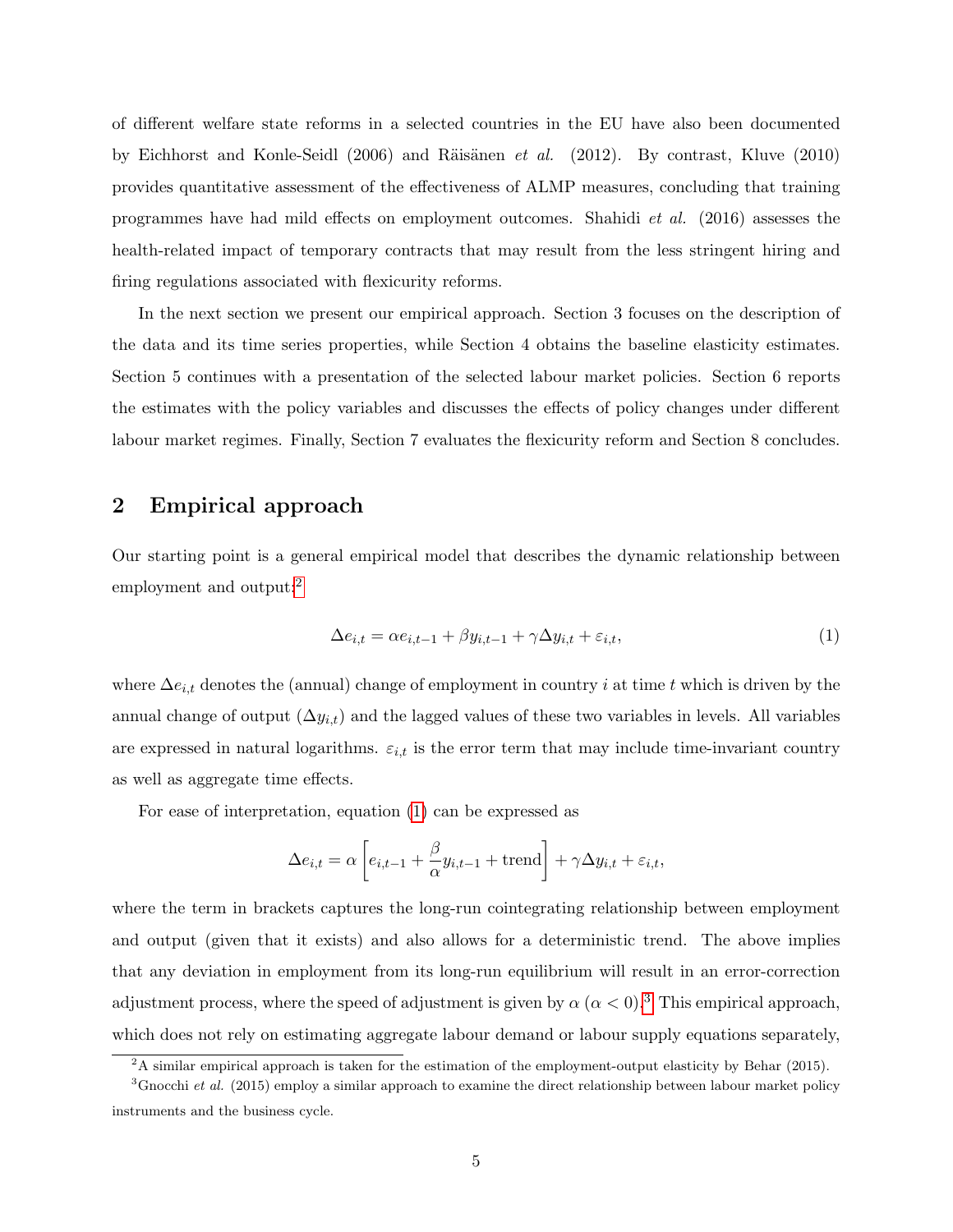enables us to investigate how employment fluctuates in response to output variations over time, regardless of whether this response originates from demand-side or supply-side shocks and of how the movements in output propagate through the labour market to affect employment.

The short-run employment-output elasticity is captured by  $\gamma$ , while its long-run counterpart is  $-\frac{\beta}{\alpha}$  $\frac{\beta}{\alpha}$ . Both are positive, since β and γ are positive and α is expected to be negative. Should the estimated value of  $\alpha$  be non-negative, then the cointegrating relationship would not exist (Ericsson and MacKinnon, 2002). In this case, equation [\(1\)](#page-6-1) would simplify to

<span id="page-7-0"></span>
$$
\Delta e_{i,t} = \gamma \Delta y_{i,t} + \varepsilon_{i,t},\tag{2}
$$

and the short- and long-run elasticities would both be  $\gamma$ . In what follows, we refer to equation [\(1\)](#page-6-1) as the error correction specification and equation [\(2\)](#page-7-0) the first-difference spefication.

To incorporate the role of policies we follow on previous literature (e.g. Blanchard and Wolfers, 2000; Crivelli et al., 2012; Bassanini, 2012) and include interactions of the right-hand side variables with the policy variables in the estimating equation. The first-difference specification will then become

<span id="page-7-2"></span>
$$
\Delta e_{i,t} = \gamma_1 \Delta y_{i,t} + \gamma_2 \Delta y_{i,t} \tilde{\mathbf{P}}_{i,t-1} + \eta \tilde{\mathbf{P}}_{i,t-1} + \varepsilon_{i,t},\tag{3}
$$

where  $\tilde{P}_{i,t-1}$  denotes the vector of policy variables (and possibly their interactions with each other). To overcome the concern of policy variables being endogeneous to the contemporaneous employment dynamics, we capture policies with their lagged values. Also, for the ease of interpretation, the policy variables are 'centered' within each year, i.e. expressed as deviations from their country means as  $\tilde{P}_{i,t} = P_{i,t} - \frac{1}{N}$  $\frac{1}{N} \sum_{j=1}^{N} P_{j,t}.$ 

In the above formulation the short-run elasticity of any given country can be interpreted as an average elasticity plus country deviations originating from policy differences at any given point in time,

<span id="page-7-3"></span>
$$
\text{src}_i = \gamma_1 + \sum_k \gamma_2^k \tilde{P}_i^k \tag{4}
$$

where k is the index for the different policy measures and – possibly – their interactions. The estimate for  $\gamma_1$  will always give the short-run elasticity for the average country.<sup>[4](#page-7-1)</sup> The estimated  $\gamma_2$ will in turn measure how the policy variables (or their interactions) correlate with this elasticity or, to put it differently, what change in the elasticity associates with a one-unit increase in a given policy variable.

<span id="page-7-1"></span><sup>&</sup>lt;sup>4</sup>This is ensured by centering the policy variables.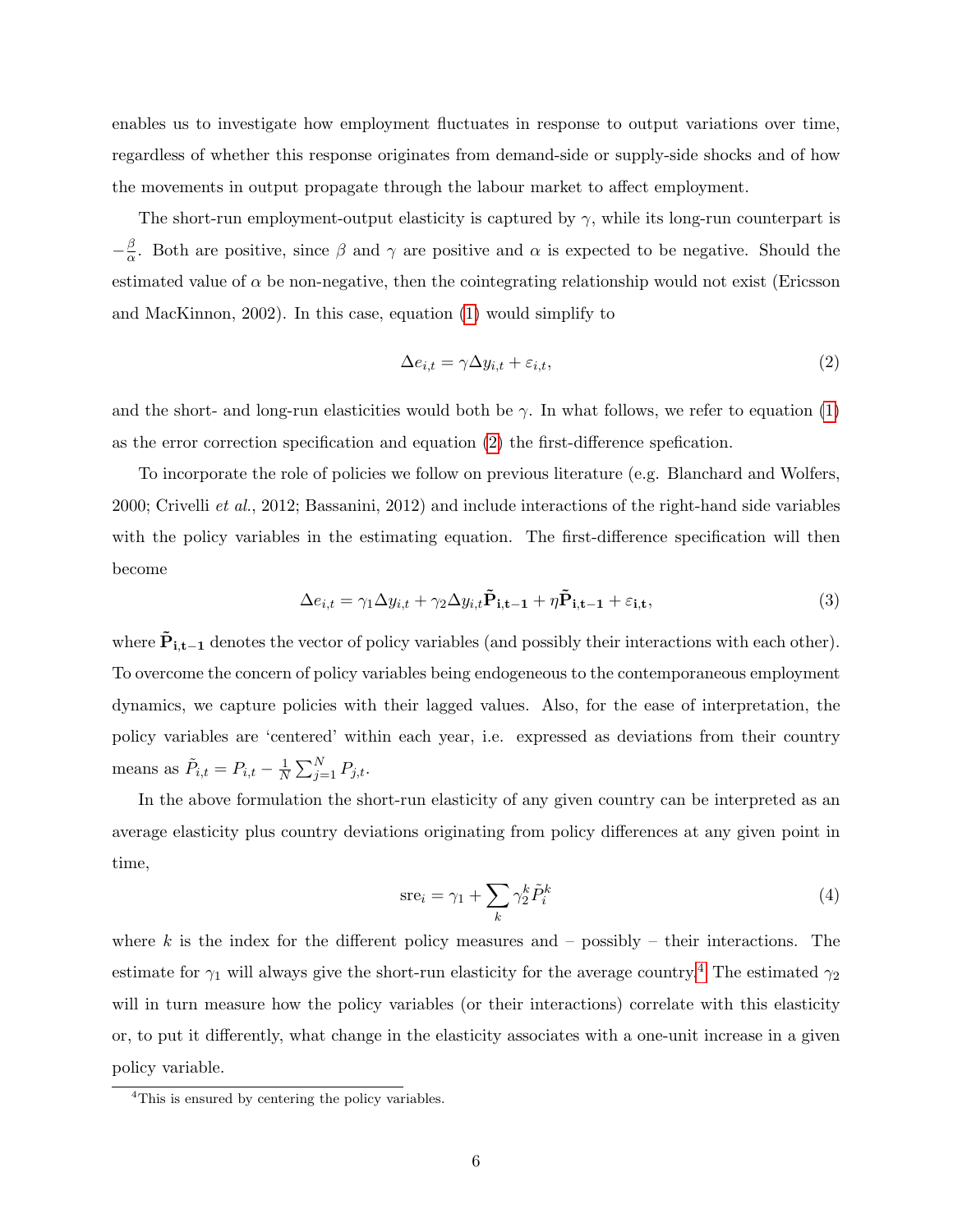The error correction specification [\(1\)](#page-6-1) can similarly be extended to incorporate the policy variables. Specifically, doing so will result in estimating an equation such as [\(3\)](#page-7-2) but augmented with the terms  $\alpha_1e_{i,t-1} + \alpha_2e_{i,t-1}\tilde{\mathbf{P}}_{i,t-1}$  and  $\beta_1y_{i,t-1} + \beta_2y_{i,t-1}\tilde{\mathbf{P}}_{i,t-1}$ . This specification has the advantage of enabling us to also see how the policy variables influence the long-run elasticity or the speed of adjustment to the equilibrium. Similar to the short-run elasticity, the long-run elasticity can be expressed as a function of parameters common to all countries and policy-induced individual deviations, more formally,  $-\frac{\beta_1 + \sum_k \beta_2^k \tilde{P}_i^k}{\alpha_1 + \sum_k \alpha_2^k \tilde{P}_i^k}$ .

### 3 Data and time series properties

Our database is a panel of OECD countries with the longest possible time dimension. We start with a balanced panel of employment and output for 20 countries and 55 years (1960-2014). As a result of the subsequent inclusion of the policy variables in the analysis, the time span reduces to 27 years (1986-2012) and the panel becomes slightly unbalanced. The set of countries consists of thirteen pre-2004 European Union members (not including Luxembourg and Spain), Australia, Canada, Japan, New Zealand, Norway, Switzerland, and the US. We measure employment and output with, respectively, total employment in persons and the volume of GDP – both of which are sourced from the Penn World Table.<sup>[5](#page-8-0)</sup> A detailed description of the policy variables is provided in Section 5, while further definitions and data sources are summarized in Table [A.1](#page-10-0) in the Appendix.

Before we delve into the econometric analysis, we consider the time series properties of our data. In particular, we carry out unit root tests on the balanced panel of 55 years both countryby-country (ADF, KPSS) and panelwise (Levin-Lin-Chu, Fisher-ADF and Hadri). The results of these tests are available in Tables [A.2](#page-13-0) and [A.3](#page-18-0) for the country-by-county tests and in Tables [A.4](#page-30-0) and [A.5](#page-31-0) for the panel. Based on these test results we conclude that, in levels, both employment and output have unit roots against being trend stationary, while their first differences can be considered stationary for the majority (though not all) of the countries.

More specifically, the test results are the following. The country ADF tests cannot reject the null hypothesis of a unit root for the levels (except for output in Switzerland), while they always reject for the first differences. The KPSS test rejects the null of stationarity for the levels in most of the cases (also including output in Switzerland). The results for first differences are somewhat more

<span id="page-8-0"></span> $5$ The Penn World Table we use is described in Feenstra, Inklaar and Timmer (2015). The data is available for download at <www.ggdc.net/pwt>.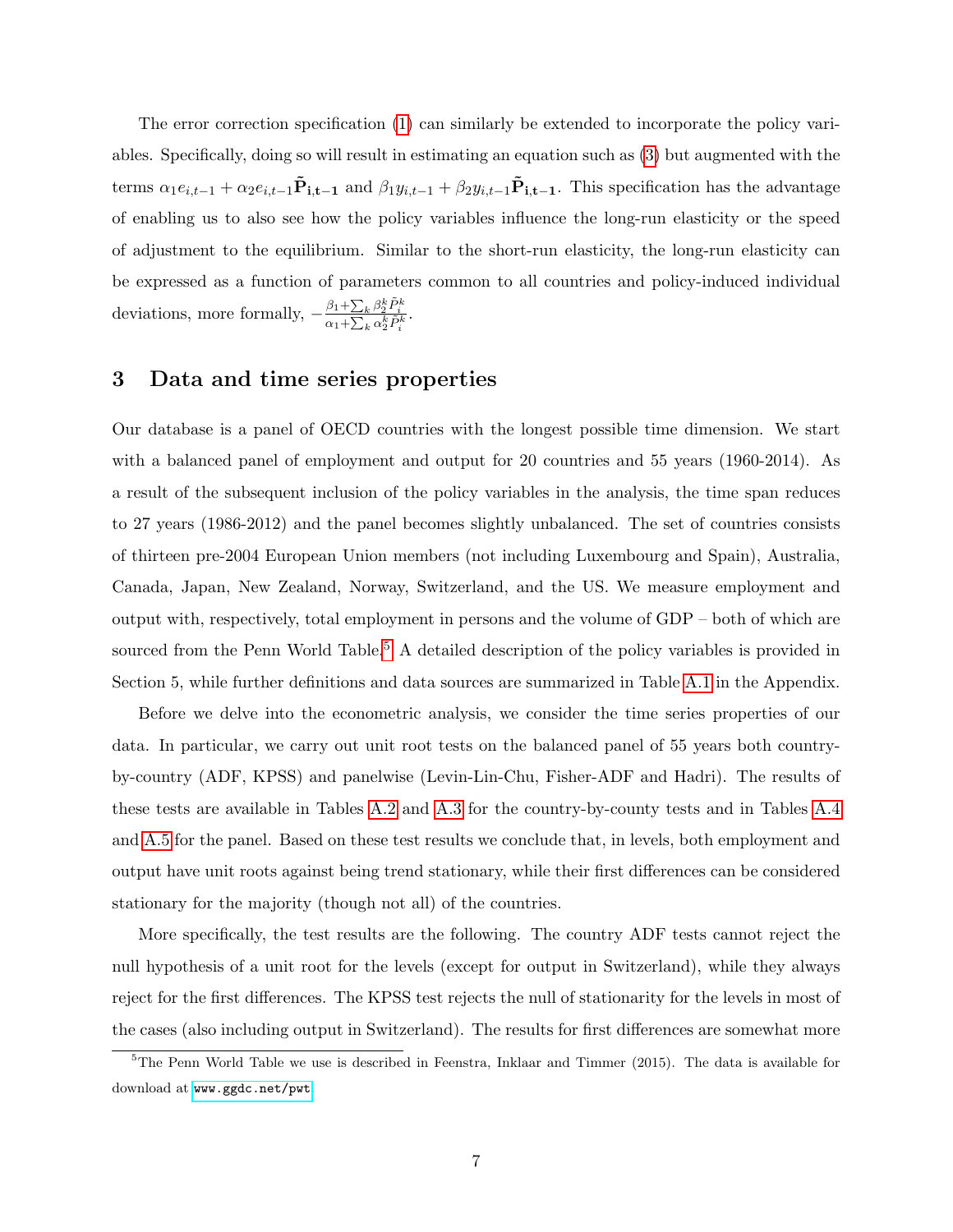mixed, rejecting stationarity in a number of cases. Because the KPSS test is known for rejecting too often, i.e. having a high rate of type I error, we rely here more on the ADF test, which always rejects the null of unit root for the first differenes.

The panel unit root tests reinforce that both series have a unit root in levels. As for the first differences, the Levin-Lin-Chu and Fisher-ADF tests clearly reject the null of a unit root. The Hadri test though, with null hypothesis of all panels being stationary and alternative hypothesis of at least some of the panels containing a unit root, rejects the null, indicating that for some countries the first differences cannot be considered stationary.

With these results in mind, we continue with the assumption that output and employment have unit roots, while their first differences are stationary.

This does not tell us, however, whether the cointegrating relationship in model [\(1\)](#page-6-1) exists, which we test in two ways. First, we perform the Johansen cointegrating rank test on each country (Johansen, 1991), also allowing for a time trend in the cointegrating equation. The resulting trace and maximum-eigenvalue statistics are reported in Table [A.6,](#page-32-0) together with the relevant 5% critical values at the bottom of the table. For the majority of the countries we find one cointegrating equation between employment and output. Where no cointegration is found, the test statistics are often not far from the critical values. When the number of cointegrating equations is chosen by minimizing the HQIC (Hannan and Quinn Information Criterion), we find cointegration for all countries but Ireland.

Second, in the next section, we test for the presence of cointegration by testing the statistical significance of the speed of adjustment parameter when estimating equation [\(1\)](#page-6-1) on the pooled data. A negative and significant estimate would confirm the existence of cointegration. Because the conventional critical values for statistical significance do not apply under the null hypothesis of no cointegration, we use the critical values produced by Ericsson and MacKinnon (2002) and refined by MacKinnon (2010). As the results in Table [1](#page-10-0) in the next section show, the t-statistics for the speed of adjustment parameter estimate (in brackets) lie outside the 5% critical values, indicating the existence of cointegration.

Note that both methods we use to test for cointegration are developed for single country time series. Although there exist cointegration tests for panel data (Pedroni, 1999; Westerlund, 2007), these have been developed for large-T (and at least medium-N) panels and their reliability on panels of limited size in both dimensions is not yet proven (Behar and Hodge, 2008). Based on the Pedroni and the Westerlund panel tests we fail to reject the null of no cointegration. With this consideration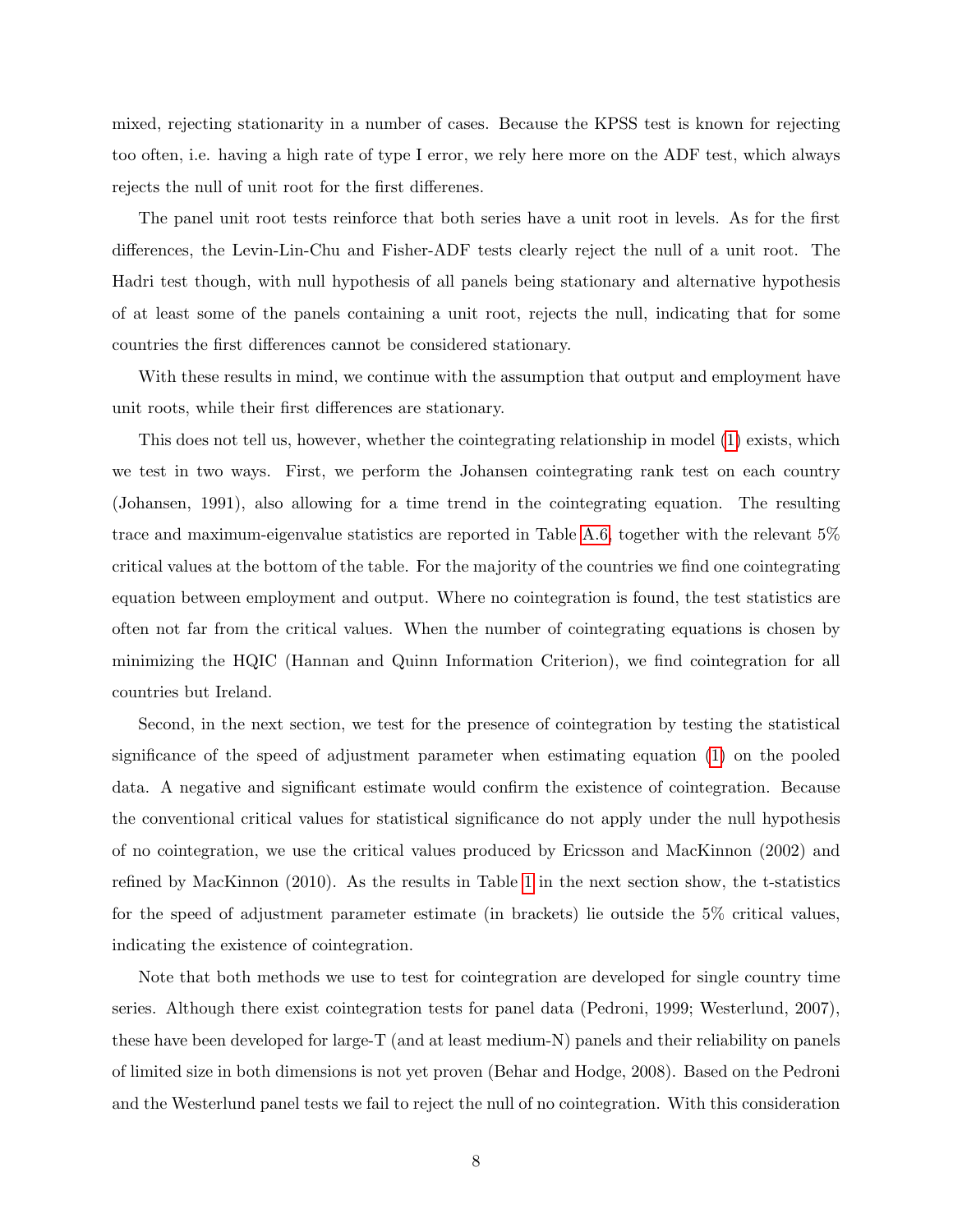in mind, we proceed reporting estimates for both the error correction and the first-difference models and indicate whenever the presumption of cointegration leads to qualitatively different results.

#### <span id="page-10-1"></span>4 Baseline elasticity estimates

How responsive was employment to output fluctuations in the past decades in developed OECD countries? Assuming a permanent output change, did an immediate response differ substantially from the long-run effect? To answer these questions, we estimate models [\(1\)](#page-6-1) and [\(2\)](#page-7-0) on our panel of 20 countries, using the full time span between 1960 and 2014. Since, due to data availability, our later inclusion of policy variables in the analysis requires a shorter time dimension, we also consider the period 1986-2012. All regressions include a full set of country and year dummies and are estimated with Ordinary Least Squares and robust standard errors. Table [1](#page-10-0) reports the results.

| Depvar: $\Delta e$                |            | 1960-2014   |            | 1986-2012   |
|-----------------------------------|------------|-------------|------------|-------------|
| $\Delta y$ (Short-run elasticity) | $0.305***$ | $0.333***$  | $0.545***$ | $0.546***$  |
|                                   | (0.031)    | (0.030)     | (0.046)    | (0.045)     |
| $e_{-1}$ (Speed of adjustment)    |            | $-0.034***$ |            | $-0.062***$ |
|                                   |            | (0.004)     |            | (0.014)     |
|                                   |            | $[-9.11]$   |            | $[-4.53]$   |
| $y_{-1}$                          |            | $0.028***$  |            | $0.048***$  |
|                                   |            | (0.005)     |            | (0.013)     |
| Country dummies                   |            |             |            |             |
| Year dummies                      |            | √           |            | ✓           |
| Observations                      | 1,080      | 1,080       | 540        | 540         |
| R-squared                         | 0.469      | 0.510       | 0.636      | 0.653       |
| Long-run elasticity               |            | $0.819***$  |            | $0.778***$  |
|                                   |            | (0.138)     |            | (0.149)     |
| $CI$ test 5% critical value       |            | $-3.96$     |            | $-4.15$     |

<span id="page-10-0"></span>Table 1: Elasticity estimates

Notes: Estimation of [\(1\)](#page-6-1) and [\(2\)](#page-7-0) with OLS. Parentheses include robust standard errors, brackets t-statitics. The CI test is the Ericsson-MacKinnon cointegration test, with null hypothesis of no cointegration. Critical values (obtained from MacKinnon, 2010) must be compared with the t-statistic for the speed of adjustment parameter estimate. We can reject the null of no cointegration. \*\*\*  $p < 0.01$ , \*\* p<0.05,  $*$  p<0.1.

The short-run employment-output elasticity of the average country in our sample is estimated to be 0.3 on the long panel and 0.5 on the shorter one. The estimate of 0.5 means that a 1% increase in the volume of output is accompanied by a 0.5% instantaneous increase in employment. The fact that our estimate on the shorter – and more recent – panel is larger than the estimate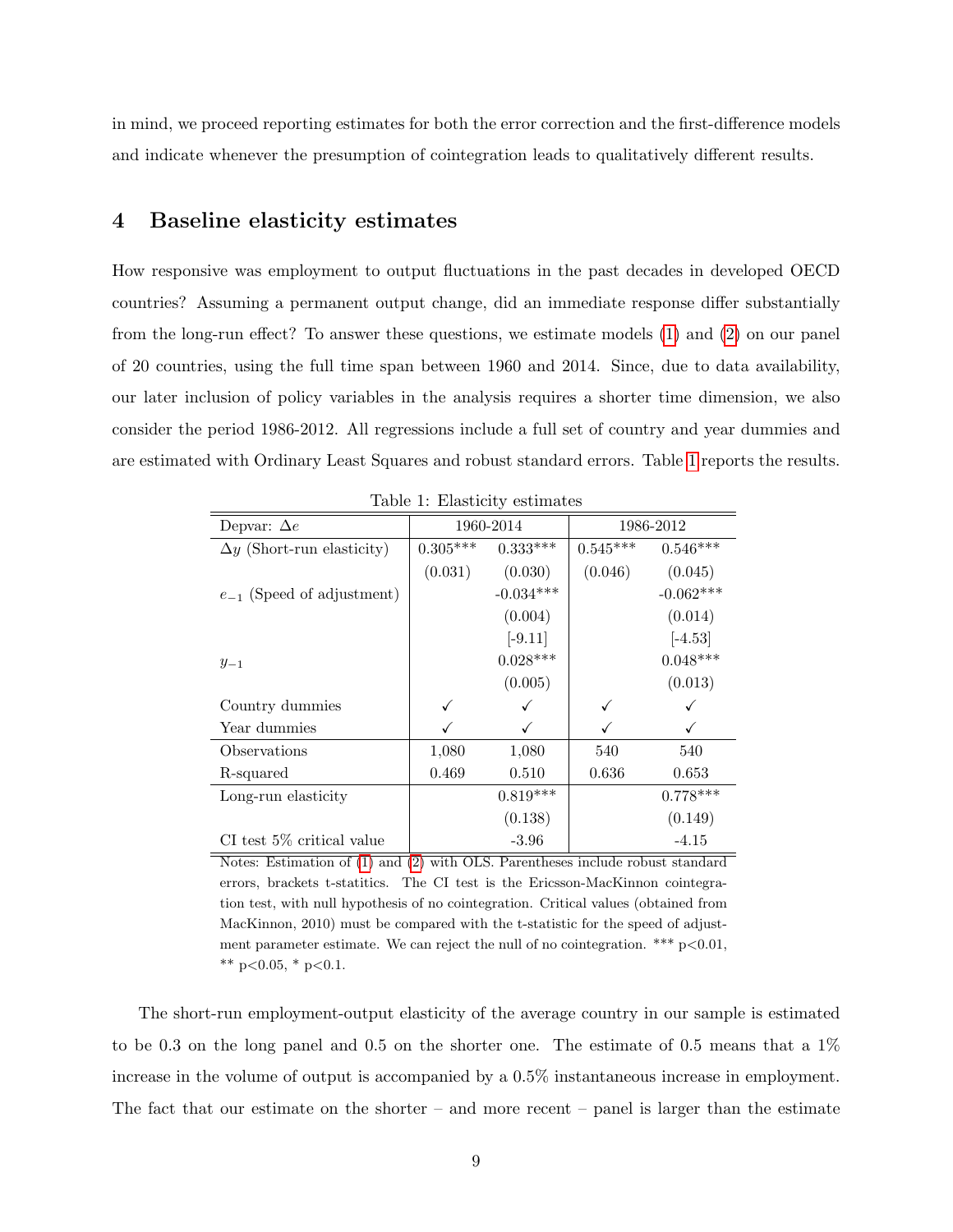on the full panel indicates that, for the average country, employment has become more responsive to output shocks over the recent decades. The error correction specification allows us to estimate the long-run employment-output elasticity, which is around 0.8 for the average country on both samples, meaning that if output permanently increases by  $1\%$ , employment will be up by 0.8% in the long run. Figure [A.1](#page-12-0) in the Appendix illustrates the dynamic adjustment of employment to a 1% permanent output shock over time. As is evident from the figure, the instantanous impact is greater in the shorter panel than in the longer one. However, the adjustment of employment as the impact of the increase in output dies out is the same for both panels, essentially resulting in similar long-run elasticities.<sup>[6](#page-11-0)</sup>

Our elasticity estimates are roughly in line with the estimates found for developed countries in previous literature (e.g. Kapsos, 2006; Crivelli et al., 2012), despite their different estimation methodologies and shorter time series. These other studies also look at a larger set of countries, also including less developed economies, and show that developed countries typically have larger employment-output elasticities than less developed ones.

To investigate more closely how the short-run elasticity changes over time, we estimate equation [\(1\)](#page-6-1) on the long panel by interacting the output change variable with (five-year) period dummies and plot the period-specific elasticity estimates on Figure [1.](#page-12-0)[7](#page-11-1) The short-run elasticity has an upward trend, which has clearly become steeper from the second half of the 1980s. While in the first two and a half decades it was, on average, close to 0.2, it rose quickly to around 0.5 afterwards. The reasons for this increase are likely structural and, as Blanchard *et al.* (2006) suggest, might also be related to the introduction of more generous unemployment insurance systems in many OECD countries, as a response to large increases in the unemployment rate during the early 1980s.

In order to establish the extent of inter-country heterogeneity in employment responsiveness, we estimate model [\(1\)](#page-6-1) by interacting the output change variable with country dummies to obtain country-specific elasticities. Figure [2](#page-12-1) reports the short-run elasticities by country, estimated either on the long panel or the short panel, and plotted in descending order of the elasticity obtained from the long panel. It is apparent that there is considerable inter-country variation in the responsiveness of employment to output. Countries with the largest elasticities at the top of the graph (Ireland, US) have at least three times higher employment responsiveness than countries at the bottom (e.g.

<span id="page-11-0"></span><sup>6</sup>A response function on Figure [A.1](#page-12-0) is produced by making dynamic forecasts of our estimated model with and without a 1% shock to output and taking the difference of the two forecast paths.

<span id="page-11-1"></span><sup>&</sup>lt;sup>7</sup>Estimating the first-difference specification  $(2)$  leads to very similar results.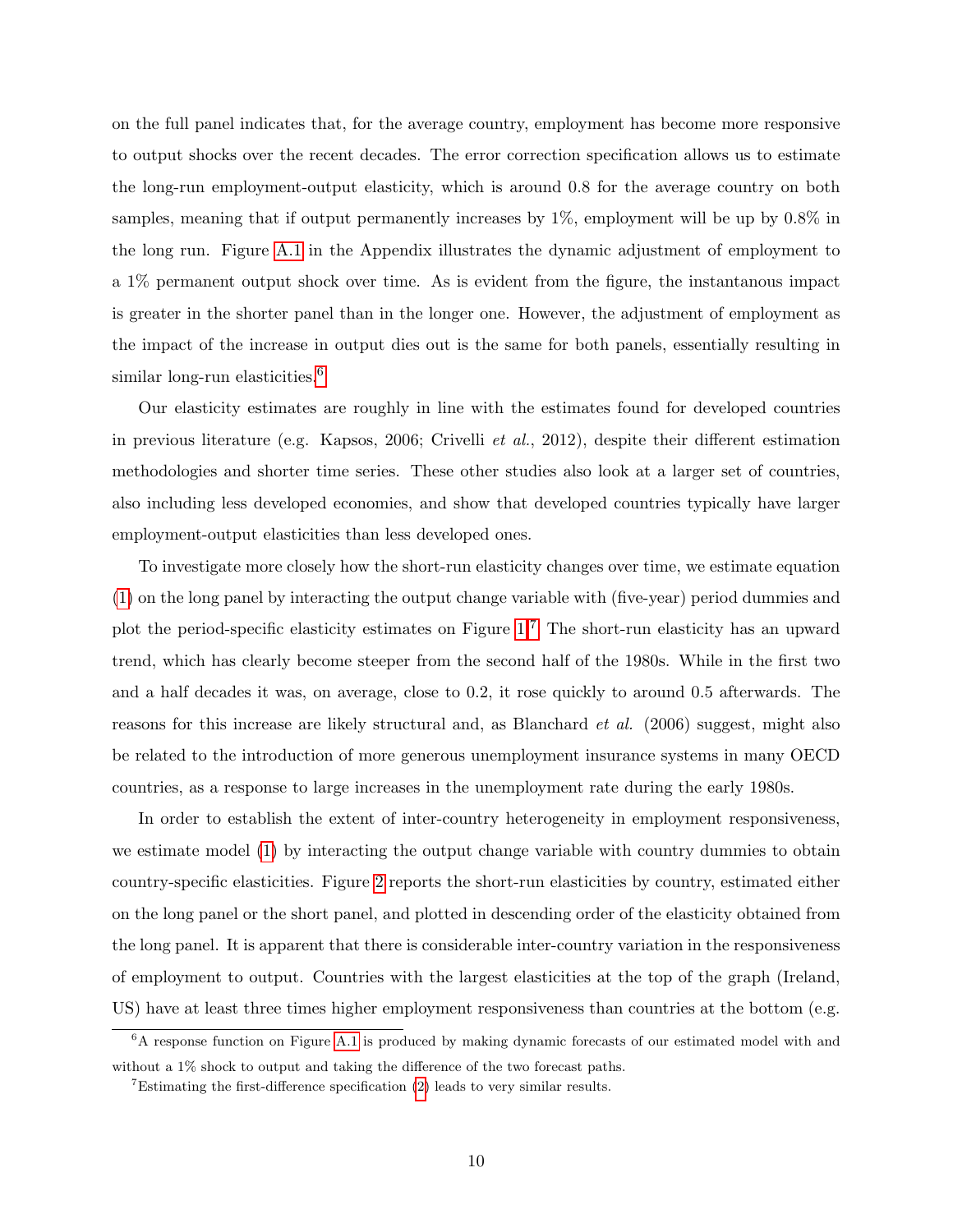

<span id="page-12-0"></span>Figure 1: Short-run elasticity estimates over time

<span id="page-12-1"></span>Figure 2: Estimated short-run elasticities by country



Austria, Germany).<sup>[8](#page-12-2)</sup> The estimates for some countries also change considerably when the sample is shortened to the more recent decades. In particular, the elasticities of Greece, New Zealand and Portugal, which all have below-average elasticities in the long panel, increase to above average.

<span id="page-12-2"></span><sup>&</sup>lt;sup>8</sup>We obtain qualitatively the same results by estimating the first-difference specification, although we get a somewhat different country ranking.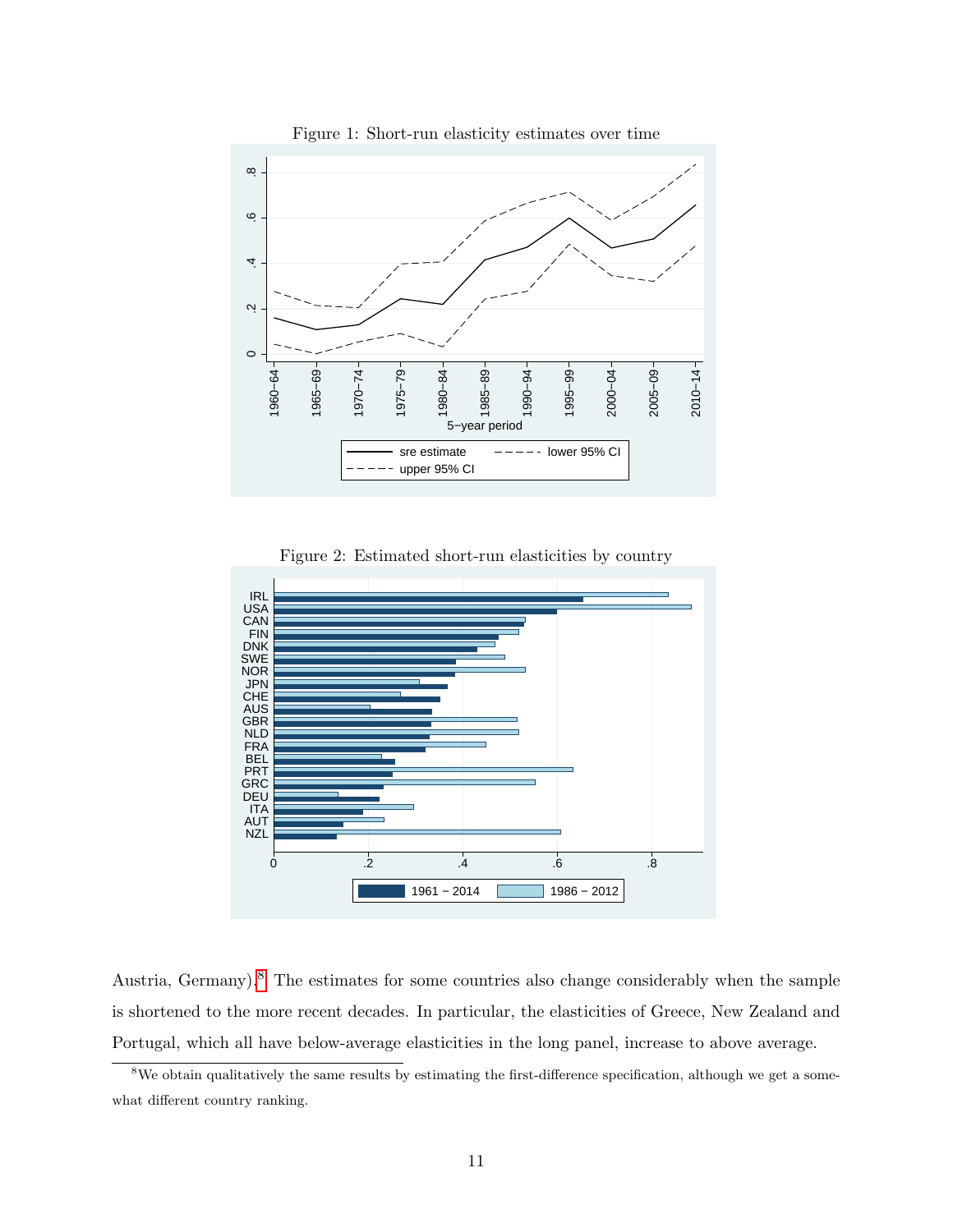These country differences (and possibly also their changes over time) might reflect – among others things – differences in labour market institutions and policies, which we investigate in the remaining sections of the paper.

#### 5 Labour market policies in OECD countries

We characterise the labour market regime of a country with three policy measures: (i) the generosity of unemployment benefits, (ii) the flexibility of the labour market with respect to hiring and firing, and (iii) the expenditure on training programmes to enhance employability. The first two are passive labour market policies, while the latter is a prime example of active labour market measures. Our interest in this set of labour market policy instruments is based on the fact that they reflect the key pillar of *flexicurity* – which has been widely endorsed as a means to reconciling the needs for the flexibility required to adjust to negative shocks with that for adequate social safety nets.

Table [2](#page-13-0) reports descriptive statistics of the three policy variables.

|                  | Variable Description                      | N    |           | Mean Std.Dev. | Min   | Max   |
|------------------|-------------------------------------------|------|-----------|---------------|-------|-------|
| grr              | Gross unemployment replacement rate       | 516- | 0.304     | 0.125         | 0.025 | 0.652 |
| $f_{\text{lex}}$ | Labour market flexibility index $(0 - 6)$ |      | 516 4.027 | 0.987         | 1.677 | 5.746 |
| train            | Training expenditure per unemployed (log) |      | 516 7.151 | 1.125         | 3.150 | 9.252 |
|                  |                                           |      |           |               |       |       |

<span id="page-13-0"></span>Table 2: Descriptives of policy variables

Notes: The sample covers the period 1985-2011, for which all the three variables are available. Training expenditures are adjusted for purchasing power parity differences and expressed in the natural logarithm of PPP US dollars. All three variables are calculated based exclusively on OECD data.

The generosity of the unemployment benefit system is proxied by the gross replacement rate  $(qrr)$ , which is the ratio of the gross unemployment benefit level to the previous gross earnings of the average production worker in a country.<sup>[9](#page-13-1)</sup>  $\eta r$  is a summary measure, calculated by the OECD as an average for two earnings levels, three family situations and three durations of unemployment.<sup>[10](#page-13-2)</sup> The series are available for every odd year between 1961 and 2011. To complete the time series, we fill in the even years with linear interpolation.

<span id="page-13-1"></span> $9$ We are aware that the net replacement rate, the ratio of net benefits to net earnings, would be a better measure for our purposes. The net rate is, however, produced by the OECD only since 2001 and hence would dramatically shorten the time series dimension of our study.

<span id="page-13-2"></span> $10$ The indicator was originally constructed for the OECD Jobs Study (OECD, 1994) and calculated for the average production worker. This series is available until 2005. Numbers for the more recent years are calculated for the average worker using the OECD Tax-Benefit Models. To minimize the impact of this methodological break, we rely on the figures until 2005 and extend the time series using the growth rates of the following years.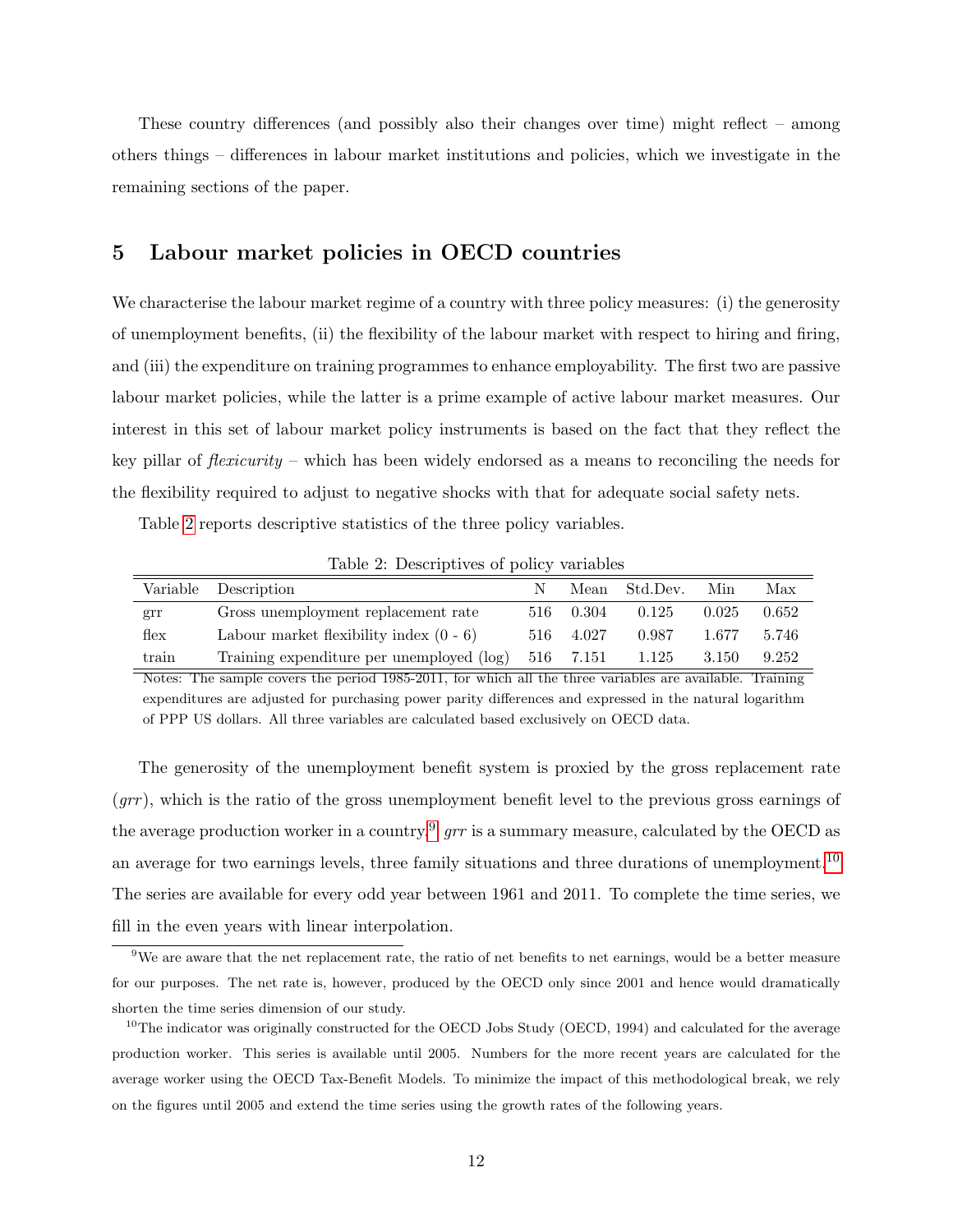The benefit replacement rate of the average country in our sample is approximately 0.3, i.e. the unemployment benefit is close to one-third of the previous gross earnings. Benefit generosity varies considerably across countries: e.g., Denmark, the Netherlands and Norway have higherthan-average replacement rates, while Canada, Japan, Great Britain and the US provide weaker unemployment protection (Figure [A.2\)](#page-12-1). Variation over time is also non-negligible, with Italy having increased its replacement rate considerably in the first half of the sample and with Denmark and the Netherlands decreasing it somewhat in the more recent years.

Next, we capture labour market flexibility  $(flex)$  with the inverse of the Employment Protection Index (EPL) of the OECD, available for the years  $1985-2013$ .<sup>[11](#page-14-0)</sup> Our *flex* index measures, on a 0 to 6 scale, how easy it is for employers to lay off workers or to employ them on temporary work contracts, as it is laid down by a country's regulatory system.<sup>[12](#page-14-1)</sup> Hence, a higher value of flex means a more flexible labour market. Table [2](#page-13-0) shows that the value of the flexibility index is 4 on average in our sample and varies between 1.7 and 5.7. The most flexible labour markets are in the US, Canada and Great Britain, while the Portuguese and the Greek markets are the least flexible. Time series graphs on Figure [A.3](#page-20-0) reveal a tendency among countries with less flexible labour markets to increase flexibility over time, which especially applies to Germany, Sweden, Italy, Portugal and, more recently, Greece.

Finally, we capture the importance of active labour market policies with the ALMP expenditures on training programmes per unemployed person (train). This category of training is defined to only include programmes (both institutional and workplace-based) that are *targetted* on unemployed persons or employees at high risk of becoming unemployed. Training programmes which are generally available are considered to be part of the general education and therefore excluded from this definition. Although the full spectrum of ALMPs include a variety of different measures such as job creation, rehabilitation, or job sharing, we concentrate on training for two main reasons. First, we believe it best represents the motive behind the flexicurity idea of promoting workers' employability. Second, training makes up the largest share of ALMP expenditures, totalling up to 45% for the average country-year in our sample.

To make our train variable comparable across countries, we convert it to a common currency (US dollar) and adjust for purchasing power parity differences. Finally, we express it in natural

<span id="page-14-1"></span><span id="page-14-0"></span> $11$ A description of the EPL index is provided in OECD (2013).

 $12$ Following the OECD practice (OECD, 2013), we take the weighted average of the employment protection subindices for the dismissals from regular contracts (EPRC) and the use of temporary contracts (EPT) in the following way:  $EPL = \frac{7}{12}EPRC + \frac{5}{12}EPT$ . Then we take the inverse (6-EPL) to create our flex varible.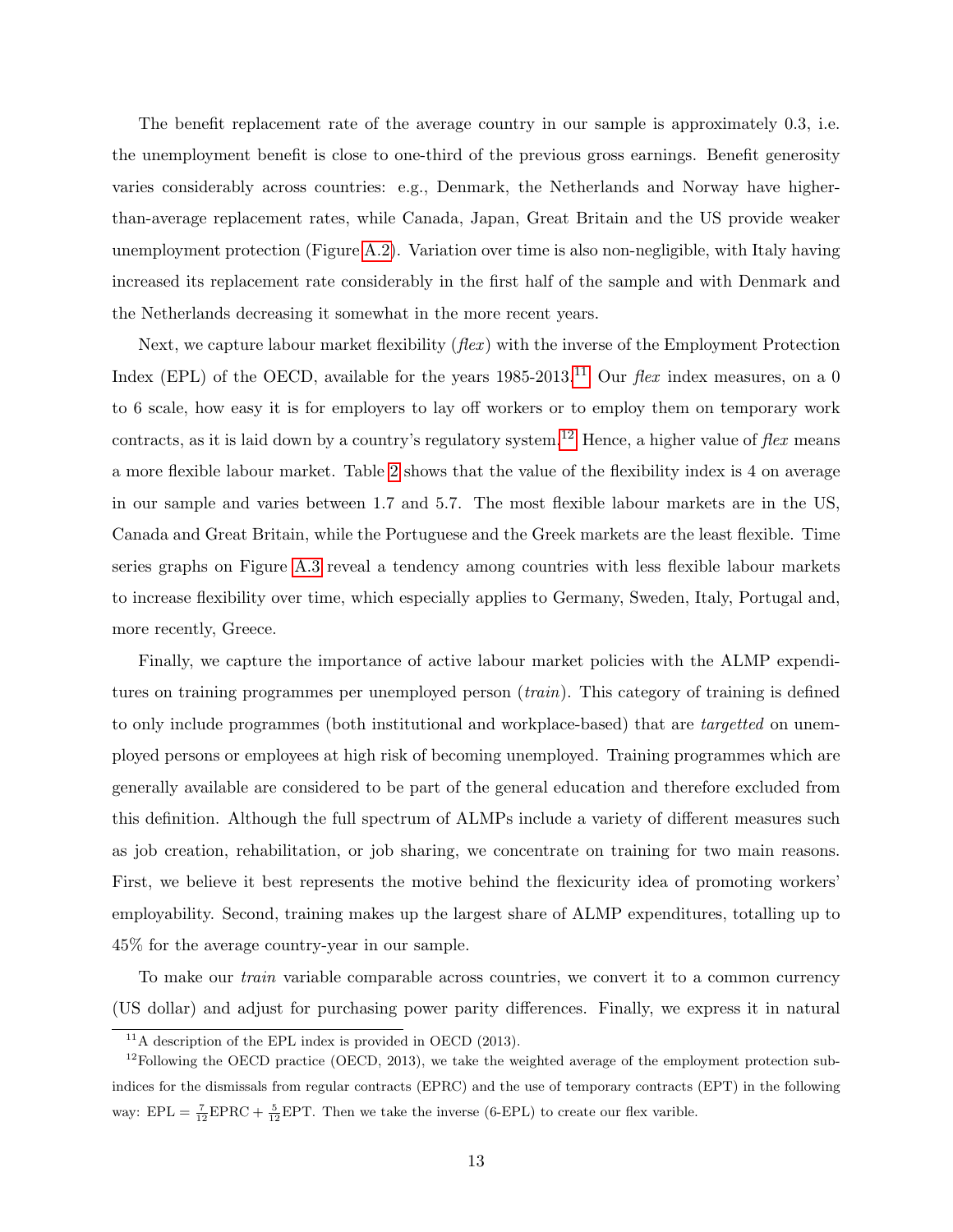logarithm. All data for the calculation of this variable are sourced from the OECD, with 1985 as the starting year. The sample average of train is 7.151, i.e. 1,275 PPP US dollars per unemployed person annually. As for cross-country differences, training expenditures turn out to be higher (and increasing) in European countries, as compared with non-European OECD members, which suggests the relative high importance of ALMPs within Europe (Figure [A.4\)](#page-27-0).

The above three labour market policy measures (grr, flex and train) are obviously not applied in isolation but form parts of a policy regime. Cross-country policy correlations in Table [A.7](#page-33-0) reveal that countries with generous unemployment benefits also spend more on training schemes. This positive relationship is highly statistically significant and has been getting stronger over time. One possible reason for this is that generous unemployment benefit schemes need to be complemented with active labour market policies in order to sufficiently motivate the unemployed to seek work (Nickell et al, 2005). Furthermore, generous systems also tend to coexist with less flexible markets, though this relationship becomes statistically significant only in the more recent years of our sample period.

In fact, along these three labour market measures, most countries in our sample can be broadly categorized into two regimes, one with a flexible labour market and low generosity (which we term 'flexible') and one with generous programmes and less flexibility ('generous'). The flexible regime mostly exists in Anglo-Saxon countries (especially in Canada, Great Britain and the US), the generous in most countries of continental Europe and Scandinavia.

#### 6 Elasticities and the labour market policy mix

In what follows we investigate how individual policies and the policy mix relate to the responsiveness of employment to output shocks. Simply cross-plotting the sample means of the policy variables with the short-run country elasticities (estimated on the short panel) from Section [4](#page-10-1) reveals no clear correlation patterns (Figure [A.5\)](#page-28-0). Our regression results will however show that at least two of the three policy measures – benefit generosity and labour market flexibility – are important determinants of the employment-to-output responsiveness.

We estimate equation [\(3\)](#page-7-2) and its error-correction counterpart and report the results in Table [A.8](#page-34-0) and Table [A.9,](#page-35-0) respectively. We introduce the policy variables and their interactions with the right-hand-side variables sequentially and find that the coefficient estimates are quite stable across the different specifications. In the last two columns of the tables we also control for other possible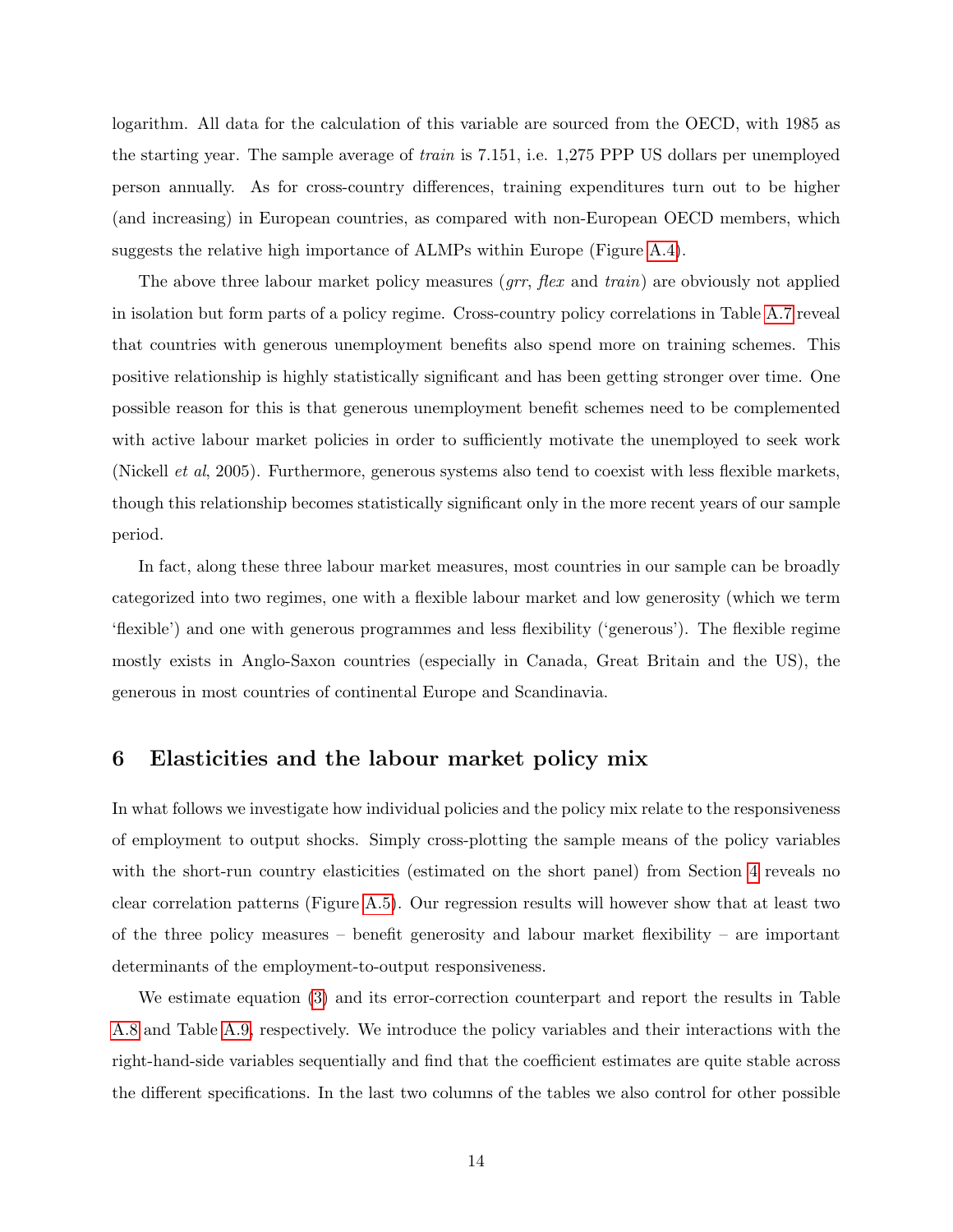covariates of employment growth, such as the annual change of openness to international trade, union density and the size of the government (measured as the share of government consumption in GDP).<sup>[13](#page-16-0)</sup> The inclusion of these control variables - although it improves the model fit significantly - leaves the main results unchanged.

The first rows in the tables show the short-run employment-output elasticity estimate for the average country (around 0.5), while the coefficients of the interaction terms capture how the elasticity varies due to deviations from the average policy. All things being equal, a country with an unemployment replacement rate that is higher than the average by 0.1 (i.e. 10 percentage points) tends to have a 0.0751 higher-than-average short-run elasticity, as shown by the coefficient of 0.751 in column 6 of Table [A.9.](#page-35-0) Similarly, a one-point higher flexibility index corresponds to a 0.089 higher elasticity. In contrast, training expenditure is not found to have a significant explanatory power for the short-run elasticity.

Next, we consider all possible interactions between the policy variables (columns 5 and 7 of Table [A.8](#page-34-0) and Table [A.9\)](#page-35-0). Broadly, our results show that policies do not only matter individually but also in combination. For instance, we find that although when taken individually, higher benefit generosity and more labour market flexibility both associate with a higher employment responsiveness, there is an offsetting effect when the two are considered jointly. Also, the interaction of train and *flex* turns out to have a positive influence on employment elasticity, which is though statistically significant only in the first-difference estimation. Testing the joint significance of the terms with policy interactions also confirms that accounting for policy complementarities significantly improves the model fit.<sup>[14](#page-16-1)</sup> The existence of such complementary effects among the policy variables indicates that the consequences of any single policy change is affected by the broader policy mix within which it takes place.

By and large, the results reported above are consistent with theoretical predictions. From the perspective of search and matching framework, a higher generosity of unemployment benefit increases the responsiveness of employment to shocks (Molana et al., 2018a; Shimer, 2005; Zanetti, 2011) as our estimates reveals. The driving force is that a higher benefit raises the outside option of workers and their threat point in wage bargain, with attendant reduction in match profitability. This in turn makes firms more 'sensitive' and implies that a shock that affects productivity will

<span id="page-16-0"></span> $13$ The control variables are described in Table [A.1.](#page-10-0) The annual changes of these variables are stationary time series. Unit root test results are avaible on request.

<span id="page-16-1"></span><sup>&</sup>lt;sup>14</sup>The test results are available on request.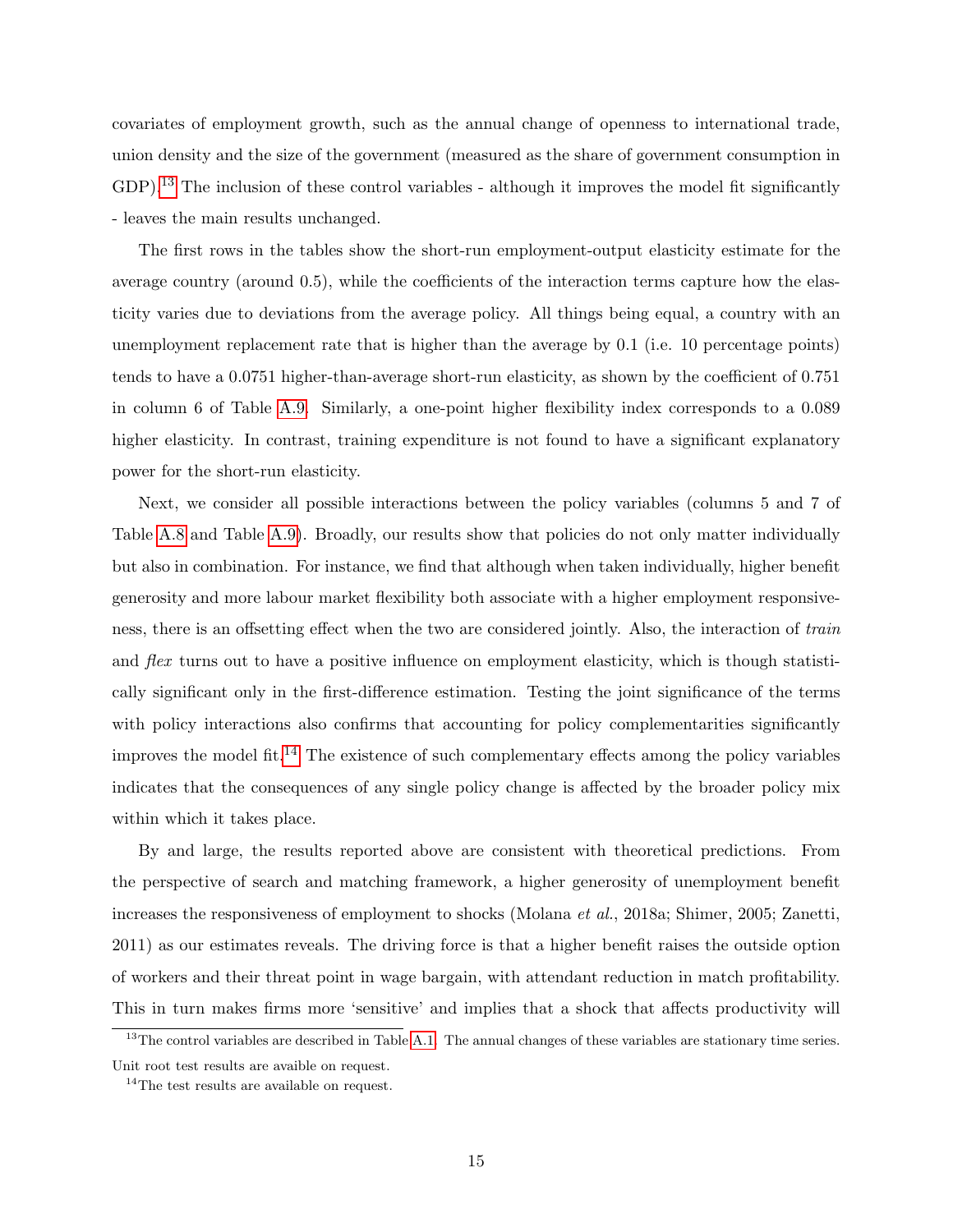result in greater movement (in percentage terms) in job creation and employment. This result has been shown to hold whether job separation is exogenous (e.g., Hagedorn and Manovskii, 2008) or endogenous (Zanetti, 2011). The effects of greater labour market flexibililty are, at a theoretical level, more nuanced. On the one hand, greater flexibility in hiring (e.g. lower vacancy creation costs) has been shown to work towards higher employment responsiveness; on the other hand, increased flexibility in terms of firing rules can have a dampening effect on employment fluctuations. Thus, when both policies are implemented jointly (i.e. via increases in both hiring and firing flexibility), the impact on employment fluctuation will depend on which effect dominates. The positive impact on the short-run elasticity obtained in this paper suggests that empirically, the flexibility in hiring regulation may have been the dominant force behind employment fluctuations. This is consistent with the fact that the strictness of firing regulation has been found empirically to have a mild (and even ambiguous) effect on firms job creation activities and thus employment (e.g. OECD, 2013). A less-studied aspect of labour market policies is the impact of ALMPs such as training programmes. When training expenditure is assumed to be a mere cost to firms (e.g. Onwordi, 2016; Pissarides, 2009; Stähler and Thomas, 2012), a positive shock to productivity is likely to result in greater elacticity in the short-run. However, as argued by Molana *et al.* (2018a), training is likely to be productivity enhancing; allowing for this, they show that training expenditure can have a moderating effect on employment fluctuations in response to exogenous shocks.

To further investigate the impact of these policies, we study their complementarities more systematically. Particularly, we examine the effects of, ceteris paribus, 1-standard-deviation upward moves in each policy variable under three labour market regimes: *average*, *flexible* and *generous*. The policy regimes differ in the values that the non-changing policy variables take. The hypothetical average regime sets the policy variables at their sample average values. Because the policy variables in the regressions are centered, their average value is zero (non-centered averages are reported in Table 2). The *flexible* regime assumes a flexibility index at the 75th percentile of its sample distribution ( $flex = 4.8$ , non-centered) and the other two policy variables at their 25th percentiles  $(grr = 0.2, train = 6.6, both non-centered).$  The *generous* regime, in contrast, is characterized by a flexibility index at its 25th percentile ( $flex = 3.3$ ) and the other two at their 75th percentiles ( $qrr$  $= 0.4$ , train  $= 7.9$ ). These inter-quartile differences roughly coincide with the average differences between the typical flexible and generous countries in our sample.

We rely on expression [\(4\)](#page-7-3) to calculate the effects on the short-run elasticity, using the estimated coefficients in Table [A.9,](#page-35-0) reported either in column 6 (without policy interactions) or in column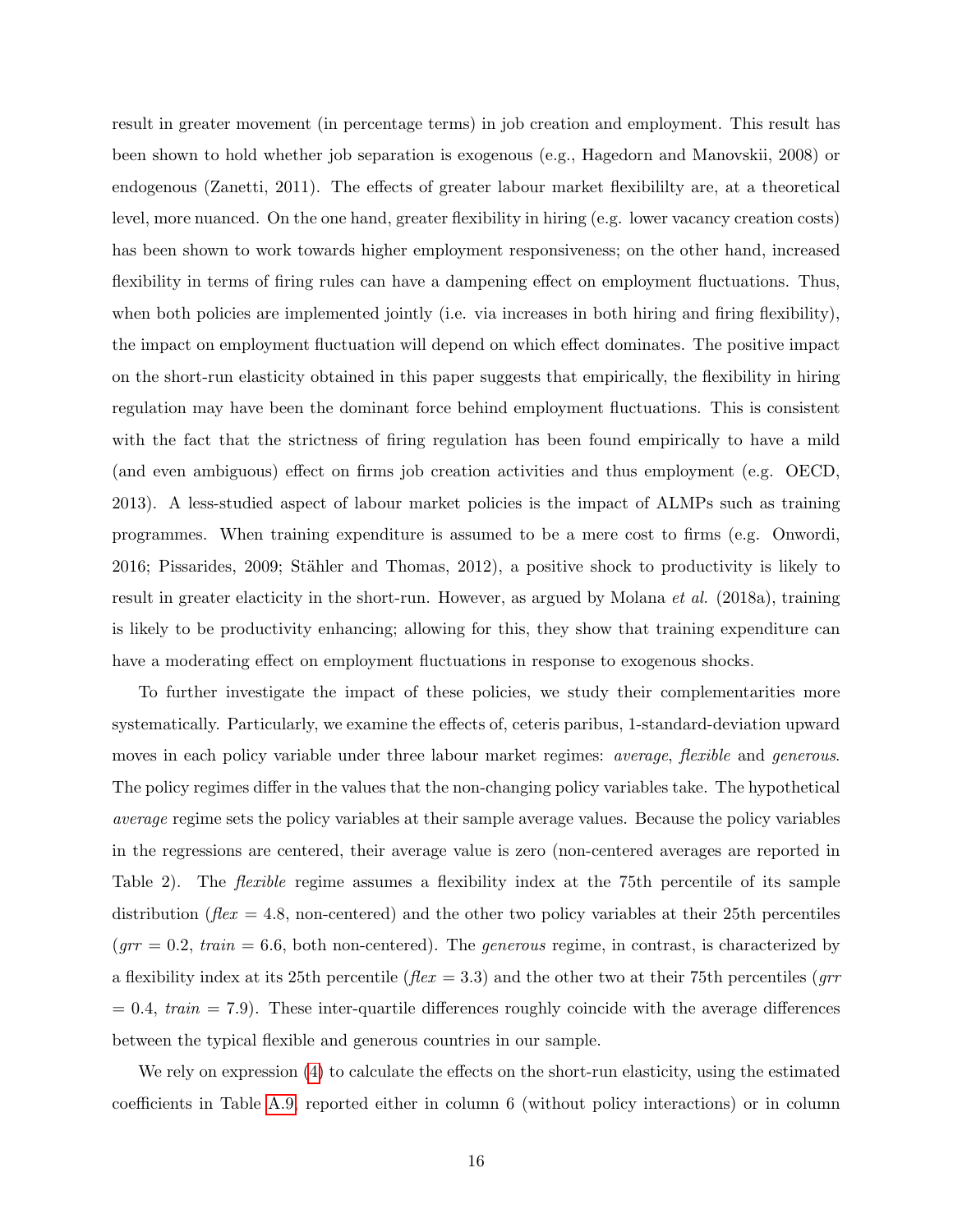7 (with policy interactions).[15](#page-18-1) Without policy interactions, the effect on the short-run elasticity of a 1-standard-deviation upward move in the gross replacement rate, for instance, is obtained as  $\hat{\gamma}_2^{\text{gfr}} \times \hat{\sigma}^{\text{grr}} = 0.751 \times 0.125 = 0.094$ , where  $\hat{\gamma}_2^{\text{gfr}}$  $_2^{\text{grr}}$  is the estimated coefficient for the interaction of  $\Delta y$ with the gross replacement rate in column 6 of Table [A.9,](#page-35-0) and  $\hat{\sigma}^{\text{grr}}$  is the sample standard deviation of the gross replacement rate (Table [2\)](#page-13-0). With policy interactions, the other policy variables will also matter and the change in the short-run elasticity becomes

$$
sre\text{ change} = \left(\hat{\gamma}_2^{\text{g\text{fr}}}\hat{r} + \hat{\gamma}_2^{\text{g\text{fr}}\hat{r}}\times\tilde{\text{train}}\times\tilde{\text{train}} + \hat{\gamma}_2^{\text{g\text{fr}}\hat{r}}\times\tilde{\text{flex}}\times\tilde{\text{flex}} + \hat{\gamma}_2^{\text{g\text{fr}}\hat{r}}\times\tilde{\text{train}}\times\tilde{\text{flex}}\times\tilde{\text{train}}\times\tilde{\text{flex}}\right)\times\hat{\sigma}^{\text{grr}},
$$

where the  $\hat{\gamma}_2$ s are the coefficients for the corresponding policy interactions with  $\Delta y$  in column 7 of Table [A.9](#page-35-0) and the policy variables train and flex are set at their regime-specific 'centered' values. The results of this exercise are reported in Table [3](#page-18-0) together with standard errors which reflect parameter uncertainty.

<span id="page-18-0"></span>

| Policy   | without      | with interactions |            |            |  |  |
|----------|--------------|-------------------|------------|------------|--|--|
| variable | interactions | average           | flexible   | generous   |  |  |
| grr      | $0.094***$   | $0.081**$         | 0.005      | $0.197***$ |  |  |
|          | (0.034)      | (0.036)           | (0.055)    | (0.059)    |  |  |
| train    | 0.000        | 0.041             | 0.059      | 0.062      |  |  |
|          | (0.033)      | (0.033)           | (0.141)    | (0.044)    |  |  |
| flex     | $0.088***$   | $0.090**$         | $0.125***$ | 0.034      |  |  |
|          | (0.029)      | (0.037)           | (0.037)    | (0.054)    |  |  |

Table 3: Effects on the short-run elasticity of  $\sigma$ -increases in the policy variables

Notes: The figures show the effects of a 1-standard-deviation increase in a policy variable on the short-run employment-output elasticity. Estimates without interactions are based on column (6), those with interactions on column (7) of Table [A.9.](#page-35-0) Average, flexible and generous regimes differ in the values the nonchanging policy variables are assumed to take. Robust standard errors are in parentheses. \*\*\*  $p<0.01$ , \*\*  $p<0.05$ , \*  $p<0.1$ .

When policy complementarities are not allowed for, the estimated effects do not depend on the policy regime (first column of Table [3\)](#page-18-0): a move towards more unemployment benefit generosity and a more flexible labour market both correspond to larger short-run employment-output elasticity (by 0.094 and 0.088, respectively). When, however, policy complementarities are taken into account, it matters considerably in which labour market regime a certain policy change takes effect. In *flexible* regimes, making the unemployment benefit more generous does not result in significantly higher short-run elasticity. In a similar vein, a reform towards more labour market flexibility does not

<span id="page-18-1"></span> $15$ The results based on the coefficients in Table [A.8](#page-34-0) are qualitatively the same and available on request.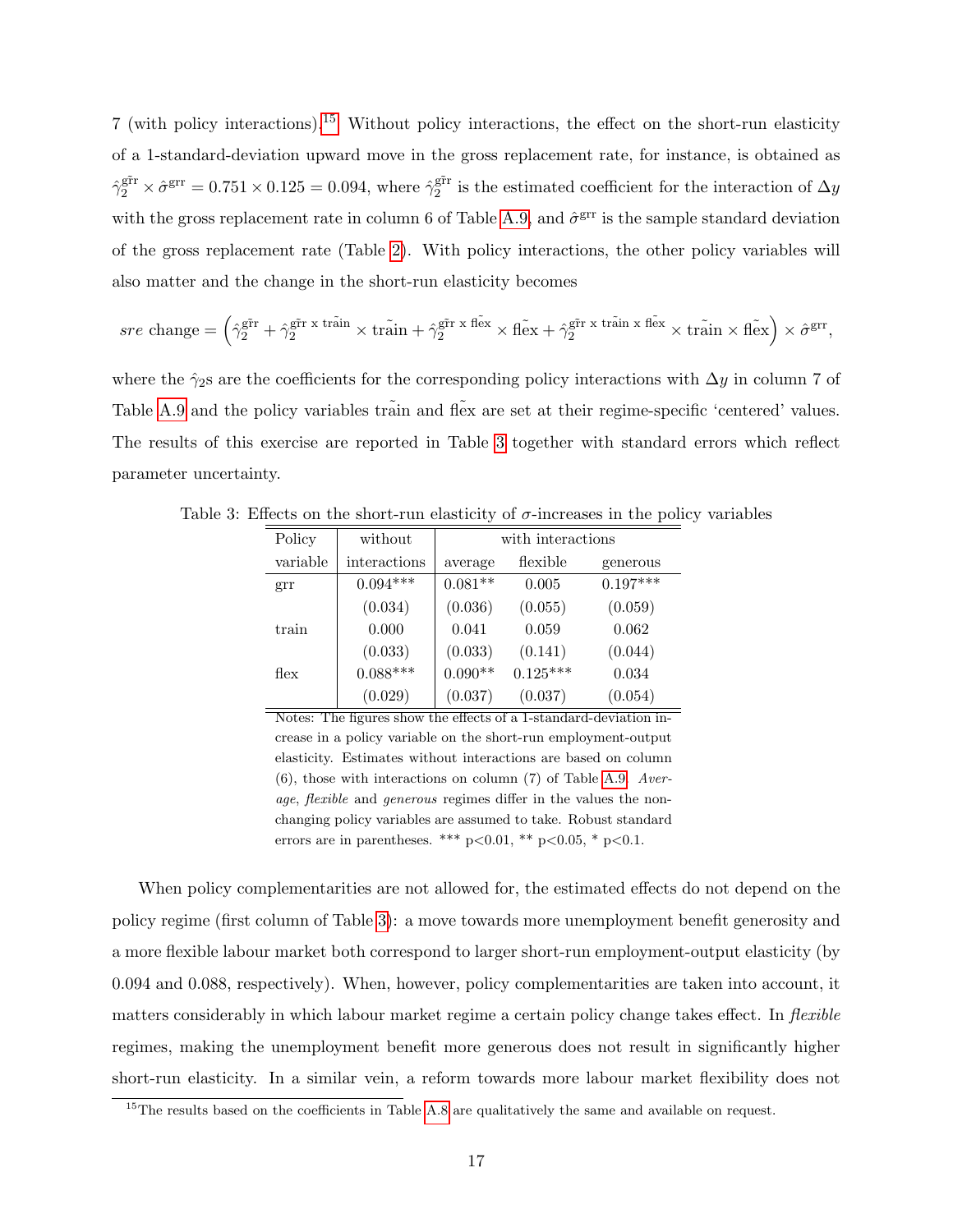lead to a significantly higher short-run employment responsiveness under a *generous* policy mix. Meanwhile, the estimated effects under the average regime are, as expected, very close to those in the first column, where complementarities are not taken into account. An important implication of these results is, therefore, that the impact of a specific policy on employment fluctuations depends on the initial policy mix.

Finally, we also calculate the corresponding changes in the long-run elasticity, which we report in Table [A.10](#page-37-0) in the Appendix.<sup>[16](#page-19-0)</sup> The numbers suggest that the effects of these policies found on the short-run elasticity mostly fade out in the long run. Training is the only policy with a (weakly) significant and negative long-run impact on the employment elaticities in more generous regimes. This could suggest that training has a lock-in effect, reflecting a greater propensity of firms to hold on to trained employees in response to shocks (Molana *et al.*, 2018a).<sup>[17](#page-19-1)</sup>

### 7 Reforming toward flexicurity

In light of the results obtained so far, in this section, we consider the effects of a flexicurity reform on the employment-output elasticity. A flexicurity regime is characterized by a combination of generous unemployment insurance and training programmes and a relatively flexible labour market. Our specific objective is to examine the effects, in each country, of 'reforming' its existing policy mix in 2010 towards the policy mix characterising the Danish system, a well-know example of a flexicurity regime (e.g. as discussed in Koster *et al.*, 2011; Räisänen *et al.*, 2012).

Denmark has one of the highest unemployment benefit replacement rates and training expenditures among the countries in our sample, while it scores close to the average in the flexibility index. Table [A.11](#page-37-1) in the Appendix displays the countries' policy distances from Denmark in 2010. Clearly, these figures imply that a reform in the direction of flexicurity would require in most of the countries within our sample to increase their benefit generosity and raise their expenditures on training, while, at the same time, adjust the flexibility of their labour markets toward an average level. In light of this, our priors are that a reform in the direction of flexicurity is likely to increase

<span id="page-19-0"></span><sup>&</sup>lt;sup>16</sup>This we do by evaluating the expression  $-\frac{\hat{\beta}_1+\sum_k \hat{\beta}_2^k \tilde{P}^k}{\hat{\alpha}_1+\sum_k \hat{\alpha}_2^k \tilde{P}^k}$  before and after the one-stdev increase in a given policy variable and taking the difference. For the calculation 'without interactions' we assume that policy variables take their average values. Taking other values does not influence the results qualitatively.

<span id="page-19-1"></span><sup>&</sup>lt;sup>17</sup>In a search and matching open economy model, Molana *et al.* (2018a) show that increases in training expenditure can reduce employment volatility in response to exogenous shocks even in the presence of more generous unemployment insurance.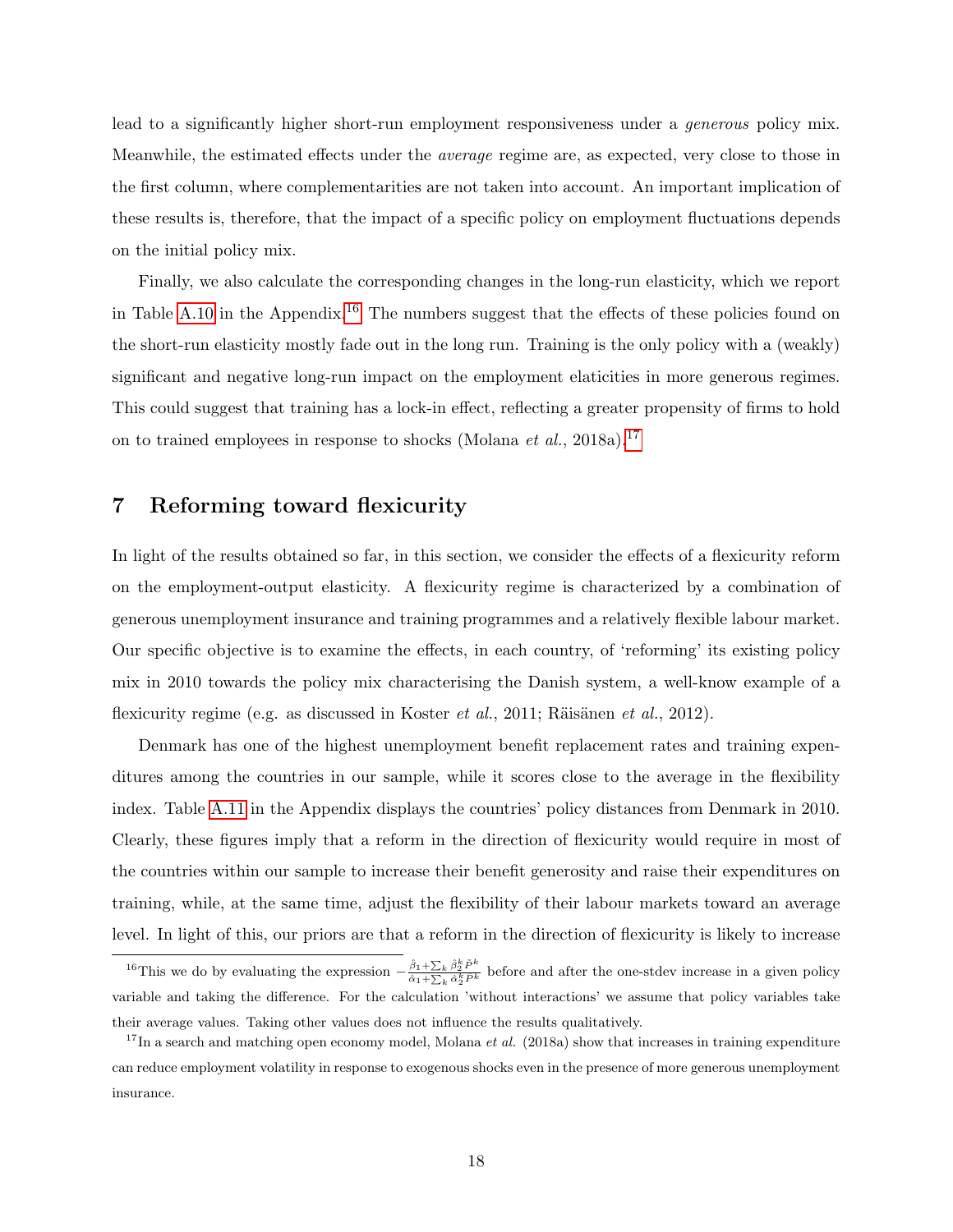or leave the short-run elasticity of all countries roughly unchanged. The main reason, as suggested by our data, is that this reform would make each country's regime more generous or leave them almost as generous as they were. Moreover, for most countries with regimes characterised by a generosity similar to Denmark, the reform would mean an increase in labour market flexibility. Less straightforward is the case of countries with very 'flexible' regimes, where the parallel moves toward less flexibility and more generosity work in opposite directions.

The estimated changes in the short-run elasticity resulting from the policy shift described above are reported in Figure [3,](#page-20-0) in descending order, together with the 95% confidence intervals. The computation was based on expression [\(4\)](#page-7-3) and the estimated coefficients in Table [A.9,](#page-35-0) column 7, and performed as

$$
sre\ \texttt{change}_i = \sum_k \hat{\gamma}^k_2 \left[ \tilde{P}^k_{\text{DNK},t=2010} - \tilde{P}^k_{i,t=2010} \right],
$$

where  $\tilde{P}^k$  denote the policy variables and their interactions and DNK stands for Denmark.



<span id="page-20-0"></span>Figure 3: Impact of a flexicurity reform on the short-run elasticity

Consistent with our priors, we find that a flexicurity reform would increase or leave unchanged the short-run employment-output elasticity in all of our sample countries. The highest increases of above 0.2 are obtained for Great Britain, Germany, Australia and Japan. Positive and signficant effects are obtained also for Italy, Norway, New Zealand, Sweden, the Netherlands, Finland, Austria and Switzerland. At the other end, the estimated effects are small or not statistically significant for Portugal, Canada, Ireland, France, Belgium, the US and Greece.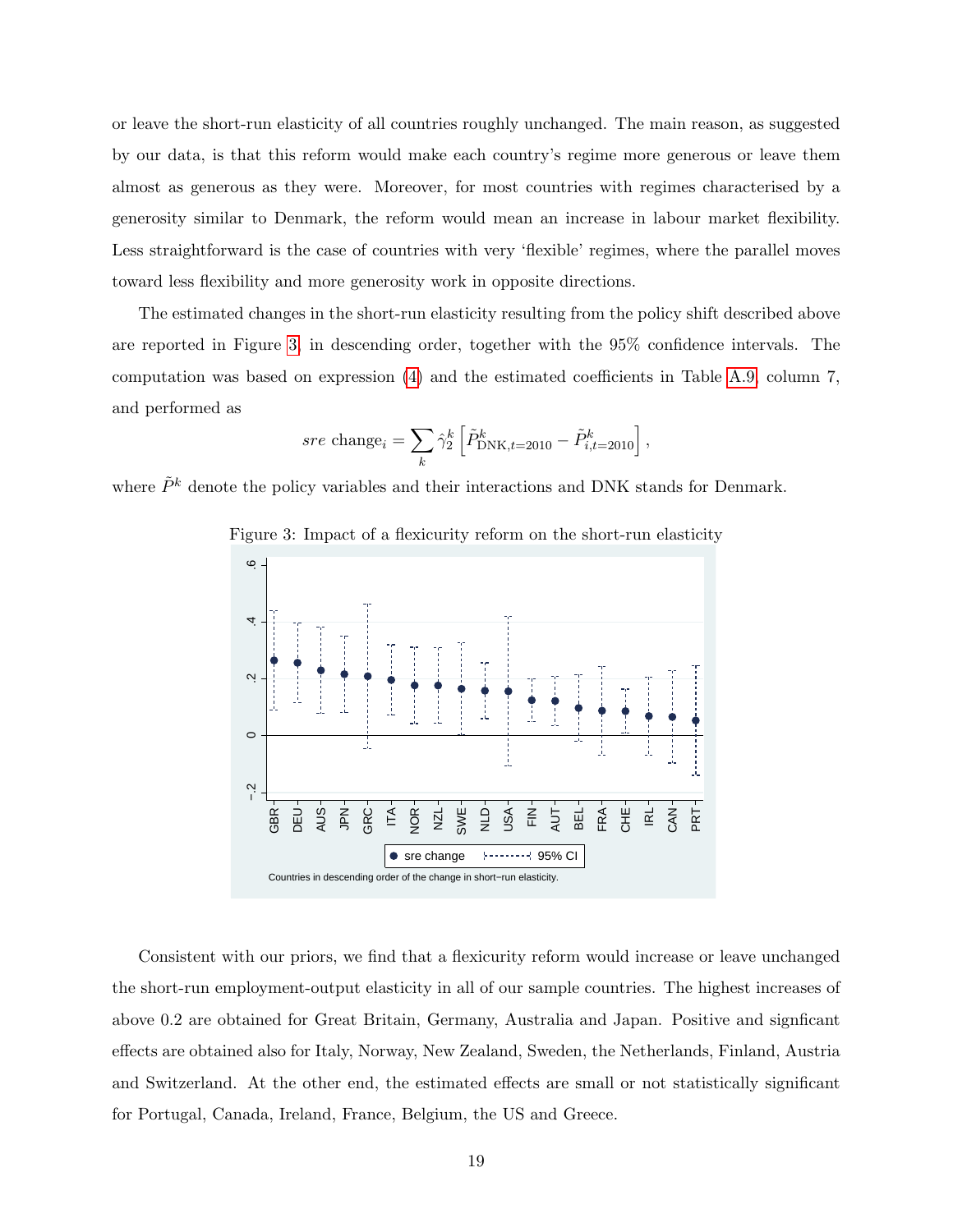The group of countries with the highest expected effects includes countries that have considerably less generous systems than Denmark. An initially less generous system, in itself, however does not guarantee a positive effect. For two of the least generous countries, the US and Canada, we do not find a statistically signifiant positive impact. Under a flexicurity reform, these two countries would need to reduce the flexibility of their labour markets, which would counteract other elements of the reform package.

These results indirectly lends further support to the importance of taking into account all – combined and complementary – effects when we evaluate a labour market reform.

As for the long-run elasticity, our model does not predict statistically significant changes (Figure [A.6\)](#page-31-1). Hence, no evidence is found that a flexicurity reform would have an impact on the responsiveness of employment to output in the long run.

### 8 Conclusion

The variations in employment responses to external shock and differences in its recovery pattern seen in the aftermath of the Great Recession are partly blamed on the nature of labour market policies and institutions characterising the individual countries within both the EU and the OECD. Consequently, the need to enhance the ability of the labour market to adjust to shocks has hightened the emphasis on flexicurity reforms. This paper examines the responsiveness of employment to output fluctuations in a panel of 20 OECD countries, paying particular attention to the role of the key pillars of the flexicurity as well as their interactive effects in driving this outcome.

Interesting results emerge. We find that, for an average country, there has been a significant increase in the responsiveness of employment to output fluctuations over the past decades, with labour market policies playing a crucial role in shaping this outcome. In particular, our results show that important complementarities exist between these policies, especially in determining the short-run employment-output dynamics, and that – depending on the initial policy mix – reforms in the direction of flexicurity may result in asymmetric outcomes for the individual economies.

A clear conclusion that emerges from this study is that a one-size-fits-all policy may not yield the same results everywhere. Instead, in considering which reform to undertake, an economy should first consider its existing policy framework. Of course, there may be other factors that remain unexplained in our estimation that may in fact be relevant in driving employment dynamics – for instance the changes in the nature of job creation in different countries (e.g. different reliance on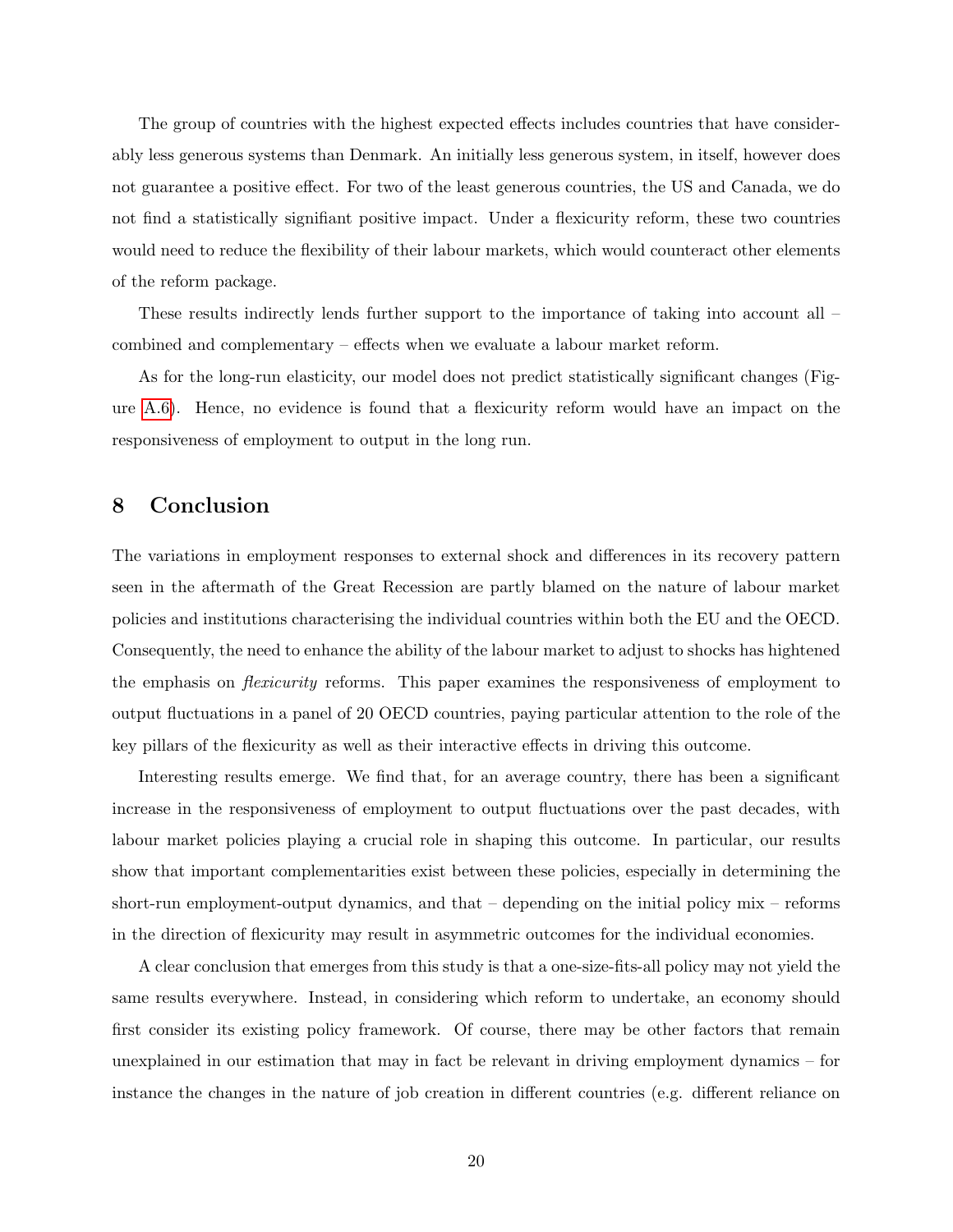flexible short-term contracts) – which we leave for future research.

## References

Andersen, T. M. (2015), "A Flexicurity Labor Market During Recession", IZA World of Labor, 173, 1–10.

Andersen, T. M., and M. Svarer (2007), "Flexicurity: Labour market performance in Denmark", CESifo Economic Studies, 53, 389–429.

Bassanini, A. (2012), "Aggregate Earnings and Macroeconomic Shocks: The Role of Labour Market Policies and Institutions", Review of Economics and Institutions, 3, 1–44.

Behar, A. (2015), "Comparing the Employment-Output Elasticities of Expatriates and Nationals in the Gulf Cooperation Council", IMF Working Paper No. 15/191.

Behar, A. and J. Hodge (2008), "The Employment Effects of Mergers in a Declining Industry: The Case of South African Gold Mining", The B.E. Journal of Economic Analysis  $\mathcal B$  Policy, 8.

Bertola, G., F. D. Blau and L. M. Kahn (2002), "Comparative Analysis of Labor Market Outcomes: Lessons for the US from International Long-Run Evidence", In: A.B. Krueger and R. Solow (eds.) The Roaring Nineties: Can Full Employment Be Sustained?, Russell Sage Foundation and The Century Foundations, New York. 159–218.

Blanchard, O., C. Bean, and W. Münchau (2006), "European Unemployment: The Evolution of Facts and Ideas", Economic Policy, 21(45): 7–59.

Blanchard, O. and J. Wolfers (2000), "The Role of Shocks and Institutions in the Rise of European Unemployment: The Aggregate Evidence", *Economic Journal*, 110: C1–C33.

Bowdler, C. and L. Nunziata (2007), "Inflation Adjustment and Labour Market Structures: Evidence from a Multi?country Study", Scandinavian Journal of Economics, 109, 619–642.

Card, D., J. Kluve and A. Weber (2010) "Active Labour Market Policy Evaluations: A Meta-Analysis", Economic Journal, 120, F452–F477.

Crivelli, E., D. Furceri and J. Toujas-Bernate (2012), "Can Policies Affect Employment Intensity of Growth? A Cross-Country Analysis", IMF Working Paper No. 12/218.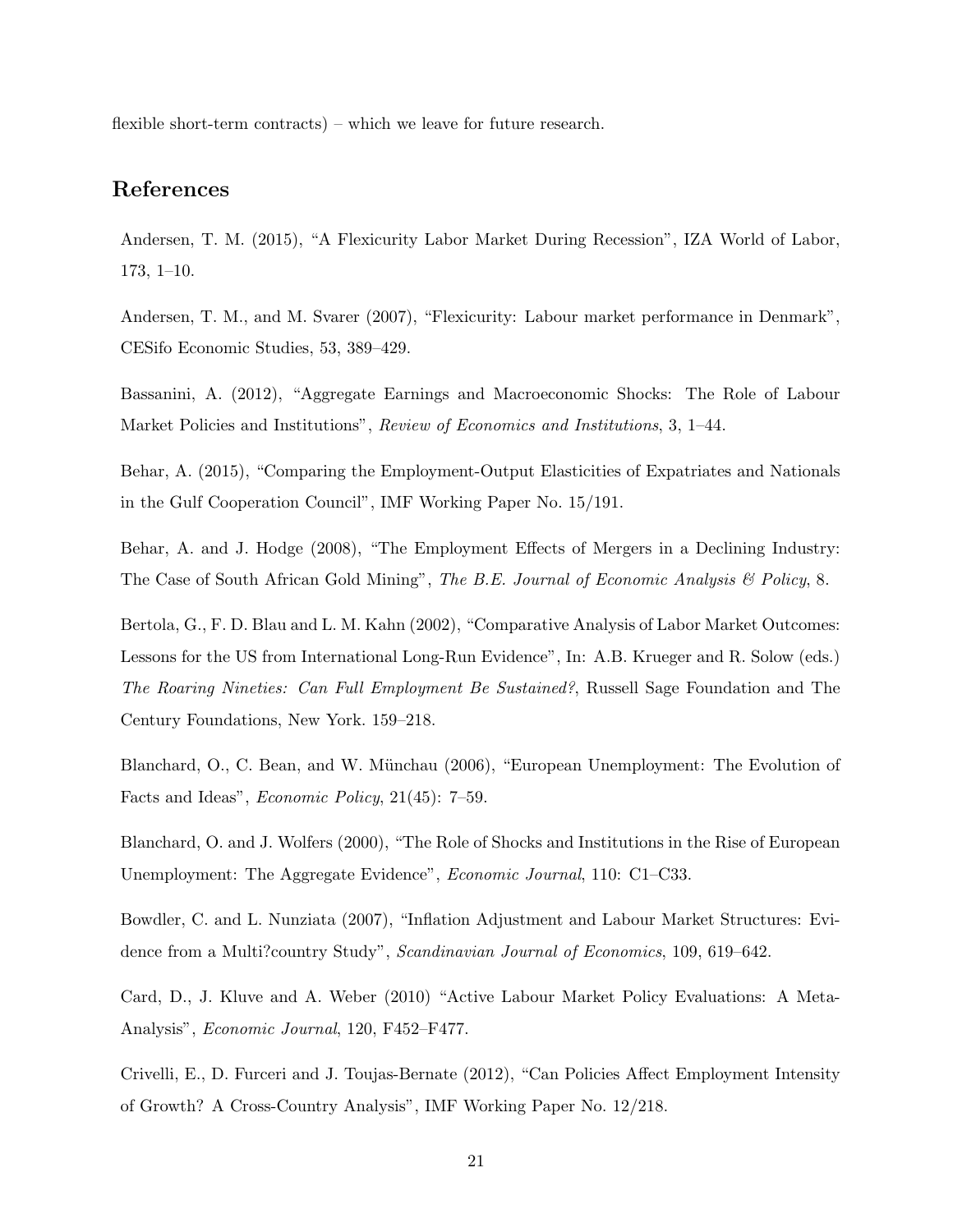Dabusinskas, A., I. Kónya, and S. Millard (2016), "How does labour market structure affect the response of economies to shocks?" Staff Working Paper No. 582. Bank of England.

Davoine, T., and C. Keuschnigg (2015), "Flexicurity, Taxes and Job Reallocation", CESIfo Working Paper 5302.

Eichhorst, W. and R. Konle-Seidl (2006), "The Interaction of Labor Market Regulation and Labor Market Policies in Welfare State Reform", Comparative Labor Law & Policy Journal, 28(1).

Ericsson, N. R. and J. G. MacKinnon (2002), "Distributions of Error Correction Tests for Cointegration?" Econometrics Journal, 5(2): 285–318.

Faccini, R. and C. R. Bondibene (2012), "Labour market institutions and unemployment volatility: evidence from OECD countries", Bank of England, Working Paper, No. 461.

Feenstra, R. C., R. Inklaar and M. P. Timmer (2015), "The Next Generation of the Penn World Table", American Economic Review, 105(10): 3150–3182.

Fonseca, R., L. Patureau, and T. Sopraseuth (2010), "Business Cycle Comovement and Labor Market Institutions: An Empirical Investigation", *Review of International Economics*, 18, 865– 881.

Gnocchi S., A. Lagerborg, and E. Pappa (2015), "Do labor market institutions matter for business cycles?", Journal of Economic Dynamics & Control, 51, 299–317.

Hagedorn, M. and I. Manovskii (2008), "The Cyclical Behavior of Equilibrium Unemployment and Vacancies Revisited", American Economic Review, 98, 1692–1706.

Johansen, S. (1991), "Estimation and Hypothesis Testing of Cointegration Vectors in Gaussian Vector Autoregressive Models", Econometrica, 59, 1551–1580.

Kapsos, S. (2006), "The Employment Intensity of Growth: Trends and Macroeconomic Determinants", In: Felipe J., Hasan R. (eds) Labor Markets in Asia. Palgrave Macmillan, London

Kluve, J. (2010), "The Effectiveness of European Active Labor Market Programs", Labour Economics, 17, 904–918.

Koster, F., J. Mcquinn, I. Siedschlag, and O. van Vliet (2011), "Labour Market Models in the EU", NEUJOBS Special Report, No. 1.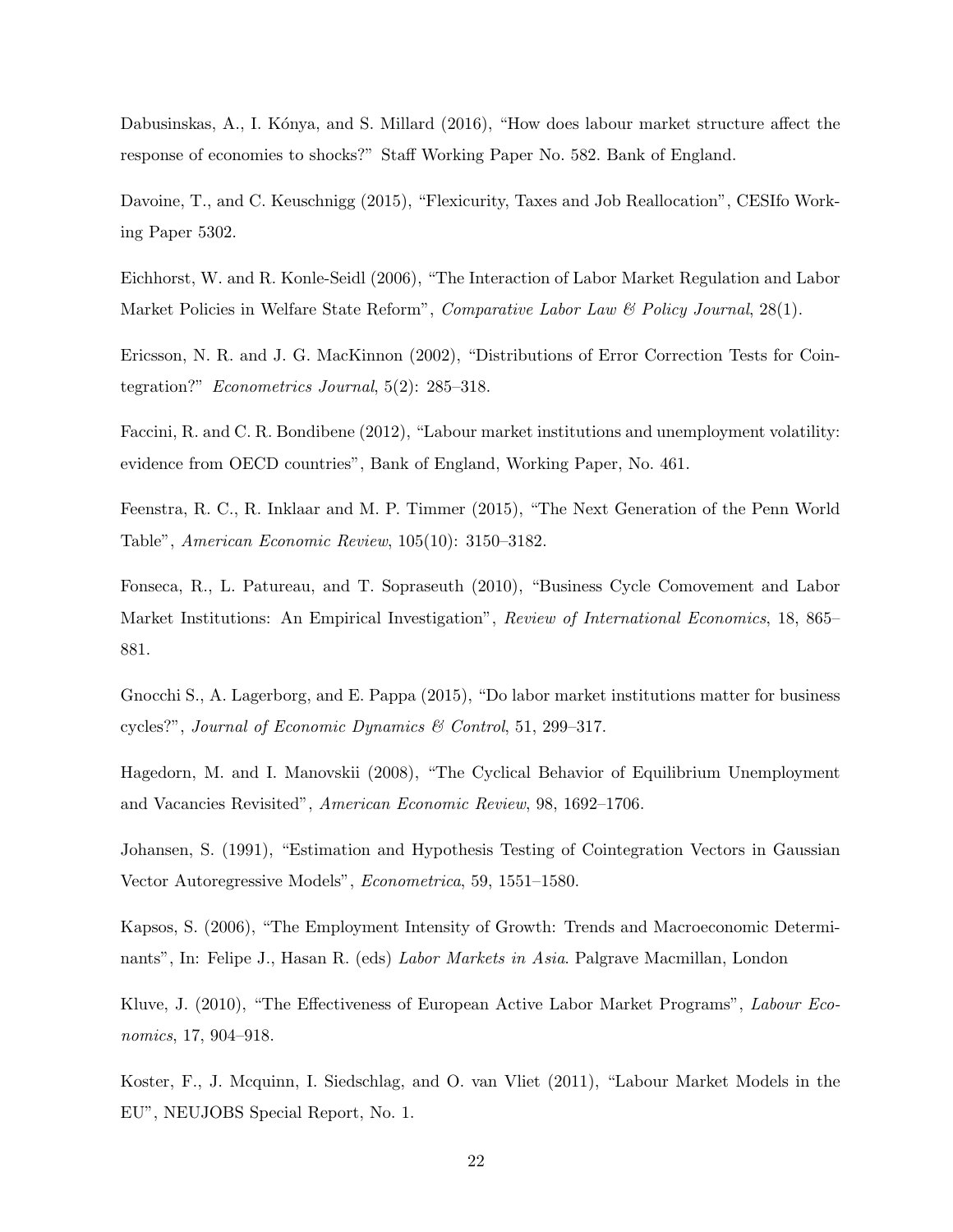MacKinnon, J. G. (2010), "Critical values for cointegration tests", Queen's Economics Department Working Paper 1227.

Molana, H., C. Montagna, G.E. Onwordi (2018a), "Reforming the Liberal Welfare State: Flexicurity and Labour Market Outcomes", University of Aberdeen.

Molana, H., C. Montagna, G.E. Onwordi (2018b), "De-Globalisation, Labour Markets and the Welfare State A Two-Sided Heterogeneity Model", University of Aberdeen.

Nickell, S., L. Nunziata, and W. Ochel (2005), "Unemployment in the OECD since the 1960s. What Do We Know?" The Economic Journal, 115(500): 1–27.

OECD (1994), The OECD Jobs Study: Facts, Analysis, Strategies, OECD, 1994.

OECD (2013), "Protecting jobs, enhancing flexibility: A new look at employment protection legislation", Chapter 2 of the 2013 Edition of the OECD Employment Outlook.

Onwordi G.E. (2016), ["Labour Market Policies and Unemployment in the Presence of Search &](https://discovery.dundee.ac.uk/en/studentTheses/labour-market-policies-and-unemployment-in-the-presence-of-search) [Matching Frictions",](https://discovery.dundee.ac.uk/en/studentTheses/labour-market-policies-and-unemployment-in-the-presence-of-search) University of Dundee, PURE.

Pedroni, P. (1999), "Critical Values for Cointegration Tests in Heterogeneous Panels with Multiple Regressors", Oxford Bulletin of Economics and Statistics, 61, 653-70.

Pissarides, C. A. (2009), "The Unemployment Volatility Puzzle: Is Wage Stickiness the Answer?", Econometrica, 77, 1339–1369.

Räisänen, H., J. Alatalo, K.K. Henriksen, T. Israelsson and S. Klinger (2012), ["Labour Mar](https://tem.fi/documents/1410877/3437250/Labour+Market+Reforms+and+Performance+in+Denmark+09052012.pdf)[ket Reforms and Performance in Denmark, Germany, Sweden and Finland",](https://tem.fi/documents/1410877/3437250/Labour+Market+Reforms+and+Performance+in+Denmark+09052012.pdf) Employment and Entrepreneurship, Ministry of Employment and the Economy, Helsinki.

Rumler, F and J. Scharler (2009), "Labor market institutions and macroeconomic volatility in a panel of OECD countries", Scottish Journal of Political Economy, 583, 396–413.

Shahidi, F. V., D. De Moortel, C. Muntaner, O. Davis and A. Siddiqi (2016), "Do Flexicurity Policies Protect Workers from the Adverse Health Consequences of Temporary Employment? A cross-national comparative analysis", SSM -Population Health, 2, 674?682.

Shimer, R. (2005), "The Cyclical Behavior of Equilibrium Unemployment and Vacancies", American Economic Review, 95, 25–49.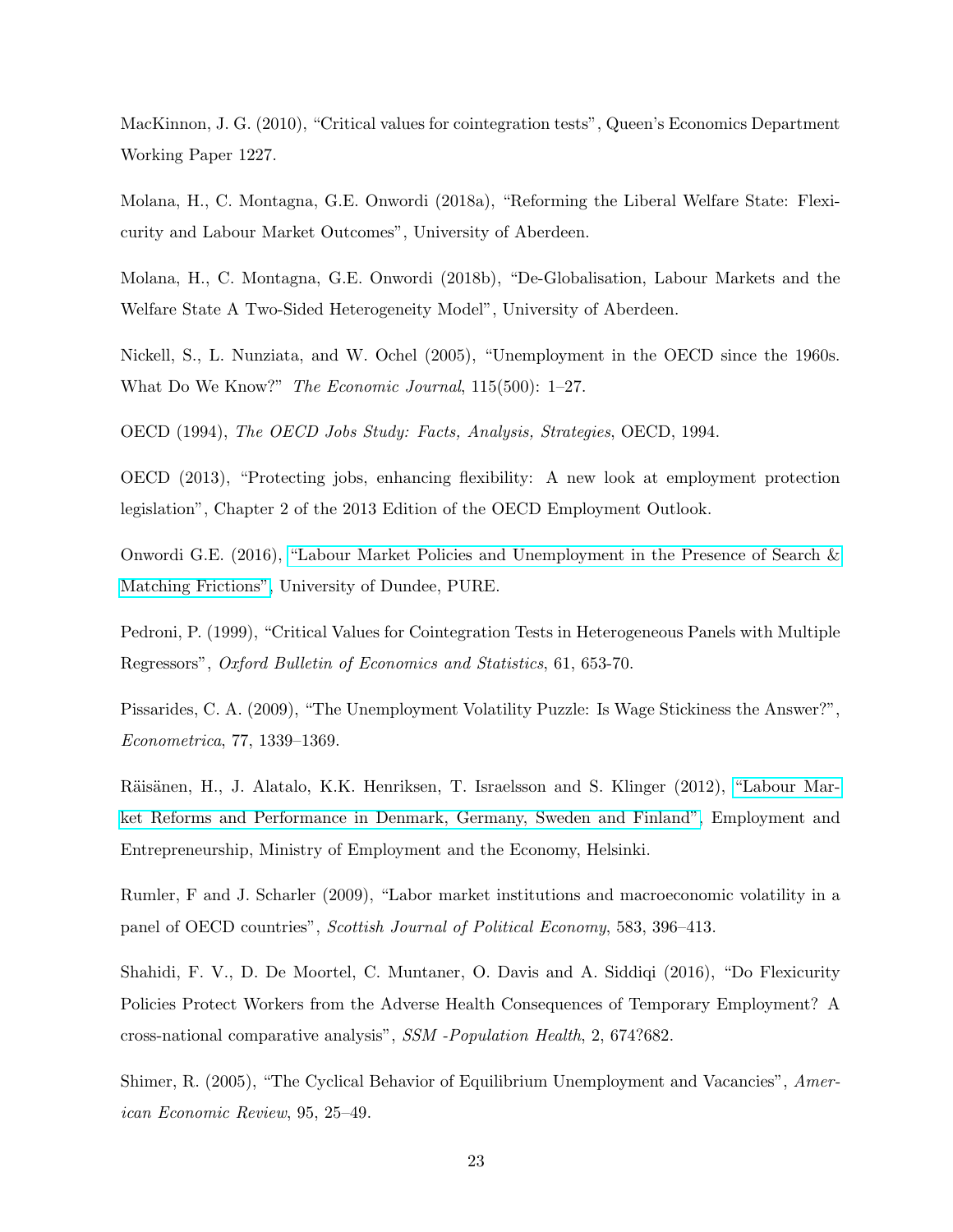Stähler, N. and C. Thomas (2012), "FiMod - A DSGE Model for Fiscal Policy Simulations", Economic Modelling, 29, 239–261.

Westerlund, J. (2007), "Testing for Error Correction in Panel Data", Oxford Bulletin of Economics and Statistics, 69, 709-748.

Zanetti, F. (2011), "Labor Market Institutions and Aggregate Fluctuations in a Search and Matching Model", European Economic Review, 55, 644–658.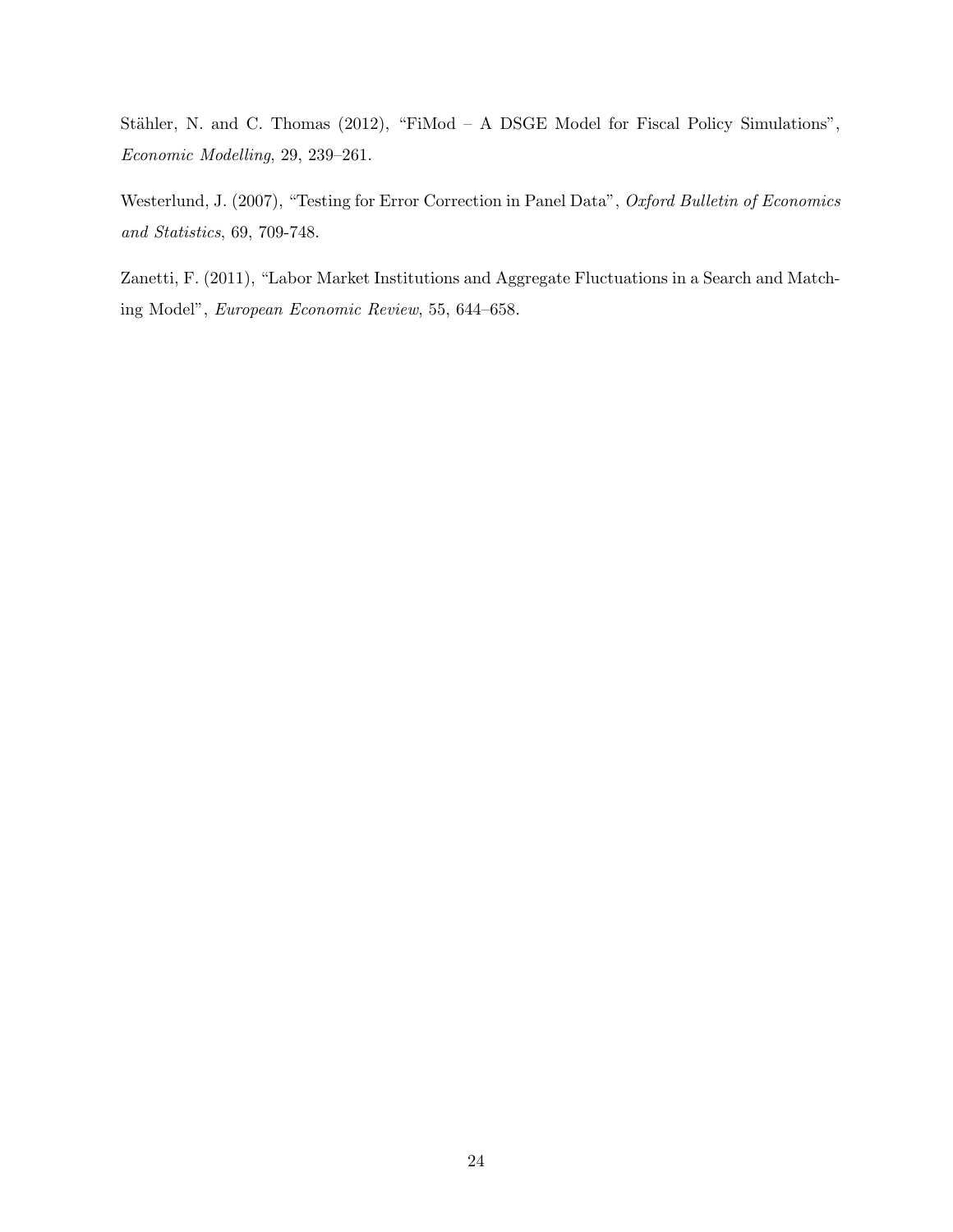# Appendix: Figures and Tables



Figure A.1: Employment response to a 1% permanent output shock

Figure A.2: Benefit replacement rate by country

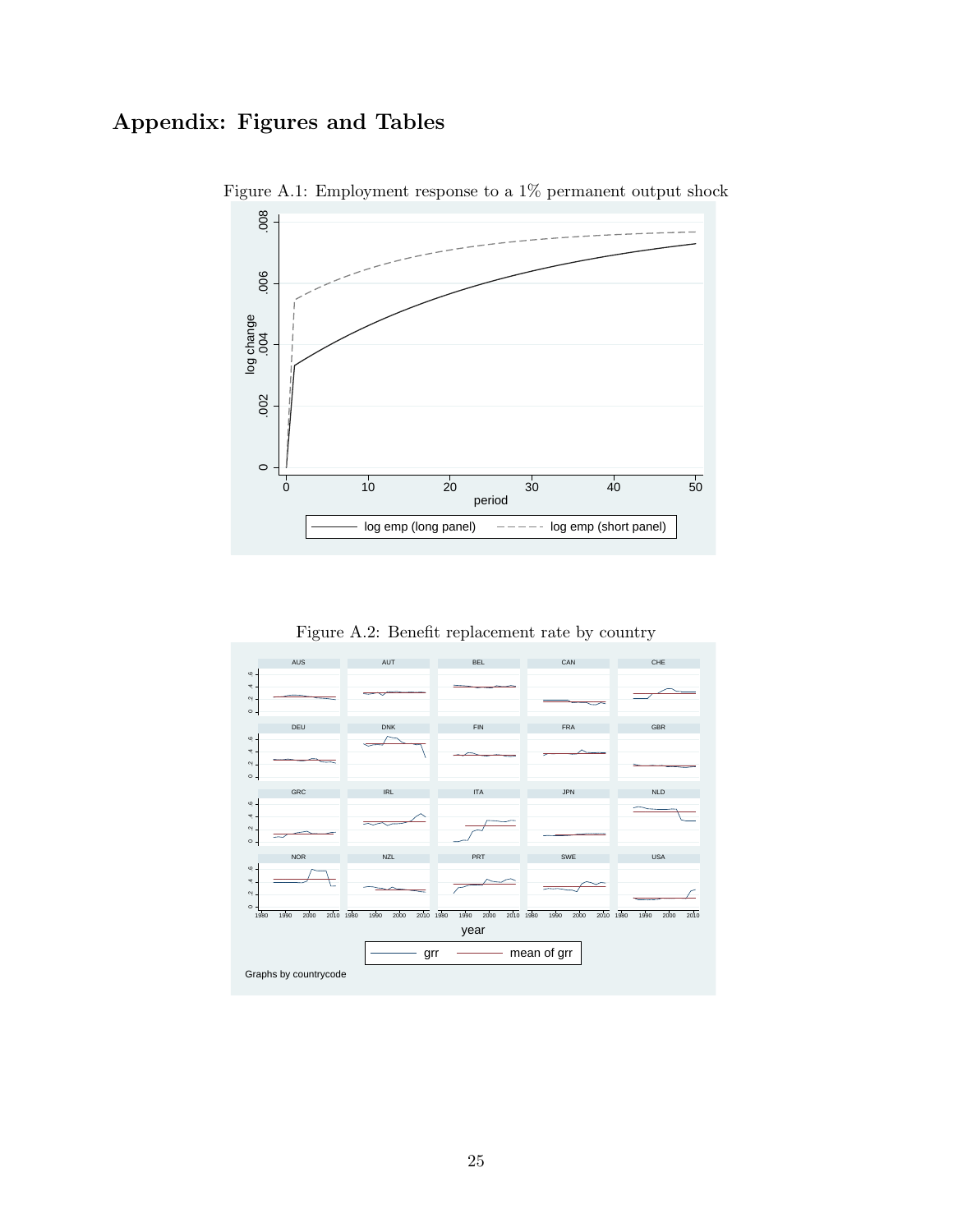

Figure A.3: Labour market flexibility by country

<span id="page-27-0"></span>Figure A.4: Training expenditures per unemployed by country

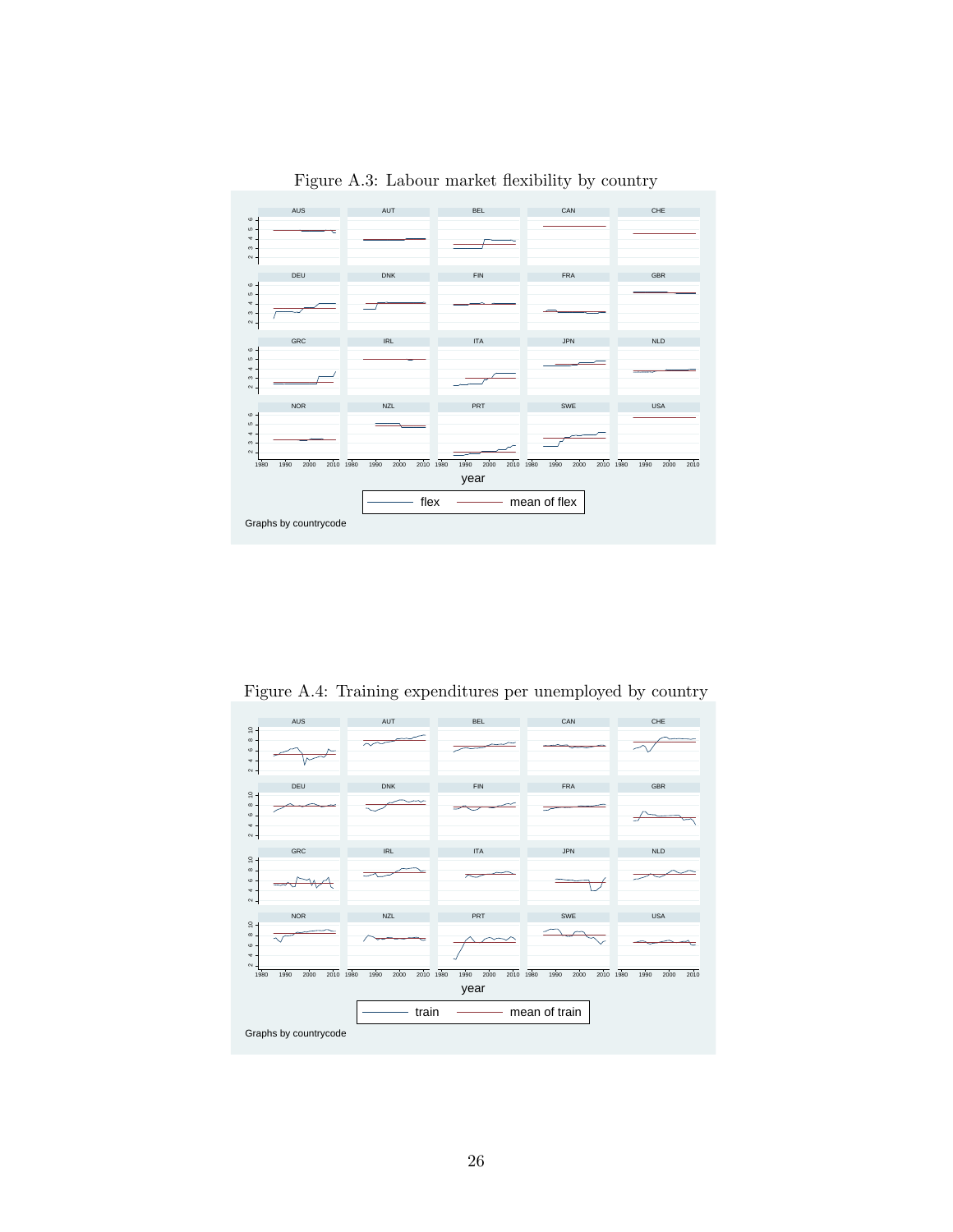

<span id="page-28-0"></span>Figure A.5: Elasticity and the policy variables

Table A.1: Variable description

| Variable         | Description                                                 | Data Source                     |
|------------------|-------------------------------------------------------------|---------------------------------|
|                  | Core variables                                              |                                 |
| employment       | Number of persons engaged (millions)                        | Penn World Table $9.0^a$        |
| output           | Real GDP at constant national prices (mil. 2011US\$)        | Penn World Table 9.0            |
|                  | Policy variables                                            |                                 |
| grr              | Gross unemployment benefit replacement rate <sup>b</sup>    | <b>OECD</b>                     |
| train            | Training expenditures per unemployed person (PPP US\$, log) | OECD                            |
| $f_{\text{lex}}$ | Labour market flexibility indicator (0-6 scale)             | OECD, EPL indicators            |
|                  | Control variables                                           |                                 |
| openness         | Trade openness (export+import)/GDP in real 2010US\$         | World Bank, WDI                 |
| uniondensity     | Trade union density (share)                                 | <b>OECD</b>                     |
| govsize          | Government consumption as share of GDP                      | <b>OECD</b> , National Accounts |

Notes: <sup>a</sup> The Penn World Table 9.0 is described in Feenstra, Inklaar and Timmer (2015). <sup>b</sup> The grr series is available for odd years only and subject to a methodological change in 2005. It was calibrated for the average production worker until 2005 and for the average worker afterwards. To produce a full time series, we fill the even years with linear interpolation. To account for the break in 2005, we link the annual changes in the new grr series for years after 2005 to the level of the old one.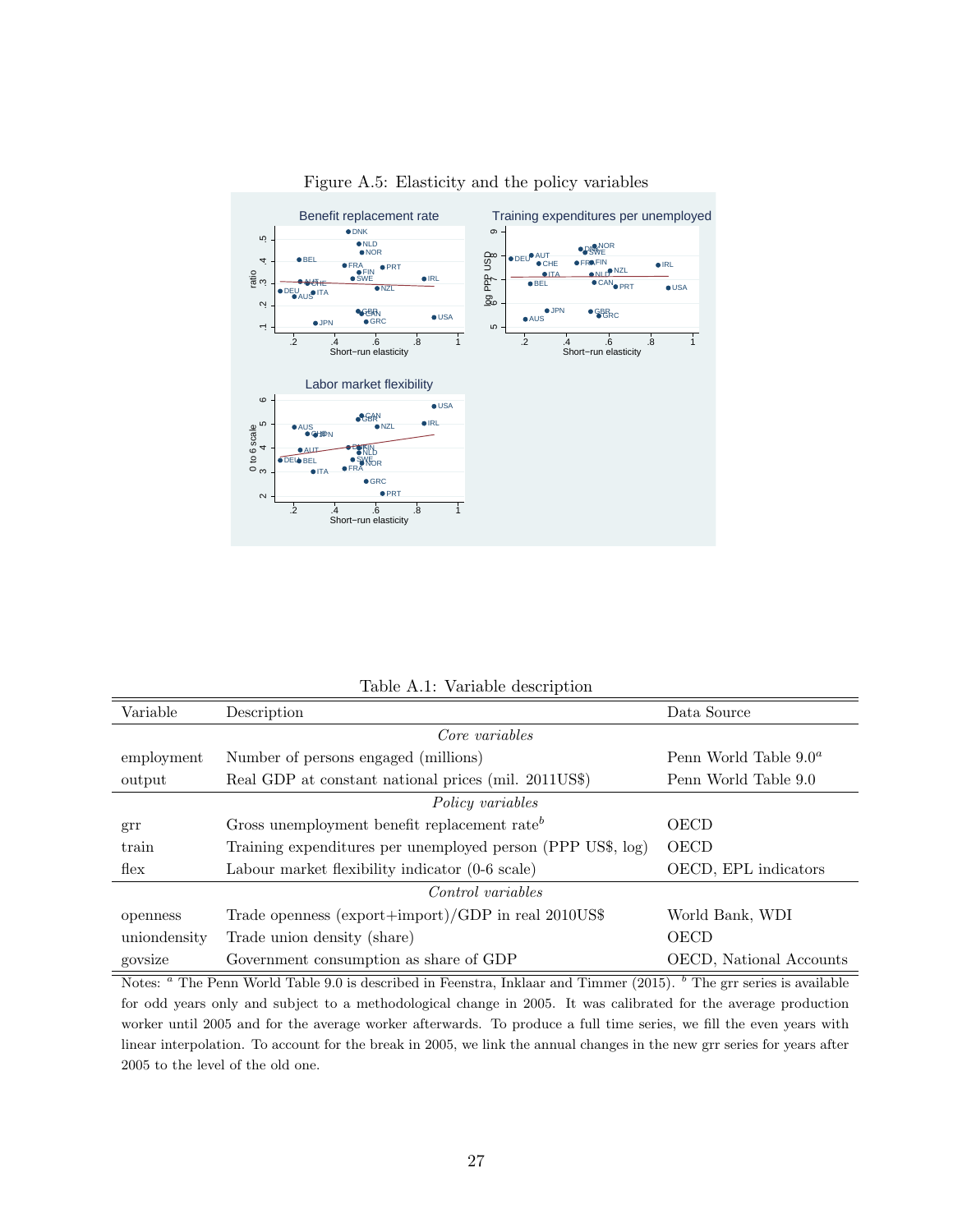| Table A.2: ADF and AF55 unit foot test statistics for levels |          |                   |                        |           |           |                    |                   |             |                   |             |
|--------------------------------------------------------------|----------|-------------------|------------------------|-----------|-----------|--------------------|-------------------|-------------|-------------------|-------------|
| Country                                                      |          |                   | $log$ employment $(e)$ |           |           | $log$ output $(y)$ |                   |             |                   |             |
| code (ISO)                                                   | ADF      | KPSS <sub>0</sub> | KPSS1                  | KPSS2     | KPSS3     | ADF                | KPSS <sub>0</sub> | KPSS1       | KPSS <sub>2</sub> | KPSS3       |
| <b>AUS</b>                                                   | $-1.444$ | 0.453             | $0.238\,$              | 0.169     | $0.137^b$ | $-2.438$           | 0.479             | 0.259       | 0.187             | 0.152       |
| $\mathop{\rm AUT}$                                           | $-0.182$ | 1.070             | 0.564                  | 0.394     | $0.311\,$ | $-1.125$           | 1.023             | $0.542\,$   | 0.379             | 0.298       |
| <b>BEL</b>                                                   | 0.499    | 1.201             | 0.618                  | 0.424     | 0.328     | $-2.220$           | 0.983             | 0.525       | 0.369             | 0.292       |
| CAN                                                          | $-1.639$ | 1.041             | 0.544                  | $0.380\,$ | 0.299     | $-2.206$           | 0.979             | 0.520       | 0.367             | 0.291       |
| ${\rm CHE}$                                                  | $-0.959$ | 0.576             | 0.307                  | 0.219     | 0.177     | $-3.978^a$         | 0.427             | 0.238       | 0.174             | $0.144^b$   |
| DEU                                                          | $-0.516$ | 0.443             | 0.245                  | 0.183     | 0.155     | $-1.748$           | 1.095             | 0.585       | $0.412\,$         | 0.326       |
| $\rm{DNK}$                                                   | $-2.804$ | 0.494             | 0.274                  | 0.204     | 0.171     | $-1.953$           | 0.848             | 0.463       | $0.332\,$         | 0.267       |
| <b>FIN</b>                                                   | $-1.175$ | 0.431             | 0.224                  | 0.158     | $0.127^b$ | $-0.949$           | 0.801             | 0.435       | 0.313             | 0.252       |
| <b>FRA</b>                                                   | $-1.621$ | 0.511             | 0.269                  | 0.191     | 0.153     | $-2.444$           | 1.098             | 0.582       | 0.408             | 0.322       |
| <b>GBR</b>                                                   | $-0.748$ | $1.038\,$         | 0.547                  | $0.386\,$ | $0.307\,$ | $-2.006$           | 0.217             | $0.121^{b}$ | $0.092^b$         | $0.078^b$   |
| GRC                                                          | $-0.277$ | 0.379             | 0.207                  | 0.153     | $0.128^b$ | $-1.415$           | 0.822             | 0.441       | $0.312\,$         | $0.250\,$   |
| $\operatorname{IRL}$                                         | $-1.418$ | 0.984             | 0.504                  | $0.345\,$ | 0.267     | $-0.944$           | 0.584             | $0.301\,$   | 0.208             | 0.163       |
| <b>ITA</b>                                                   | $-2.052$ | 0.302             | 0.163                  | $0.118^b$ | $0.098^b$ | $-0.684$           | 1.212             | 0.642       | 0.448             | $0.350\,$   |
| <b>JPN</b>                                                   | $-0.789$ | 1.185             | 0.617                  | 0.427     | 0.333     | $-2.783$           | 1.231             | 0.647       | 0.449             | 0.350       |
| <b>NLD</b>                                                   | $-0.863$ | 0.785             | 0.408                  | 0.284     | 0.224     | $-1.154$           | 0.719             | 0.383       | 0.272             | 0.217       |
| <b>NOR</b>                                                   | $-1.729$ | 0.273             | $0.145^b$              | $0.106^b$ | $0.088^b$ | $-0.014$           | 1.114             | 0.589       | 0.412             | 0.324       |
| ${\rm NZL}$                                                  | $-1.224$ | 0.593             | 0.306                  | 0.211     | $0.165\,$ | $-2.471$           | 0.367             | $0.201\,$   | 0.146             | $0.121^{b}$ |
| PRT                                                          | 1.556    | 0.793             | 0.425                  | 0.303     | 0.243     | $-0.206$           | 1.067             | 0.568       | 0.401             | 0.317       |
| <b>SWE</b>                                                   | $-1.572$ | 0.631             | 0.331                  | 0.233     | 0.186     | $-3.149$           | 0.472             | 0.259       | 0.188             | 0.154       |
| <b>USA</b>                                                   | $-0.152$ | 1.116             | 0.586                  | 0.411     | 0.325     | $-1.278$           | 0.617             | 0.339       | 0.248             | 0.205       |

Table A.2: ADF and KPSS unit root test statistics for levels

Notes: ADF: Augmented Dickey-Fuller test. The test regression is specified to include a constant and a time trend and no lagged dependent variable. H0: series has a unit root (against being trend stationary). ADF critical values: 1% -4.141, 5% -3.496, 10% -3.178. KPSS: Kwiatkowski, Phillips, Schmidt, Shin test. H0: series is trend stationary. The maximum lag order is 3 for all countries; the test statistics for all lags from 0 to 3 are reported. KPSS critical values:  $10\%$  0.119,  $5\%$  0.146,  $1\%$  0.216.  $^a$  ADF rejects unit root against trend stationarity at  $5\%$ critical value.  $<sup>b</sup>$  KPSS cannot reject stationarity at 5% critical value.</sup>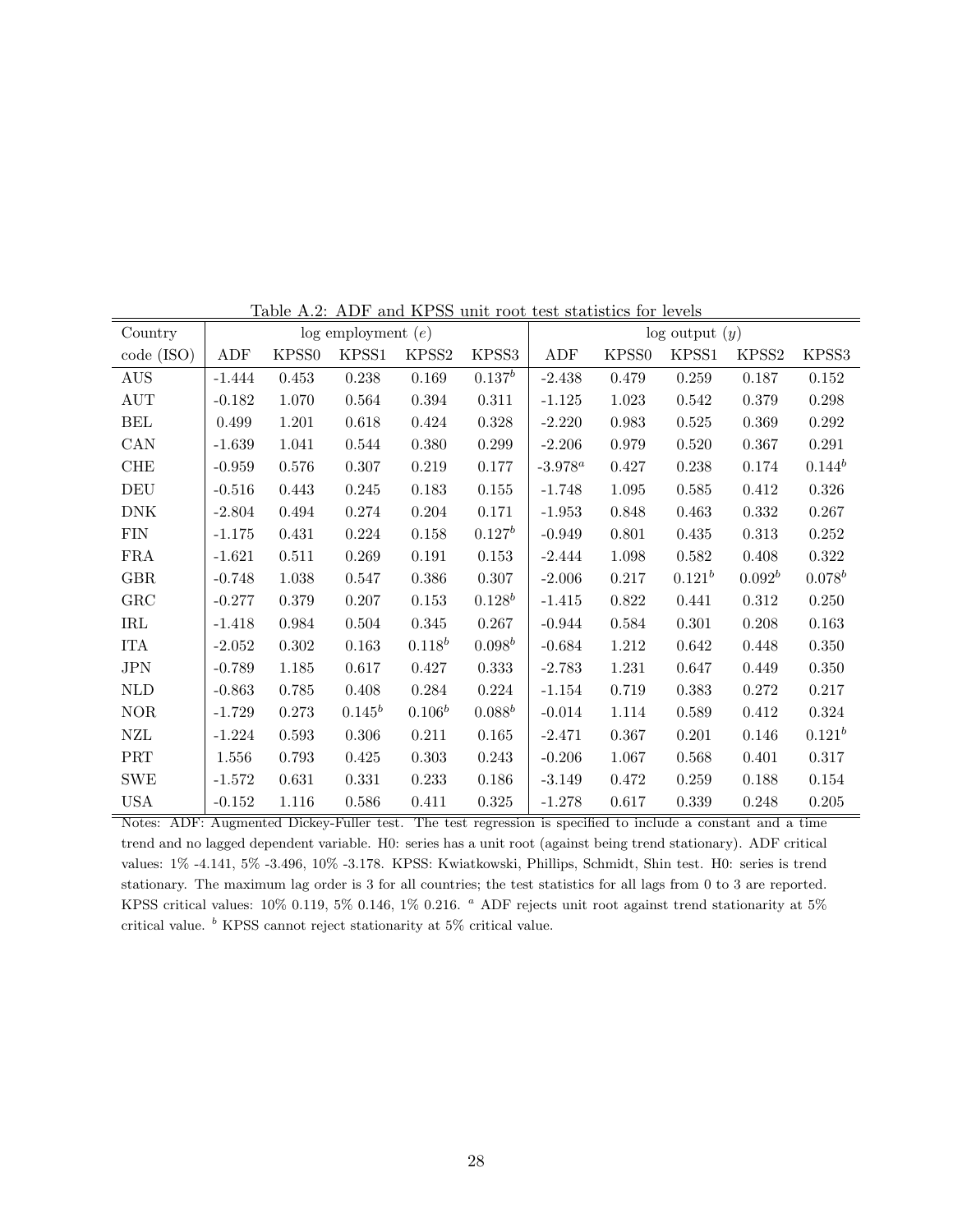|                      | ταυις π.υ. |             |                              |                    |             | ADT and III bb anno 1000 test statistics for mist differences<br>dlog output $(\Delta y)$ |                    |             |       |             |
|----------------------|------------|-------------|------------------------------|--------------------|-------------|-------------------------------------------------------------------------------------------|--------------------|-------------|-------|-------------|
| Country              |            |             | dlog employment $(\Delta e)$ |                    |             |                                                                                           |                    |             |       |             |
| code (ISO)           | ADF        | KPSS0       | KPSS1                        | KPSS2              | KPSS3       | ADF                                                                                       | KPSS0              | KPSS1       | KPSS2 | KPSS3       |
| <b>AUS</b>           | $-4.102$   | $0.150^{d}$ | 0.099                        | 0.086              | 0.084       | $-5.654$                                                                                  | 0.125              | 0.107       | 0.103 | 0.102       |
| AUT                  | $-3.185$   | 0.097       | 0.067                        | 0.058              | 0.054       | $-5.170$                                                                                  | 0.085              | 0.080       | 0.082 | 0.077       |
| <b>BEL</b>           | $-4.151$   | $0.257^d$   | $0.182^{d}$                  | $0.157^d$          | 0.144       | $-5.189$                                                                                  | 0.138              | $0.132\,$   | 0.124 | 0.118       |
| CAN                  | $-4.325$   | 0.100       | 0.072                        | $0.066\,$          | 0.069       | $-4.722$                                                                                  | 0.111              | $0.092\,$   | 0.089 | $\,0.092\,$ |
| ${\rm CHE}$          | $-3.963$   | $0.163^d$   | 0.103                        | 0.087              | 0.081       | $-4.826$                                                                                  | 0.207 <sup>d</sup> | $0.147^d$   | 0.133 | $0.126\,$   |
| DEU                  | $-4.043$   | 0.113       | 0.076                        | 0.069              | 0.070       | $-5.310$                                                                                  | 0.044              | 0.039       | 0.047 | 0.057       |
| <b>DNK</b>           | $-4.593$   | 0.087       | 0.063                        | 0.061              | 0.063       | $-5.366$                                                                                  | 0.096              | 0.088       | 0.090 | 0.090       |
| FIN                  | $-3.286$   | 0.138       | 0.084                        | 0.069              | 0.064       | $-4.547$                                                                                  | 0.071              | 0.052       | 0.050 | 0.051       |
| <b>FRA</b>           | $-4.160$   | 0.103       | 0.069                        | $\,0.062\,$        | 0.060       | $-3.305$                                                                                  | $0.188^{d}$        | $0.146^{d}$ | 0.135 | 0.128       |
| <b>GBR</b>           | $-3.628$   | 0.072       | 0.047                        | 0.042              | 0.045       | $-5.520$                                                                                  | 0.058              | 0.047       | 0.049 | 0.054       |
| GRC                  | $-3.591$   | $0.396^{d}$ | 0.249 <sup>d</sup>           | 0.197 <sup>d</sup> | $0.174^{d}$ | $-4.053$                                                                                  | 0.209 <sup>d</sup> | $0.156^{d}$ | 0.130 | 0.113       |
| $\operatorname{IRL}$ | $-3.423$   | $0.286^d$   | $0.176^{d}$                  | $0.136\,$          | 0.117       | $-3.409$                                                                                  | $0.252^d$          | $0.155^d$   | 0.125 | 0.110       |
| <b>ITA</b>           | $-3.894$   | $0.213^{d}$ | $0.139\,$                    | 0.117              | 0.104       | $-4.539$                                                                                  | 0.045              | 0.047       | 0.054 | $0.055\,$   |
| JPN                  | $-3.406$   | 0.096       | 0.065                        | $0.056\,$          | $0.052\,$   | $-3.347$                                                                                  | $0.174^{d}$        | 0.141       | 0.126 | 0.113       |
| <b>NLD</b>           | $-3.307$   | $0.273^{d}$ | $0.168^d$                    | 0.141              | 0.135       | $-3.620$                                                                                  | $0.179^{d}$        | 0.126       | 0.111 | 0.102       |
| <b>NOR</b>           | $-3.493$   | 0.089       | 0.055                        | 0.048              | 0.048       | $-4.213$                                                                                  | 0.067              | 0.051       | 0.046 | 0.048       |
| NZL                  | $-4.473$   | $0.266^d$   | $0.187^d$                    | $0.155^d$          | 0.138       | $-5.851$                                                                                  | 0.098              | 0.082       | 0.079 | 0.076       |
| <b>PRT</b>           | $-4.115$   | $0.395^d$   | $0.273^{d}$                  | $0.234^{d}$        | $0.206^d$   | $-4.173$                                                                                  | 0.068              | 0.055       | 0.055 | 0.054       |
| <b>SWE</b>           | $-3.968$   | $0.147^d$   | $0.097\,$                    | 0.088              | 0.089       | $-5.346$                                                                                  | $0.156^{d}$        | $0.125\,$   | 0.126 | $0.124\,$   |
| <b>USA</b>           | $-4.521$   | 0.075       | 0.056                        | 0.055              | 0.061       | $-5.030$                                                                                  | 0.072              | 0.058       | 0.058 | 0.063       |

Table A.3: ADF and KPSS unit root test statistics for first differences

Notes: ADF: Augmented Dickey-Fuller test. The test regression is specified to include a constant and no lagged dependent variable. H0: series has a unit root. ADF critical values:1% -3.576 5% -2.928 10% -2.599. KPSS: Kwiatkowski, Phillips, Schmidt, Shin test. H0: series is trend stationary. The maximum lag order is 3 for all countries; the test statistics for all lags from 0 to 3 are reported. KPSS critical values: 10% 0.119, 5% 0.146, 1% 0.216. <sup>c</sup> ADF cannot reject the unit root at 5% critical value. <sup>d</sup> KPSS rejects stationarity at 5% critical value.

<span id="page-30-0"></span>

| Table A.4: Panel unit root tests for levels                             |                                                                   |         |                    |         |  |  |  |
|-------------------------------------------------------------------------|-------------------------------------------------------------------|---------|--------------------|---------|--|--|--|
|                                                                         | $log$ employment $(e)$                                            |         | $log$ output $(y)$ |         |  |  |  |
|                                                                         | Statistic                                                         | p-value | statistic          | p-value |  |  |  |
| Levin-Lin-Chu                                                           |                                                                   |         |                    |         |  |  |  |
| Ho: Panels contain unit roots; Ha: Panels are stationary                |                                                                   |         |                    |         |  |  |  |
| Adjusted $t^*$                                                          | $-1.103$                                                          | 0.135   | $-1.208$           | 0.114   |  |  |  |
| Fisher-ADF                                                              |                                                                   |         |                    |         |  |  |  |
| Ho: All panels contain unit roots; Ha: At least one panel is stationary |                                                                   |         |                    |         |  |  |  |
| Inverse chi-squared $(40)$ P                                            | 33.967                                                            | 0.738   | 39.740             | 0.482   |  |  |  |
| Inverse normal Z                                                        | 1.582                                                             | 0.943   | 1.006              | 0.843   |  |  |  |
| Inverse logit $t(104)$ L <sup>*</sup>                                   | 1.710                                                             | 0.955   | 1.341              | 0.909   |  |  |  |
| Modified inv. chi-squared Pm                                            | $-0.675$                                                          | 0.750   | $-0.029$           | 0.512   |  |  |  |
| Hadri                                                                   |                                                                   |         |                    |         |  |  |  |
|                                                                         | Ho: All panels are stationary; Ha: Some panels contain unit roots |         |                    |         |  |  |  |
| z                                                                       | 66.639                                                            | 0.000   | 70.487             | 0.000   |  |  |  |

Notes: For all tests country means are removed and a time trend is included. Fisher-ADF is performed with 3 lags.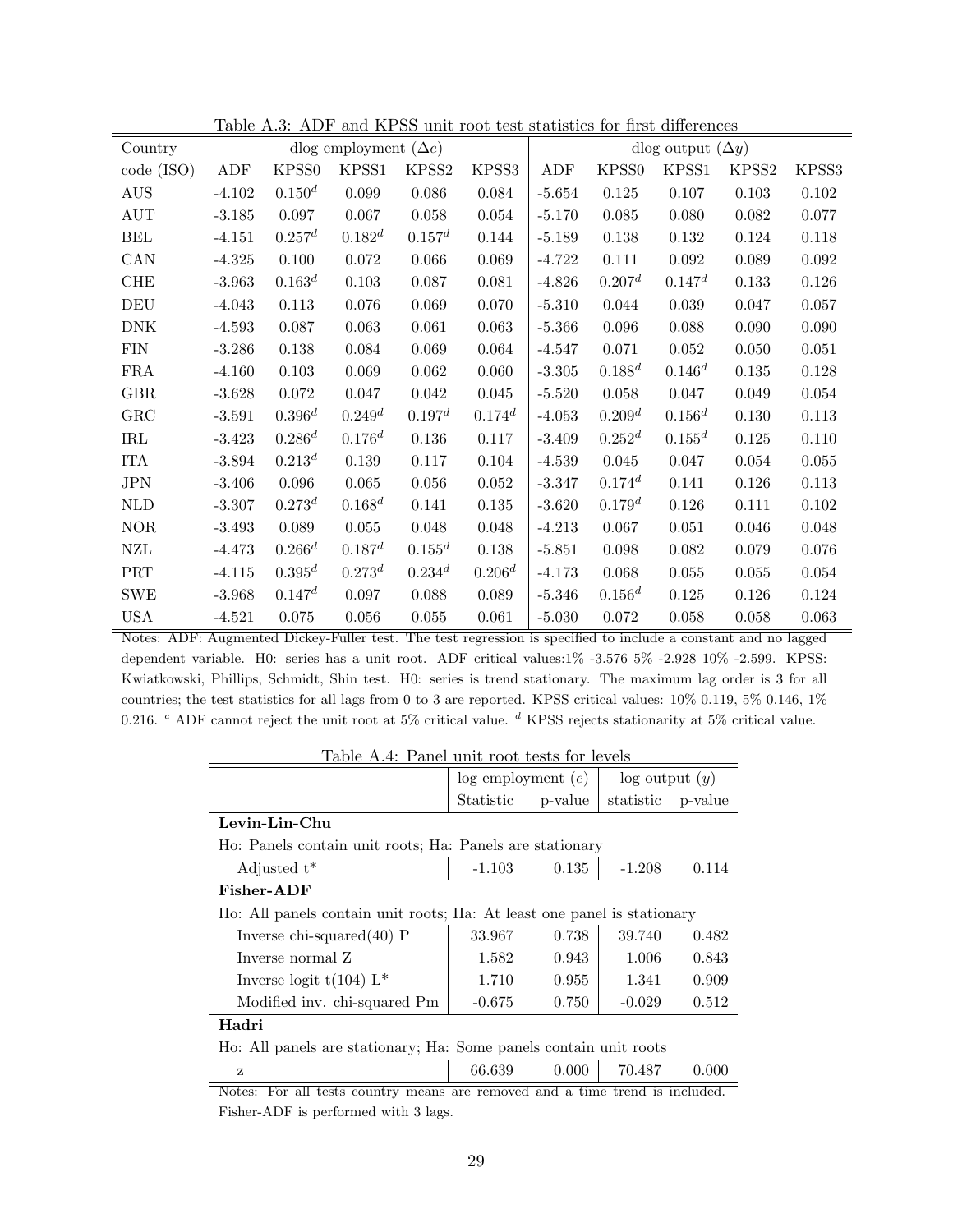|                                                                         | dlog employment $(\Delta e)$ |         | dlog output $(\Delta y)$ |         |  |  |  |
|-------------------------------------------------------------------------|------------------------------|---------|--------------------------|---------|--|--|--|
|                                                                         | Statistic                    | p-value | statistic                | p-value |  |  |  |
| Levin-Lin-Chu                                                           |                              |         |                          |         |  |  |  |
| Ho: Panels contain unit roots; Ha: Panels are stationary                |                              |         |                          |         |  |  |  |
| Adjusted $t^*$                                                          | $-10.516$                    |         | $0.000$ -12.125          | 0.000   |  |  |  |
| Fisher-ADF                                                              |                              |         |                          |         |  |  |  |
| Ho: All panels contain unit roots; Ha: At least one panel is stationary |                              |         |                          |         |  |  |  |
| Inverse chi-squared $(40)$ P                                            | 163.381                      | 0.000   | 175.296                  | 0.000   |  |  |  |
| Inverse normal Z                                                        | $-9.115$                     | 0.000   | $-9.563$                 | 0.000   |  |  |  |
| Inverse logit $t(104)$ L <sup>*</sup>                                   | $-9.990$                     | 0.000   | $-10.701$                | 0.000   |  |  |  |
| Modified inv. chi-squared Pm                                            | 13.794                       | 0.000   | 15.127                   | 0.000   |  |  |  |
| Hadri                                                                   |                              |         |                          |         |  |  |  |
| Ho: All panels are stationary; Ha: Some panels contain unit roots       |                              |         |                          |         |  |  |  |

<span id="page-31-0"></span>Table A.5: Panel unit root tests for first differences

Notes: For all tests country means are removed. Fisher-ADF is performed with 2 lags.

z  $13.754$   $0.000$   $14.606$   $0.000$ 

<span id="page-31-1"></span>

Figure A.6: Impact of a flexicurity reform on the long-run elasticity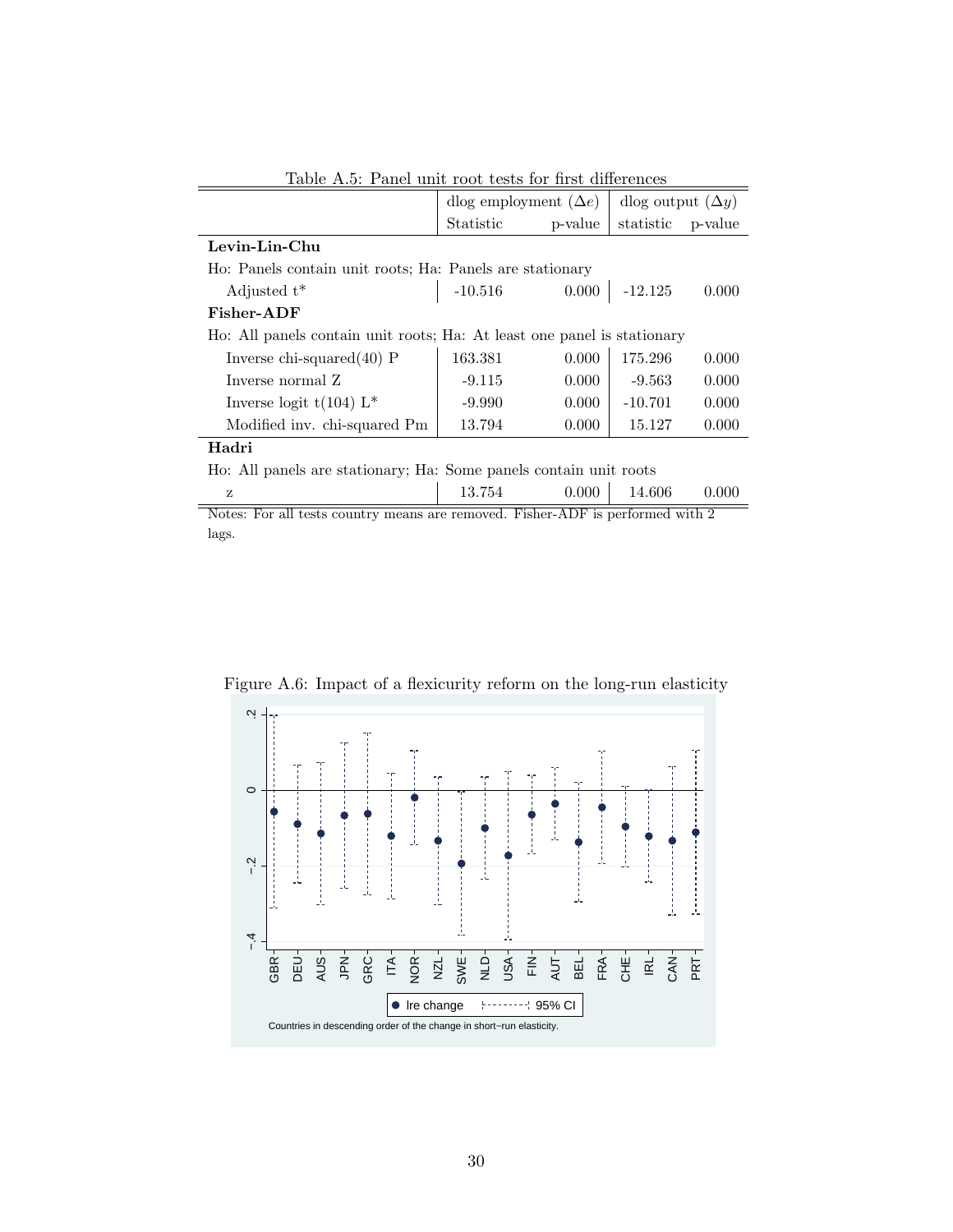| Country                   | Max              | Trace      | Max-eigenvalue       | Number of        | Number of                |
|---------------------------|------------------|------------|----------------------|------------------|--------------------------|
| code (ISO)                | rank             | statistics | statistics           | $\mathrm{CI}^1$  | $\mathbf{C}\mathbf{I}^2$ |
| AUS                       | $\boldsymbol{0}$ | 24.802     | 17.990               | $\boldsymbol{0}$ | $\,1$                    |
|                           | $\mathbf{1}$     | 6.812      | 6.812                |                  |                          |
| $\mathop{\rm AUT}$        | $\boldsymbol{0}$ | 44.055     | 37.558               | $\,1$            | $1\,$                    |
|                           | $\mathbf{1}$     | 6.498      | $6.498\,$            |                  |                          |
| $\operatorname{BEL}$      | $\boldsymbol{0}$ | 53.627     | 43.557               | $\,1$            | $\mathbf{1}$             |
|                           | $\mathbf{1}$     | 10.070     | 10.070               |                  |                          |
| CAN                       | $\boldsymbol{0}$ | 30.974     | 22.662               | $\mathbf{1}$     | $\mathbf{1}$             |
|                           | $\mathbf{1}$     | $8.312\,$  | $8.312\,$            |                  |                          |
| ${\rm CHE}$               | $\boldsymbol{0}$ | 37.276     | $26.355\,$           | $\,1$            | $\,1\,$                  |
|                           | $\mathbf{1}$     | 10.921     | 10.921               |                  |                          |
| $\operatorname{DEU}$      | $\boldsymbol{0}$ | 30.942     | 20.660               | $\,1$            | $\mathbf{1}$             |
|                           | $\mathbf{1}$     | 10.282     | 10.282               |                  |                          |
| ${\rm DNK}$               | $\boldsymbol{0}$ | 37.912     | 28.236               | $\,1$            | $\mathbf{1}$             |
|                           | $\mathbf 1$      | 9.676      | $9.676\,$            |                  |                          |
| <b>FIN</b>                | $\boldsymbol{0}$ | 33.554     | 25.769               | $\mathbf{1}$     | $\mathbf{1}$             |
|                           | $\mathbf{1}$     | 7.786      | 7.786                |                  |                          |
| ${\rm FRA}$               | $\boldsymbol{0}$ | 42.375     | $33.833\,$           | $\,1$            | $\mathbf 1$              |
|                           | $\mathbf{1}$     | $8.542\,$  | $8.542\,$            |                  |                          |
| $\rm{GBR}$                | $\boldsymbol{0}$ | 23.832     | $15.354\,$           | $\boldsymbol{0}$ | $\,1\,$                  |
|                           | $\mathbf{1}$     | 8.478      | $8.478\,$            |                  |                          |
| GRC                       | $\boldsymbol{0}$ | 26.543     | 19.123               | $\,1$            | $1\,$                    |
|                           | $\mathbf{1}$     | 7.419      | $7.419\,$            |                  |                          |
| $\operatorname{IRL}$      | $\boldsymbol{0}$ | 15.346     | $\boldsymbol{9.065}$ | $\boldsymbol{0}$ | $\boldsymbol{0}$         |
|                           | $\mathbf 1$      | 6.281      | 6.281                |                  |                          |
| <b>ITA</b>                | $\boldsymbol{0}$ | 44.392     | 32.466               | $\,1\,$          | $\mathbf 1$              |
|                           | $\mathbf{1}$     | 11.926     | 11.926               |                  |                          |
| $\rm JPN$                 | $\boldsymbol{0}$ | 31.158     | 25.620               | $\mathbf{1}$     | $\mathbf{1}$             |
|                           | $\mathbf{1}$     | $5.539\,$  | $5.539\,$            |                  |                          |
| $\mbox{NLD}$              | $\boldsymbol{0}$ | 36.216     | 29.966               | $\,1$            | $1\,$                    |
|                           | $\mathbf{1}$     | 6.250      | 6.250                |                  |                          |
| $\rm{NOR}$                | $\boldsymbol{0}$ | 35.986     | 25.112               | $\,1$            | $\mathbf 1$              |
|                           | $\,1$            | 10.874     | 10.874               |                  |                          |
| ${\rm NZL}$               | $\boldsymbol{0}$ | 19.631     | 15.798               | $\boldsymbol{0}$ | $\mathbf{1}$             |
|                           | $\mathbf{1}$     | 3.833      | 3.833                |                  |                          |
| $\overline{\mathrm{PRT}}$ | $\boldsymbol{0}$ | 27.173     | 16.274               | $\mathbf{1}$     | $\mathbf 1$              |
|                           | $\mathbf{1}$     | 10.899     | 10.899               |                  |                          |
| <b>SWE</b>                | $\boldsymbol{0}$ | 24.650     | 19.768               | $\boldsymbol{0}$ | $\mathbf{1}$             |
|                           | 1                | 4.882      | 4.882                |                  |                          |
| <b>USA</b>                | $\boldsymbol{0}$ | 13.897     | 12.392               | $\boldsymbol{0}$ | $1\,$                    |
|                           | $\mathbf 1$      | 1.505      | 1.505                |                  |                          |
| $5\%$ critical value      | $\boldsymbol{0}$ | 25.32      | 18.96                |                  |                          |
|                           | $\,1$            | 12.25      | $12.52\,$            |                  |                          |

<span id="page-32-0"></span>Table A.6: Johansen rank tests for cointegration

Notes: Results from Johansen's cointegrating rank test, performed with restricted trend and 2 lags in the VAR.  $^{1}$ Number of cointegrating equations chosen by multiple trace tests with 5% siginificance level. <sup>2</sup>Number of cointegrating equations chosen by minimizing HQIC (Hannan and Quinn Information Criterion).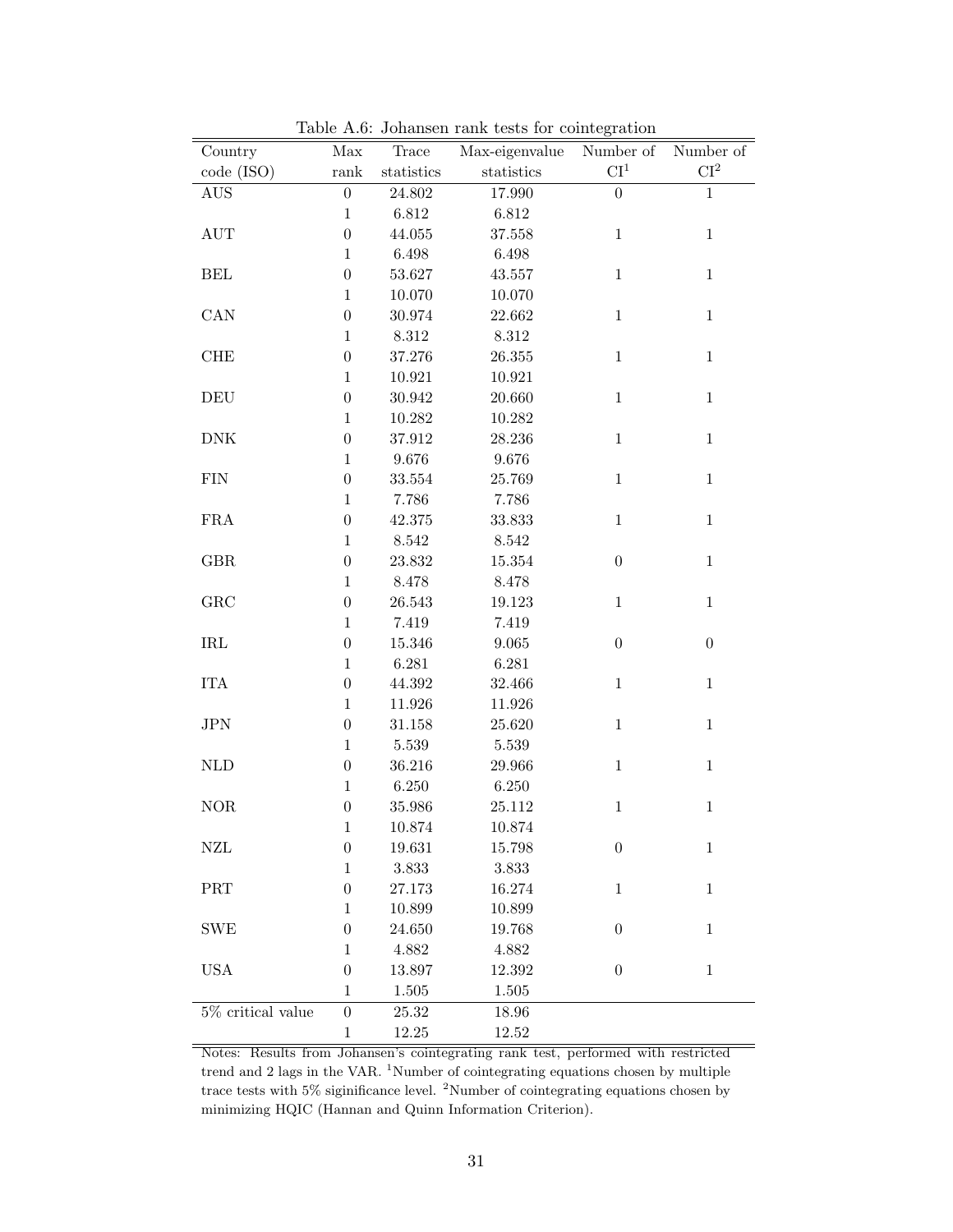Table A.7: Cross-country correlation of policies

<span id="page-33-0"></span>

|                      | (grr, train) | (grr, flex) | $(\text{flex,train})$ |
|----------------------|--------------|-------------|-----------------------|
| Full period          |              |             |                       |
| 1985-2011            | $0.641***$   | $-0.343$    | $-0.094$              |
| $Sub\text{-}periods$ |              |             |                       |
| 1985-1994            | 0.354        | $-0.187$    | $-0.021$              |
| 1995-2004            | $0.638***$   | $-0.326$    | $-0.122$              |
| 2005-2011            | $0.772***$   | $-0.532**$  | $-0.325$              |

Notes: Correlation coefficients of period means. N=20. \*\* significant at 5%, \*\*\* at 1%.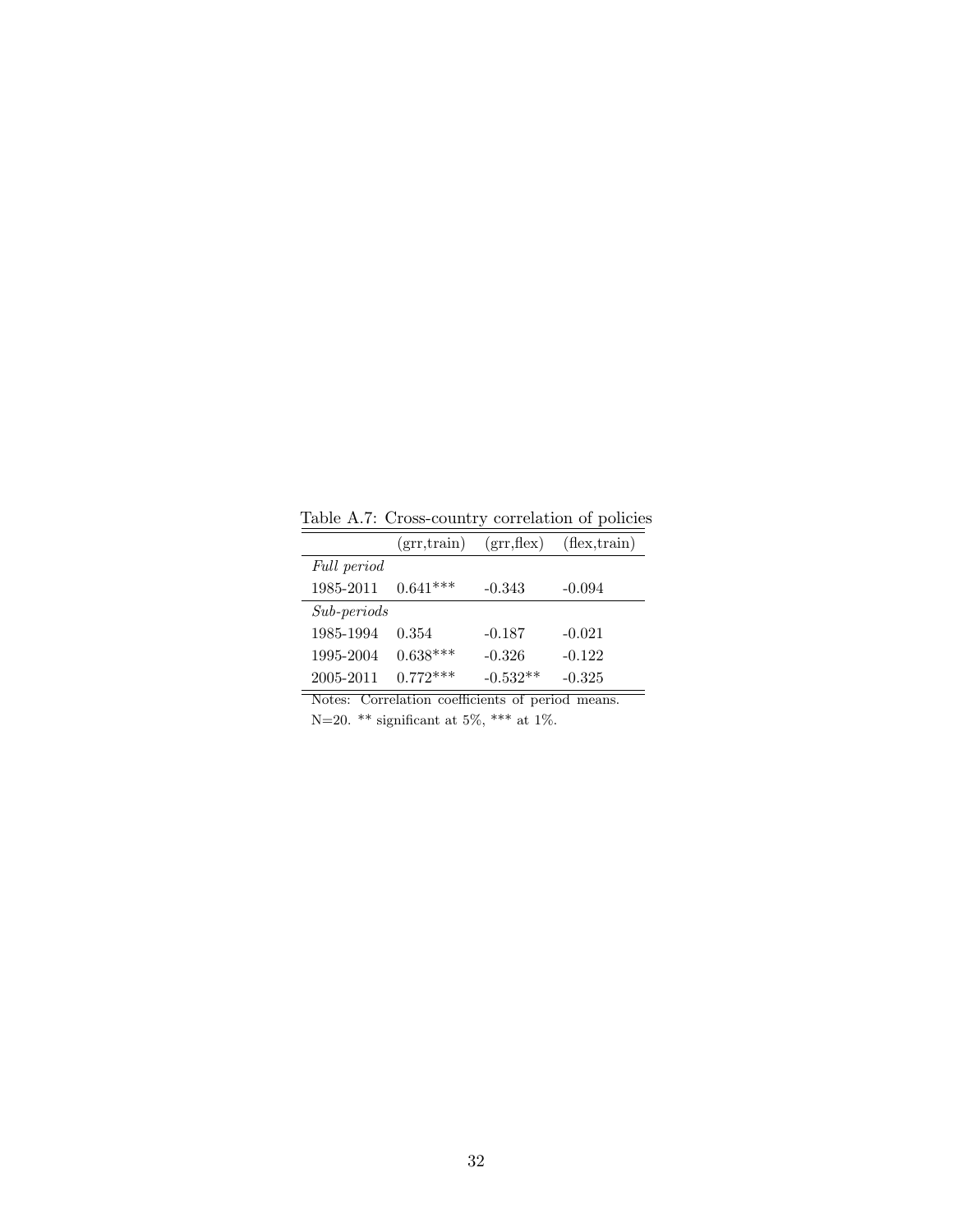| Depvar: $\Delta e$                                                                                         | (1)        | (2)         | (3)         | (4)         | (5)               | (6)        | (7)         |
|------------------------------------------------------------------------------------------------------------|------------|-------------|-------------|-------------|-------------------|------------|-------------|
| $\Delta y$                                                                                                 | $0.523***$ | $0.532***$  | $0.527***$  | $0.530***$  | $0.483***$        | $0.566***$ | $0.517***$  |
|                                                                                                            | (0.046)    | (0.048)     | (0.047)     | (0.045)     | (0.047)           | (0.040)    | (0.040)     |
| $\Delta y \times \text{gfr}_{-1}$                                                                          | $0.502*$   |             |             | $0.869**$   | $0.760**$         | $0.695**$  | $0.690**$   |
|                                                                                                            | (0.283)    |             |             | (0.340)     | (0.345)           | (0.295)    | (0.312)     |
| $\Delta y \ge \text{train}_{-1}$                                                                           |            | $\,0.022\,$ |             | $-0.036$    | 0.011             | $-0.003$   | $\,0.031\,$ |
|                                                                                                            |            | (0.028)     |             | (0.034)     | (0.034)           | (0.032)    | (0.030)     |
| $\Delta y \times \tilde{flex}_{-1}$                                                                        |            |             | $0.068**$   | $0.080**$   | $0.055\,$         | $0.093***$ | $0.067*$    |
|                                                                                                            |            |             | (0.033)     | (0.033)     | (0.040)           | (0.029)    | (0.035)     |
| $\Delta y$ x $\rm g\tilde{r}r_{-1}$ x $\rm train_{-1}$                                                     |            |             |             |             | 0.270             |            | 0.245       |
|                                                                                                            |            |             |             |             | (0.201)           |            | (0.186)     |
| $\Delta y \times \text{gfr}_{-1} \times \text{flex}_{-1}$                                                  |            |             |             |             | $-0.956***$       |            | $-0.913***$ |
|                                                                                                            |            |             |             |             | (0.369)           |            | (0.330)     |
| $\Delta y \times \text{train}_{-1} \times \text{flex}_{-1}$                                                |            |             |             |             | $0.090**$         |            | $0.062**$   |
|                                                                                                            |            |             |             |             | (0.036)           |            | (0.031)     |
| $\Delta y \times \tilde{\text{grr}}_{-1} \times \tilde{\text{train}}_{-1} \times \tilde{\text{flex}}_{-1}$ |            |             |             |             | $-0.026$          |            | $-0.229$    |
|                                                                                                            |            |             |             |             | (0.292)           |            | (0.261)     |
| $\rm g\tilde{r}r_{-1}$                                                                                     | $-0.027**$ |             |             | $-0.037**$  | $-0.038**$        | $-0.026**$ | $-0.031**$  |
|                                                                                                            | (0.014)    |             |             | (0.015)     | (0.015)           | (0.013)    | (0.013)     |
| $\tilde{\text{train}}_{-1}$                                                                                |            | $0.001\,$   |             | $0.002\,$   | 0.000             | 0.001      | $-0.001$    |
|                                                                                                            |            | (0.001)     |             | (0.001)     | (0.001)           | (0.001)    | (0.001)     |
| $\tilde{\text{flex}}_{-1}$                                                                                 |            |             | $-0.001$    | $-0.001$    | 0.001             | $-0.003$   | $-0.001$    |
|                                                                                                            |            |             | (0.002)     | (0.002)     | (0.002)           | (0.002)    | (0.002)     |
| $\tilde{\text{gr}}_{-1}$ x train <sub>-1</sub>                                                             |            |             |             |             | $-0.012$          |            | $-0.014*$   |
|                                                                                                            |            |             |             |             | (0.009)           |            | (0.008)     |
| $\tilde{\text{grr}}_{-1}$ x $\tilde{\text{flex}}_{-1}$                                                     |            |             |             |             | $-0.012$          |            | $-0.014$    |
|                                                                                                            |            |             |             |             | (0.014)           |            | (0.013)     |
| $\tilde{\text{train}}_{-1}$ x $\tilde{\text{flex}}_{-1}$                                                   |            |             |             |             | $-0.004**$        |            | $-0.004***$ |
|                                                                                                            |            |             |             |             | (0.002)           |            | (0.001)     |
| $\tilde{\text{grr}}_{-1}$ x train <sub>-1</sub> x flex <sub>-1</sub>                                       |            |             |             |             | $-0.027**$        |            | $-0.025**$  |
|                                                                                                            |            |             |             |             | (0.012)           |            | (0.012)     |
| Control variables                                                                                          |            |             |             |             |                   |            |             |
| Country dummies                                                                                            | ✓          | ✓           |             |             |                   |            |             |
| Year dummies                                                                                               | ✓          |             |             | ✓<br>✓      | $\checkmark$<br>✓ |            |             |
|                                                                                                            |            |             |             |             |                   |            |             |
| Observations                                                                                               | 516        | 516         | 516         | 516         | 516               | 516        | 516         |
| R-squared                                                                                                  | $0.652\,$  | $0.648\,$   | $\,0.652\,$ | $\,0.664\,$ | 0.686             | $0.714\,$  | 0.737       |

<span id="page-34-0"></span>Table A.8: Estimates with policies (first-difference specification)

Notes: Estimation of [\(3\)](#page-7-2) with OLS. Robust standard errors are in parentheses. The policy variables are centered, i.e. expressed as deviations from their country means, and are lagged by one year. Controls variables include the annual changes in trade openness, trade union density and government size. \*\*\*  $p<0.01$ , \*\*  $p<0.05$ , \*  $p<0.1$ .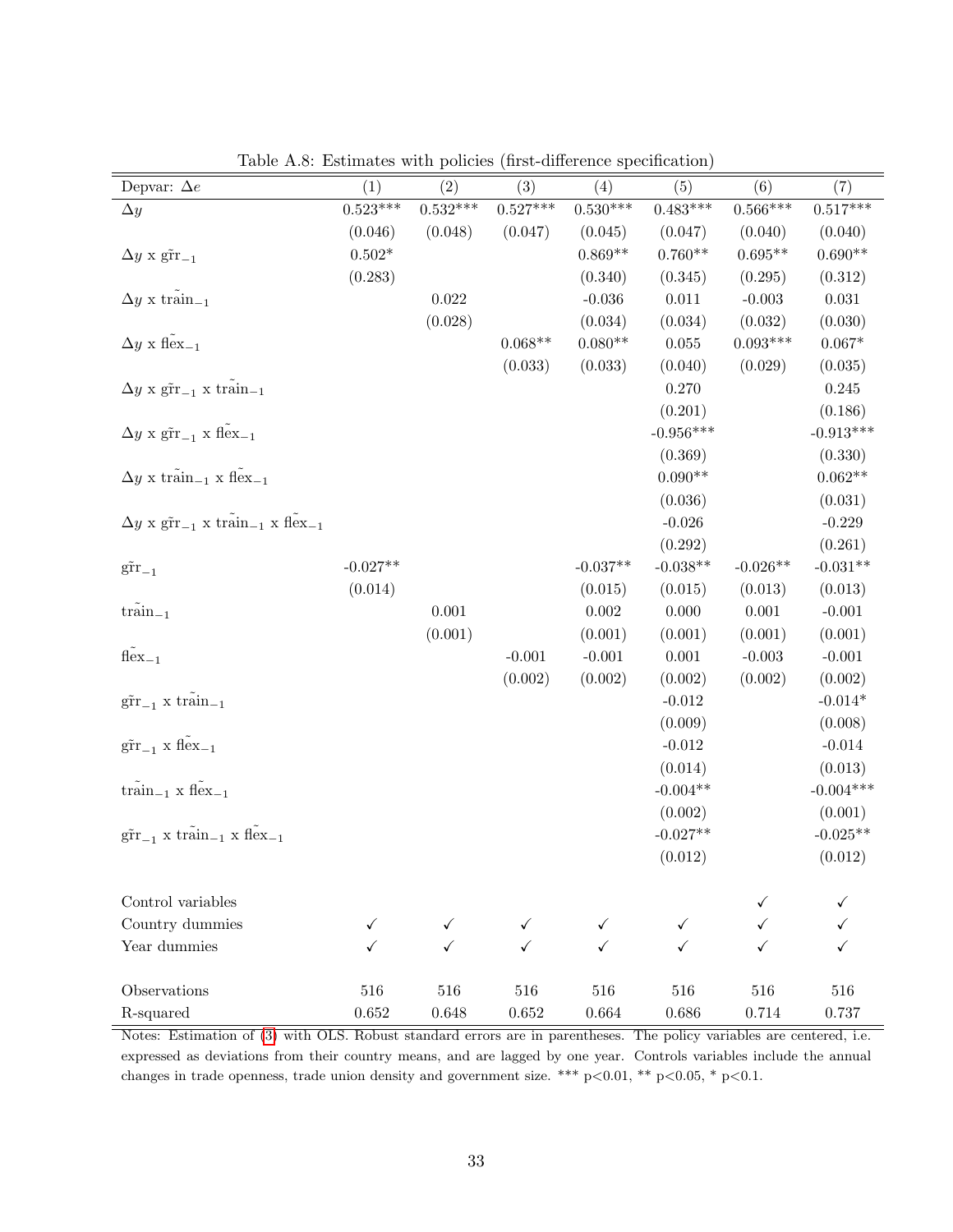| Depvar: $\Delta e$                                                                                         | (1)         | (2)         | (3)         | (4)         | (5)         | (6)         | (7)         |
|------------------------------------------------------------------------------------------------------------|-------------|-------------|-------------|-------------|-------------|-------------|-------------|
| $\Delta y$                                                                                                 | $0.510***$  | $0.531***$  | $0.523***$  | $0.520***$  | $0.451***$  | $0.569***$  | $0.495***$  |
|                                                                                                            | (0.042)     | (0.047)     | (0.045)     | (0.042)     | (0.046)     | (0.038)     | (0.042)     |
| $\Delta y \times \text{gfr}_{-1}$                                                                          | $0.480*$    |             |             | $0.852***$  | $0.696**$   | $0.751***$  | $0.649**$   |
|                                                                                                            | (0.270)     |             |             | (0.322)     | (0.318)     | (0.273)     | (0.292)     |
| $\Delta y \ge \text{train}_{-1}$                                                                           |             | 0.017       |             | $-0.032$    | $\,0.012\,$ | 0.000       | $0.037\,$   |
|                                                                                                            |             | (0.027)     |             | (0.032)     | (0.032)     | (0.030)     | (0.030)     |
| $\Delta y \times \tilde{flex}_{-1}$                                                                        |             |             | $0.076**$   | $0.081**$   | $0.083*$    | $0.089***$  | $0.091**$   |
|                                                                                                            |             |             | (0.034)     | (0.033)     | (0.043)     | (0.029)     | (0.038)     |
| $\Delta y \times \text{grr}_{-1} \times \text{train}_{-1}$                                                 |             |             |             |             | 0.299       |             | $0.301*$    |
|                                                                                                            |             |             |             |             | (0.194)     |             | (0.180)     |
| $\Delta y \times \tilde{\text{grr}}_{-1} \times \tilde{\text{flex}}_{-1}$                                  |             |             |             |             | $-0.783**$  |             | $-0.779**$  |
|                                                                                                            |             |             |             |             | (0.376)     |             | (0.338)     |
| $\Delta y$ x $\tilde{\text{train}}_{-1}$ x $\tilde{\text{flex}}_{-1}$                                      |             |             |             |             | 0.053       |             | $0.036\,$   |
|                                                                                                            |             |             |             |             | (0.043)     |             | (0.038)     |
| $\Delta y \times \tilde{\text{grr}}_{-1} \times \tilde{\text{train}}_{-1} \times \tilde{\text{flex}}_{-1}$ |             |             |             |             | $-0.244$    |             | $-0.364$    |
|                                                                                                            |             |             |             |             | (0.311)     |             | (0.277)     |
| $e_{-1}$                                                                                                   | $-0.070***$ | $-0.071***$ | $-0.075***$ | $-0.084***$ | $-0.100***$ | $-0.074***$ | $-0.078***$ |
|                                                                                                            | (0.013)     | (0.014)     | (0.014)     | (0.015)     | (0.016)     | (0.014)     | (0.015)     |
| $e_{-1}$ x $\tilde{\text{gr}}_{-1}$                                                                        | $-0.020$    |             |             | $-0.017$    | 0.064       | $-0.042$    | $\,0.042\,$ |
|                                                                                                            | (0.030)     |             |             | (0.032)     | (0.058)     | (0.031)     | (0.054)     |
| $e_{-1}$ x train <sub>-1</sub>                                                                             |             | 0.000       |             | 0.001       | $0.002\,$   | $0.005\,$   | $0.001\,$   |
|                                                                                                            |             | (0.003)     |             | (0.003)     | (0.006)     | (0.003)     | (0.005)     |
| $e_{-1}$ x flex <sub>-1</sub>                                                                              |             |             | $0.003\,$   | $0.004\,$   | $-0.011$    | $0.009*$    | $-0.005$    |
|                                                                                                            |             |             | (0.005)     | (0.005)     | (0.008)     | (0.005)     | (0.007)     |
| $e_{-1}$ x $\tilde{\text{grr}}_{-1}$ x train-1                                                             |             |             |             |             | $\,0.033\,$ |             | $\,0.013\,$ |
|                                                                                                            |             |             |             |             | (0.048)     |             | (0.046)     |
| $e_{-1}$ x $\tilde{\text{grr}}_{-1}$ x $\tilde{\text{flex}}_{-1}$                                          |             |             |             |             | $-0.030$    |             | $-0.016$    |
|                                                                                                            |             |             |             |             | (0.062)     |             | (0.059)     |
| $e_{-1}$ x train <sub>-1</sub> x flex <sub>-1</sub>                                                        |             |             |             |             | $0.009*$    |             | $0.008*$    |
|                                                                                                            |             |             |             |             | (0.005)     |             | (0.004)     |
| $e_{-1}$ x $\tilde{\text{grr}}_{-1}$ x $\tilde{\text{train}}_{-1}$ x $\tilde{\text{flex}}_{-1}$            |             |             |             |             | $0.136***$  |             | $0.098**$   |
|                                                                                                            |             |             |             |             | (0.049)     |             | (0.046)     |
| Table continues on the next page.                                                                          |             |             |             |             |             |             |             |

<span id="page-35-0"></span>Table A.9: Estimates with policies (ecm specification)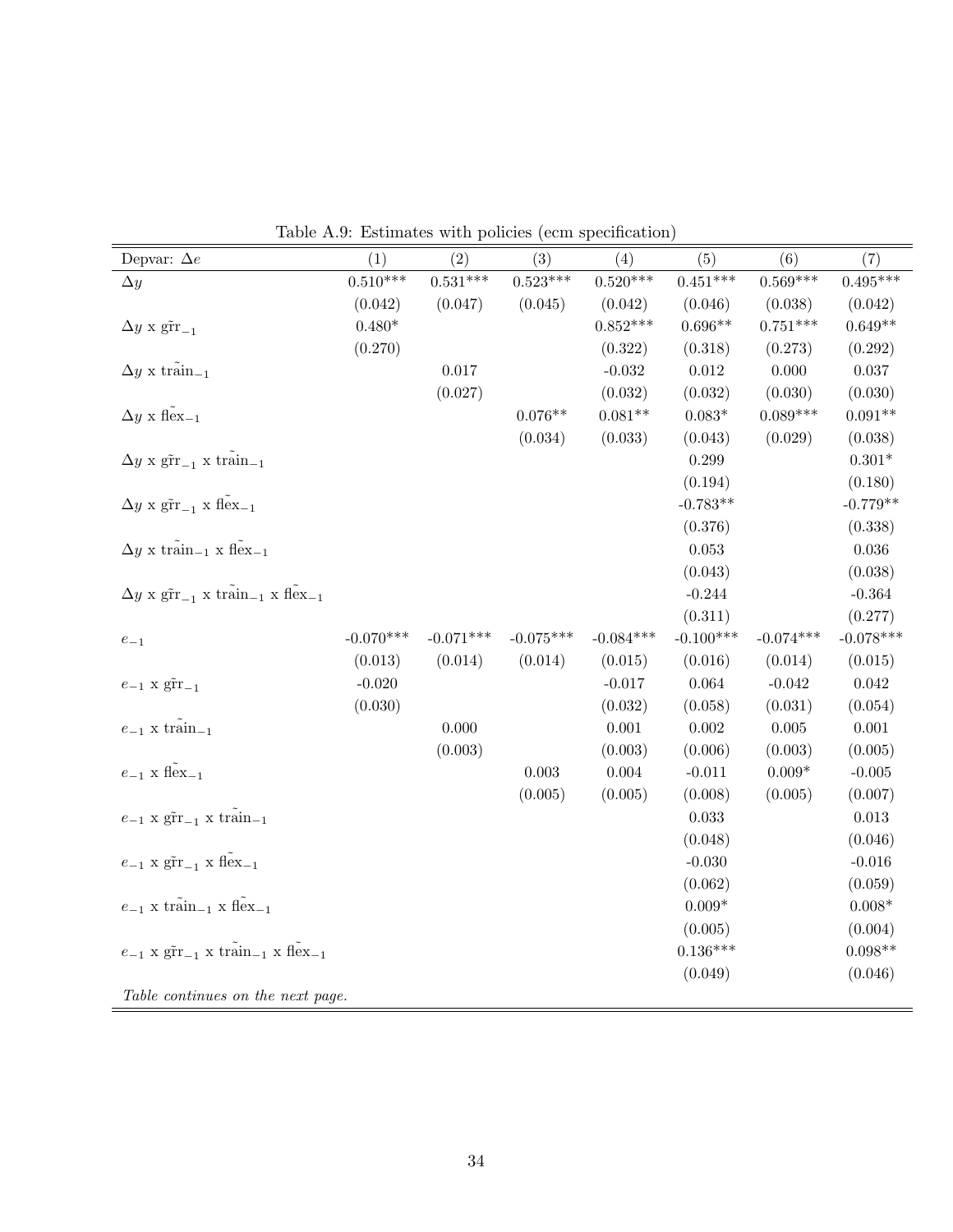| Depvar: $\Delta e$                                                                              | (1)          | (2)          | (3)          | (4)        | (5)         | (6)         | (7)        |
|-------------------------------------------------------------------------------------------------|--------------|--------------|--------------|------------|-------------|-------------|------------|
| Continued from the previous page.                                                               |              |              |              |            |             |             |            |
|                                                                                                 |              |              |              |            |             |             |            |
| $y_{\rm -1}$                                                                                    | $0.055***$   | $0.052***$   | $0.052***$   | $0.060***$ | $0.074***$  | $0.046***$  | $0.054***$ |
|                                                                                                 | (0.012)      | (0.014)      | (0.013)      | (0.012)    | (0.014)     | (0.011)     | (0.012)    |
| $y_{-1}$ x $\tilde{\text{gr}}_{-1}$                                                             | 0.042        |              |              | 0.038      | $-0.028$    | $0.061**$   | $-0.008$   |
|                                                                                                 | (0.028)      |              |              | (0.030)    | (0.050)     | (0.028)     | (0.046)    |
| $y_{-1}$ x $\mathrm{train}_{-1}$                                                                |              | 0.000        |              | $-0.001$   | $-0.005$    | $-0.005$    | $-0.004$   |
|                                                                                                 |              | (0.002)      |              | (0.003)    | (0.005)     | (0.003)     | (0.005)    |
| $y_{-1}$ x flex <sub>-1</sub>                                                                   |              |              | 0.000        | $-0.001$   | 0.010       | $-0.003$    | 0.006      |
|                                                                                                 |              |              | (0.004)      | (0.004)    | (0.007)     | (0.004)     | (0.006)    |
| $y_{-1}$ x $\tilde{\text{grr}}_{-1}$ x $\tilde{\text{train}}_{-1}$                              |              |              |              |            | $-0.067$    |             | $-0.041$   |
|                                                                                                 |              |              |              |            | (0.049)     |             | (0.047)    |
| $y_{-1}$ x $\tilde{\text{grr}}_{-1}$ x $\tilde{\text{flex}}_{-1}$                               |              |              |              |            | 0.007       |             | $0.002\,$  |
|                                                                                                 |              |              |              |            | (0.057)     |             | (0.054)    |
| $y_{-1}$ x train <sub>-1</sub> x flex <sub>-1</sub>                                             |              |              |              |            | $-0.006$    |             | $-0.004$   |
|                                                                                                 |              |              |              |            | (0.004)     |             | (0.004)    |
| $y_{-1}$ x $\tilde{\text{grr}}_{-1}$ x $\tilde{\text{train}}_{-1}$ x $\tilde{\text{flex}}_{-1}$ |              |              |              |            | $-0.110***$ |             | $-0.071*$  |
|                                                                                                 |              |              |              |            | (0.042)     |             | (0.039)    |
| $\tilde{\text{gr}}_{-1}$                                                                        | $-0.552*$    |              |              | $-0.514$   | $\,0.193\,$ | $-0.767**$  | $-0.022$   |
|                                                                                                 | (0.316)      |              |              | (0.333)    | (0.550)     | (0.315)     | (0.506)    |
| $\tilde{\text{train}}_{-1}$                                                                     |              | $-0.001$     |              | 0.019      | 0.065       | $\,0.053\,$ | 0.051      |
|                                                                                                 |              | (0.027)      |              | (0.034)    | (0.061)     | (0.033)     | (0.055)    |
| $\tilde{\text{flex}}_{-1}$                                                                      |              |              | $-0.015$     | $-0.002$   | $-0.118$    | $\,0.021\,$ | $-0.077$   |
|                                                                                                 |              |              | (0.047)      | (0.049)    | (0.073)     | (0.045)     | (0.071)    |
| $\tilde{\text{grr}}_{-1}$ x train <sub>-1</sub>                                                 |              |              |              |            | 0.803       |             | 0.500      |
|                                                                                                 |              |              |              |            | (0.551)     |             | (0.527)    |
| $\tilde{\text{grr}}_{-1}$ x $\tilde{\text{flex}}_{-1}$                                          |              |              |              |            | $-0.046$    |             | $-0.005$   |
|                                                                                                 |              |              |              |            | (0.631)     |             | (0.595)    |
| $\tilde{\text{train}}_{-1}$ x flex <sub>-1</sub>                                                |              |              |              |            | 0.057       |             | 0.040      |
|                                                                                                 |              |              |              |            | (0.049)     |             | (0.047)    |
| $\tilde{\text{grr}}_{-1}$ x $\tilde{\text{train}}_{-1}$ x $\tilde{\text{flex}}_{-1}$            |              |              |              |            | $1.175***$  |             | $0.742*$   |
|                                                                                                 |              |              |              |            | (0.461)     |             | (0.431)    |
| Control variables                                                                               |              |              |              |            |             |             |            |
| Country dummies                                                                                 | $\checkmark$ |              |              |            | ✓           |             |            |
| Year dummies                                                                                    | ✓            | $\checkmark$ | $\checkmark$ | ✓          | ✓           |             |            |
|                                                                                                 |              |              |              |            |             |             |            |
| Observations                                                                                    | 516          | 516          | 516          | 516        | 516         | 516         | 516        |
| R-squared                                                                                       | 0.680        | $0.670\,$    | $0.676\,$    | $0.697\,$  | $\rm 0.732$ | 0.740       | 0.767      |

Notes: OLS estimation of [\(3\)](#page-7-2) extended with interactions of  $e_{-1}$  and  $y_{-1}$  with the policy variable(s). Robust standard errors are in parentheses. The policy variables are centered, i.e. expressed as deviations from their country means, and are lagged by one year. Controls variables include the annual changes in trade openness, trade union density and government size. \*\*\* p<0.01, \*\* p<0.05, \* p<0.1.